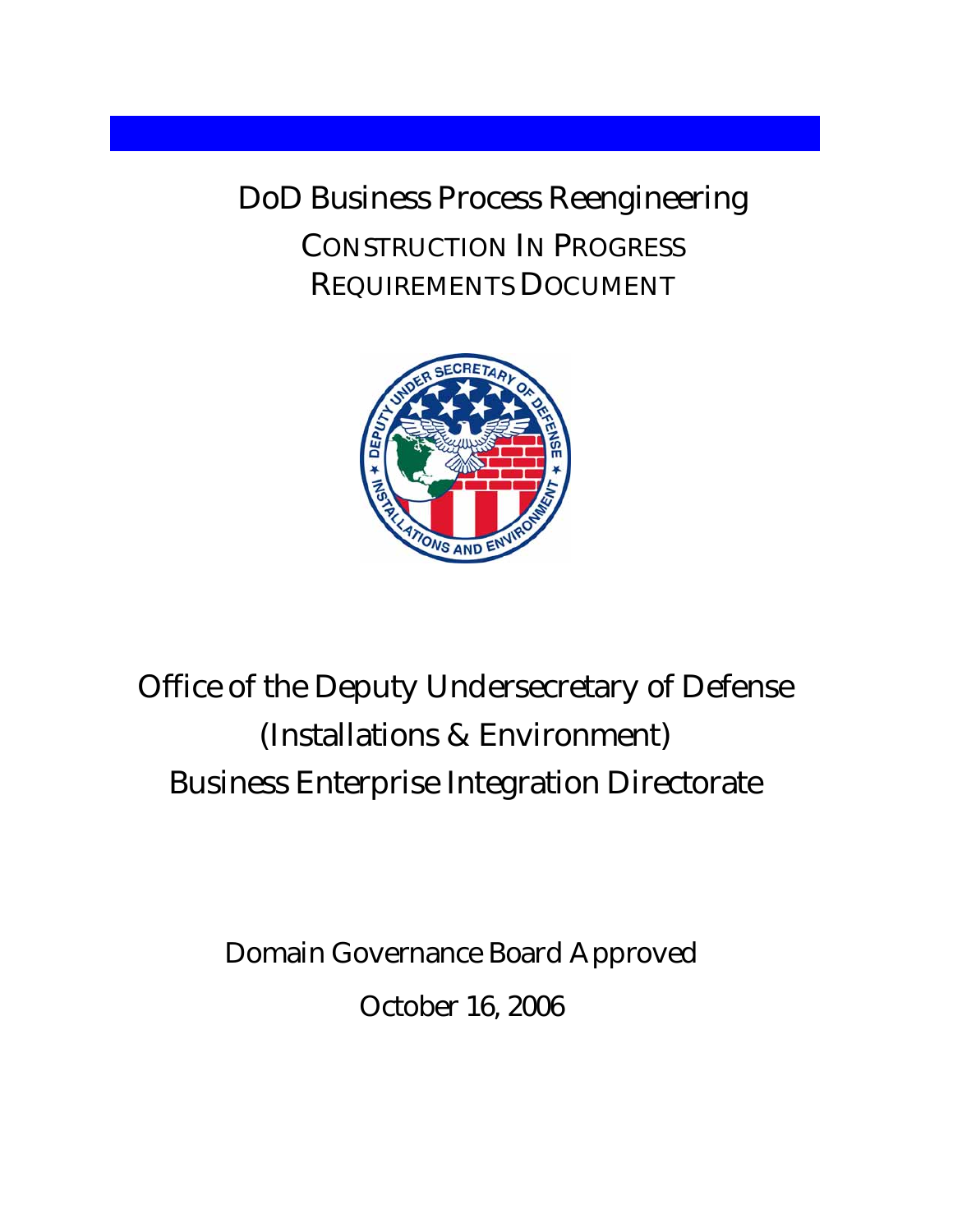## <span id="page-1-0"></span>**Table of Contents**

| Real Property Accountability (RPA) - Develop and Update Work Order 12<br>RPA - Perform Build and Make and Maintenance and Sustainment 14 |
|------------------------------------------------------------------------------------------------------------------------------------------|
|                                                                                                                                          |
|                                                                                                                                          |
| Appendix E: Business Process Characteristics - How This Resolves Current Deficiencies 33                                                 |
|                                                                                                                                          |
|                                                                                                                                          |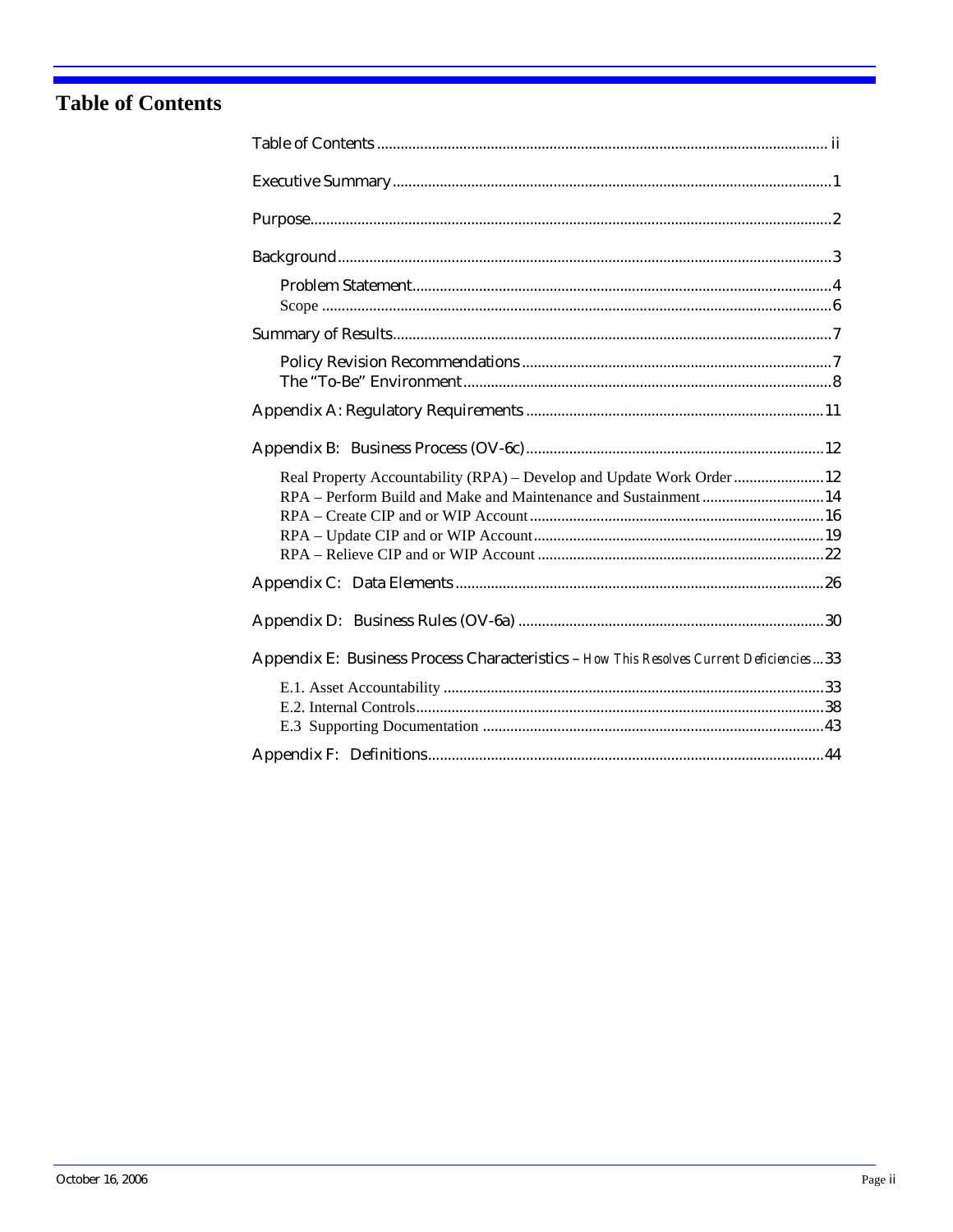#### <span id="page-2-0"></span>**Executive Summary**

Construction in Progress (CIP) is an accounting term referring to the temporary classification of assets under construction. This document is a continuation of the effort to modernize DoD business processes and specifically addresses construction in progress (CIP). It describes the reengineered standard processes, the data elements, and the business rules required for the creation, addition, and relief of costs associated with CIP activities. The processes, data elements, and business rules were generated during the collaborative business process reengineering (BPR) effort held from March to July 2006, employing a team of representatives from the Components and from the Office of the Deputy Under Secretary of Defense (Installations & Environment). The processes, data elements, and business rules identified in this document was included in the Business Enterprise Architecture (BEA) version 4.0, released September 30, 2006. Inclusion in the BEA compels the Military Services and Defense Agencies to comply with these requirements in their systems and processes.

A CIP account balance represents the accumulation of costs incurred by a real property asset during construction. Once construction is complete, the costs accumulated in the CIP account must be transferred to the appropriate asset account to be used as the initial acquisition cost of the asset. A recurring problem in DoD financial reporting has been the Department's inability to accurately track, report, and transfer CIP account balances. Account balances not properly transferred distort financial records and result in erroneous financial statements.

In accordance with the Secretary's vision of a DoD with transformed business practices, the objective of this BPR effort is to achieve real-time, enterprise-wide visibility of DoD's assets under construction. This will provide Congress, property managers, and financial managers with meaningful and reliable construction cost information.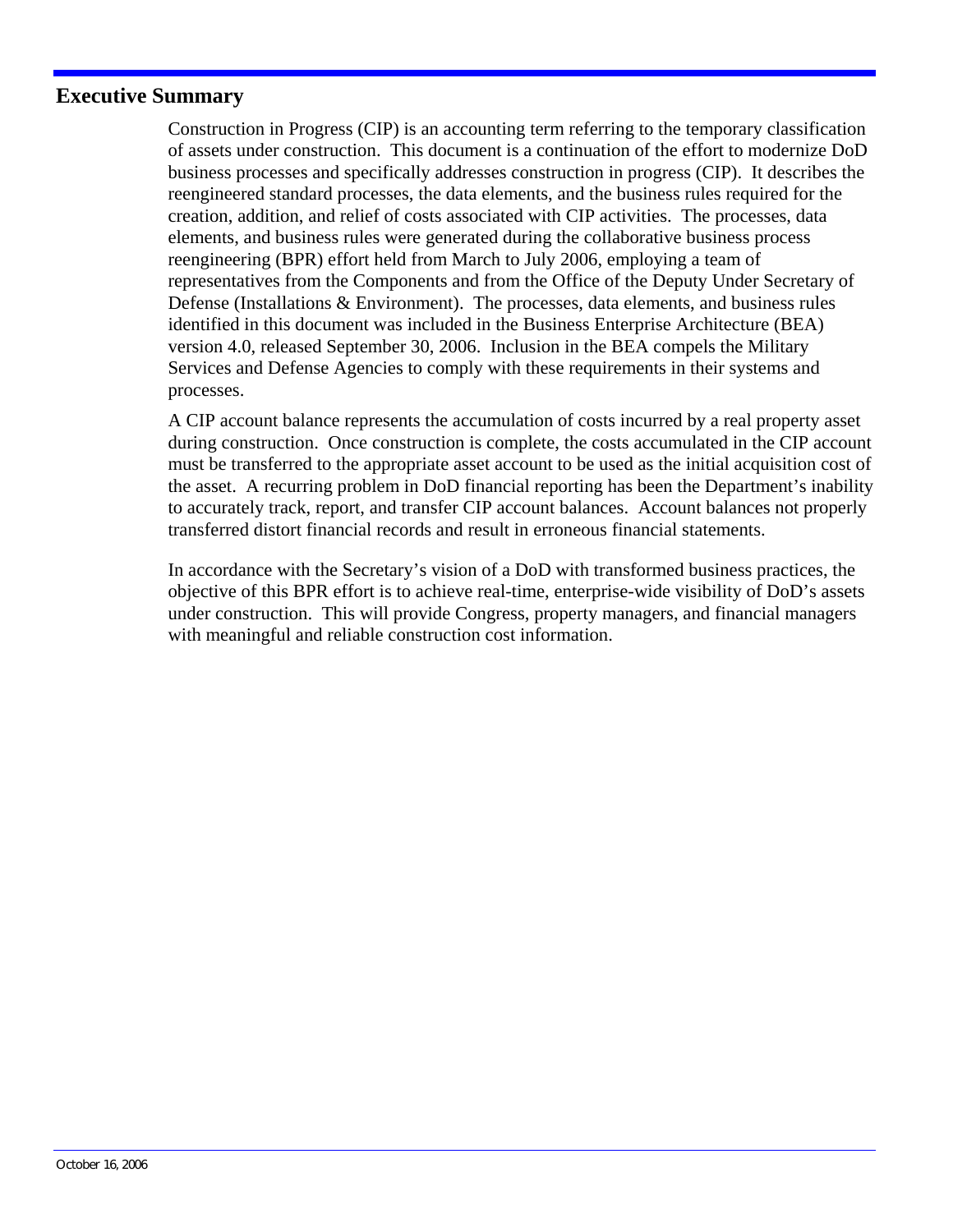#### <span id="page-3-0"></span>**Purpose**

Without accurate and timely financial information, it is not possible to accomplish the President's agenda to secure the best performance and highest measure of accountability for the American people.

 *The President's Management Agenda* 

The purpose of this document is to establish sustainable business processes and management controls to improve the reliability and accuracy of CIP cost information and to enhance DoD Components' auditability and access to CIP information.

The requirements and business rules in this document, once implemented, will foster accurate, reliable, and consistent reporting of DoD investments in construction projects to Congress, project and financial managers, and other communities of interest. They will contribute to the achievement of clean audit opinions. This initiative directly supports the President's Management Agenda (PMA) by improving the integration of financial management and business operations.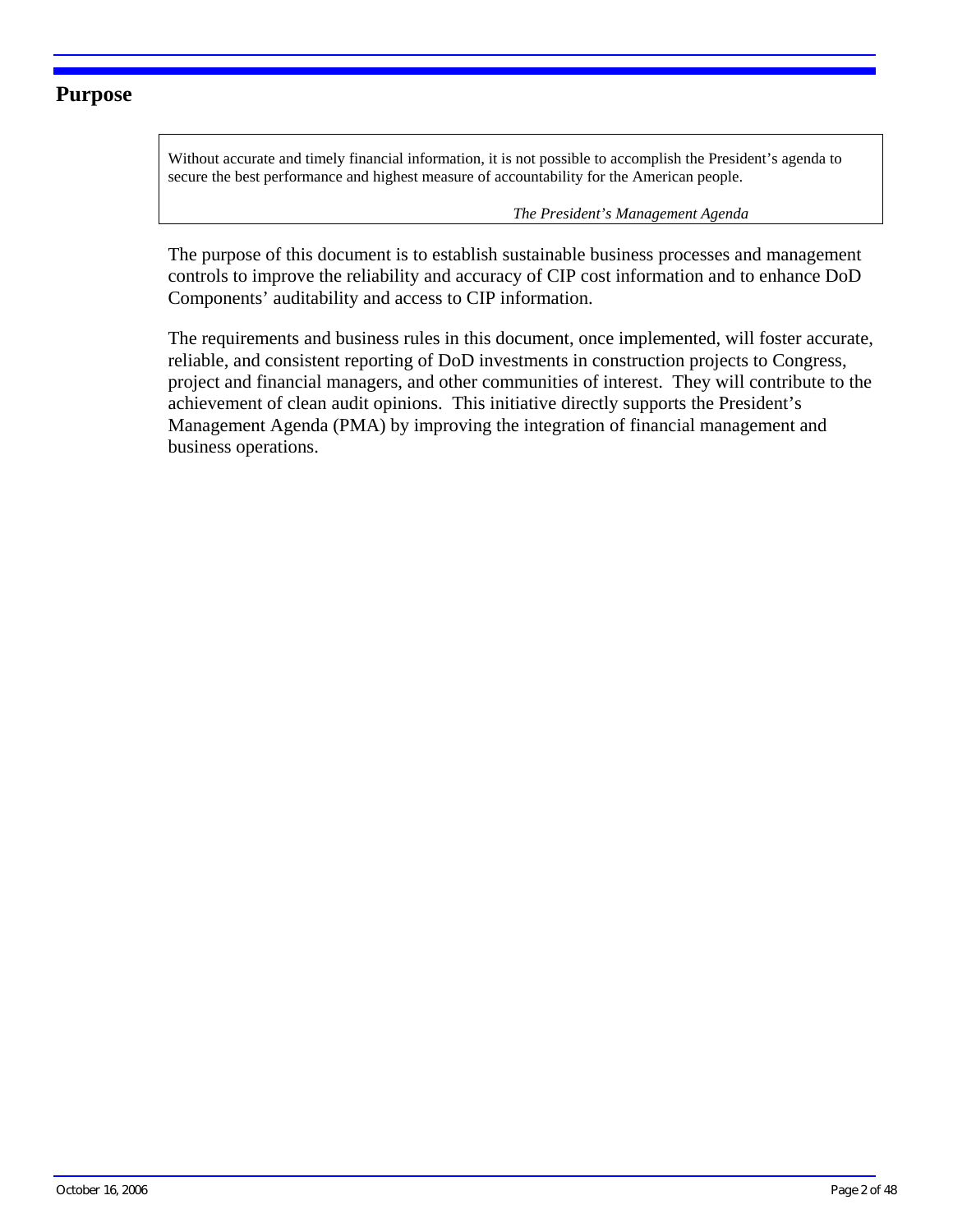#### <span id="page-4-0"></span>**Background**

The Deputy Under Secretary of Defense for Installations and Environment (DUSD(I&E)), among other responsibilities, represents the Department's interests in real property asset management. DoD is the world's largest real property owner, with more than 571,000 facilities (buildings, structures, and utilities) distributed among 3,731 sites on nearly 29.7 million acres worldwide. The replacement value of these assets is estimated to be greater than \$653 billion.<sup>[1](#page-4-1)</sup> The scope and variety of these assets is unmatched by any other government or private enterprise entity.

Accurate, reliable, and timely real property asset data is fundamental to the effective administration, management, forecasting, and financial reporting of the assets and to the ultimate success of military missions. DoD has an increasing need for reliable data across functional areas and business requirements. This data provides vital real property asset information to DoD decision makers.

In November 2003, DUSD(I&E) initiated a BPR effort to address DoD's real property inventory processes. This initiative concentrated on defining the requirements for managing DoD's inventory to meet business enterprise needs and regulatory requirements. Existing real property processes, business rules, and data models were scrutinized and reengineered, resulting in a comprehensive *Real Property Inventory Requirements* (*RPIR*) document. In January 2005, the *RPIR* document was approved by the I&E Domain Governance Board. The *RPIR* document is the basis for modernized real property inventory life cycle business processes that will meet the Department's current and future requirements for asset accountability and valuation. The *RPIR*  is published and available on the DUSD(I&E) Web site, in the Business Enterprise Integration (BEI) Directorate library, at [http://www.acq.osd.mil/ie/bei/library.htm.](http://www.acq.osd.mil/ie/bei/library.htm)

From January through June 2005, the Real Property Acceptance (RPA) BPR was conducted to standardize processes, data elements, and business rules required for the acceptance of real property into the DoD inventory by all Components using any acquisition method. Where the *RPIR* addressed real property accountability over the life cycle of an asset, the RPA BPR was the validation of the entire transfer and acceptance process as reflected in the Unified Facilities Criteria (UFC) 1-300-08, *Criteria for Transfer and Acceptance of Military Real Property*. During this collaborative review, it was determined that acceptance applies not only to transfer but to all acquisition methods and that, since the process for CIP is so different, it should be addressed in a separate BPR. Consequently, the DUSD(I&E) BEI directorate (formerly the Business Transformation directorate) partnered with the Military Services, Defense Agencies, Washington Headquarters Services (WHS), and other DoD core business mission areas (CBMAs) to transform CIP processes.

CIP is a temporary classification of assets under construction. The costs of new construction and capital improvements are accumulated in a CIP account while the asset is under construction. CIP accounts include all costs incurred to bring the real property asset to a form and condition suitable for its intended use. The sum of the individual costs in the CIP account will determine the total cost of the asset that is then recorded in the appropriate Property Plant and Equipment (PP&E) general ledger account.

<span id="page-4-1"></span><sup>1</sup> *Real Property Inventory Fact Sheet*, data as of 30 September 2005, included in the *FY06 Base Structure Report*, February 28, 2006.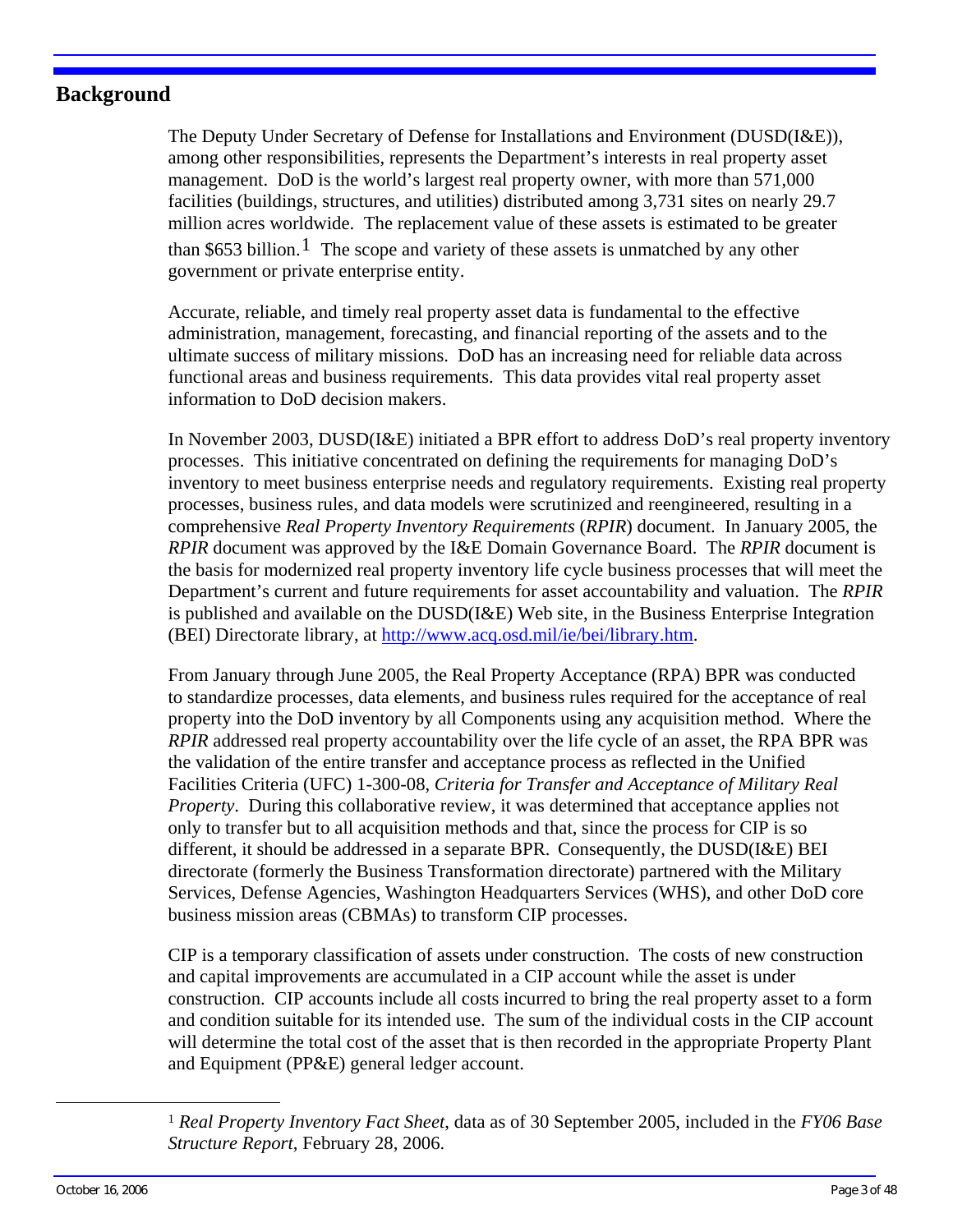#### <span id="page-5-0"></span>**Problem Statement**

DoD's current processes to track and report CIP do not provide sufficient management visibility into CIP costs and do not fully comply with federal financial management requirements. Furthermore, the Military Services and Defense Agencies do not have consistent access to construction project data managed by their construction agents.

CIP costs may be tracked manually and reported directly to the Defense Finance and Accounting Service (DFAS) for preparation of the financial statements. This way of reporting CIP costs does not provide the capability to trace reported costs back to the original transaction, thereby satisfying audit trail requirements. Finally, current policies and guidance related to accounting for CIP costs are not consistently applied, including accounting for certain costs that result in the creation of a capital asset in the CIP account.

DoD Inspector General (IG) audit report, *Accuracy of the FY 1999 Additions, Deletions, and Modifications to the Military Departments' Real Property Databases,* August 11, 2000*,*  identified the following deficiencies in CIP accounting:

- Internal controls were not adequate to ensure that completed real property projects were transferred from the CIP account to real property accounts promptly and in the proper amount.
- CIP values reported on the financial statements could not be reconciled with ongoing projects because of inadequate or missing supporting documentation.
- The full cost of a completed project could not be easily reported. Project managers responsible for ensuring that the final project cost included both design and construction costs lacked a method or device to link the engineering and design costs over several years to the construction funds.
- Military Services were not consistent in defining when completed projects should be recorded in the real property databases.[2](#page-5-1)

<span id="page-5-1"></span><sup>2</sup> Report No.D-2000-172, *Accuracy of the FY 1999 Additions, Deletions, and Modifications to the Military Departments' Real Property Databases*, Department of Defense Office of the Inspector General, August 11, 2000.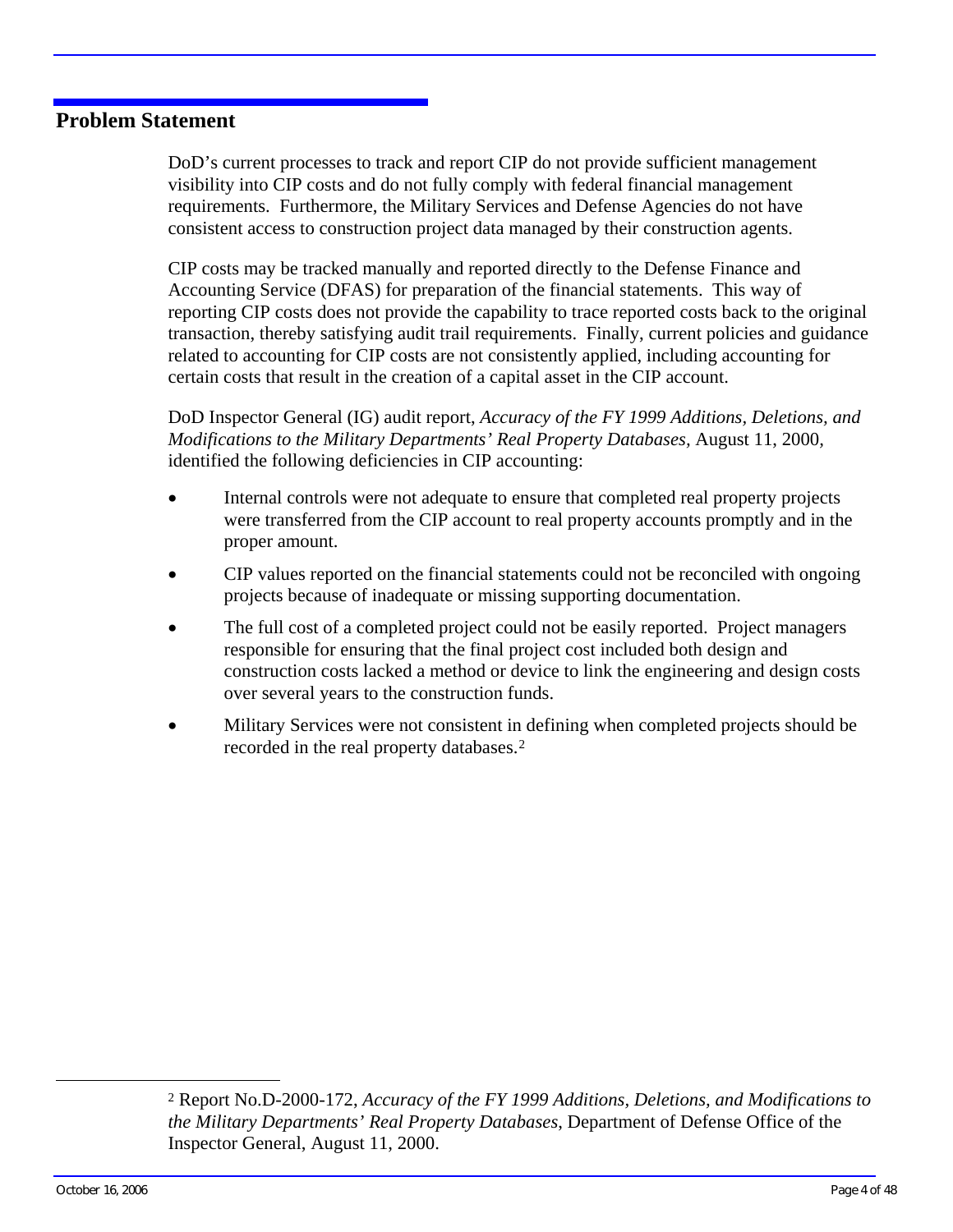The DoD IG reiterated this in *Report on Internal Controls Related to Department of Defense Real Property*, April 6, 2006:

Real property personnel did not record transactions accurately or timely, retain supporting documentation, perform inventories, or reconcile the CIP and real property accounts. As a result, the Military Departments' real property databases were inaccurate, thus leading to a lack of internal control over transactions reported in the financial statements.[3](#page-6-0)

<span id="page-6-0"></span><sup>3</sup> Report No.D-2006-072, *Internal Controls Related to Department of Defense Real Property*. Department of Defense Office of Inspector General, April 6, 2006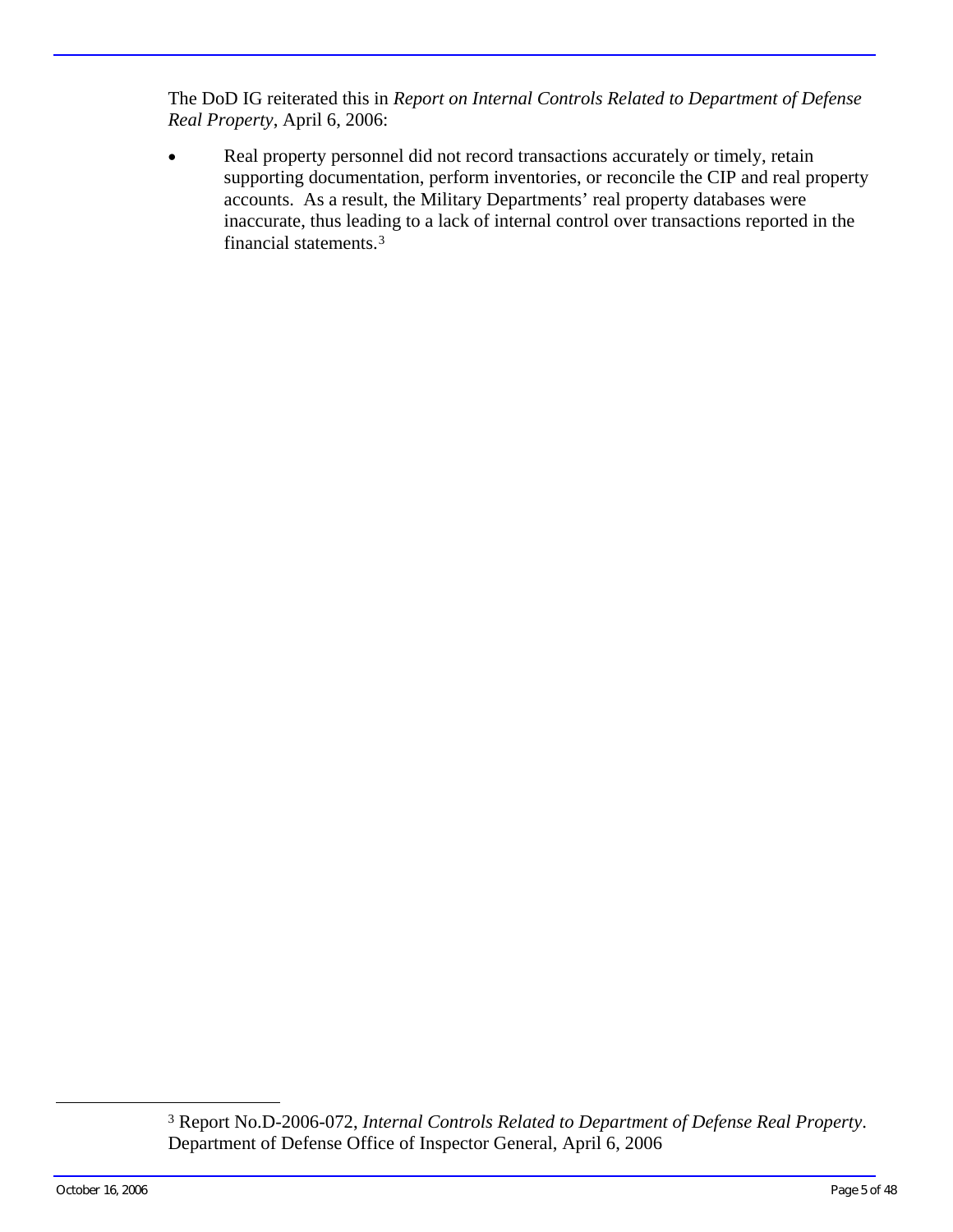#### <span id="page-7-0"></span>**Scope**

The scope of the CIP BPR was to address the deficiencies associated with financial management, asset accountability, and auditability of real property assets under construction. The BPR working group identified and prioritized deficiencies in the CIP process. These deficiencies relate to data, processes, business rules, or policy, and correlate to DoD IG findings discussed previously in the *Problem Statement* section of this document.

For deficiencies relating to data or process, a CIP draft process model was developed. Subprocess threads relating to the deficiencies were decomposed to expose and address the root causes of the deficiencies. For deficiencies related to business rules or policy, the BPR working group developed controls, business rules, and policy recommendations to address the sources of the deficiencies.

Several construction scenarios were analyzed, each having their processes more precisely defined. The BPR working group developed and documented the internal controls, processes, business rules, data, and supporting documentation needed to track, account for, and report real property under construction for each scenario.

Workshop methodology:

- Develop a "To-Be" process in terms of requirements and feasibility.
- Identify data and sources of data necessary to affect CIP cost accountability. To fully identify the data, the working group developed data elements, definitions, and associated business rules.
- Identify specific auditable documentation generated during planning, design, and construction phases of a project.
- Identify roles and responsibilities to maintain auditable supporting documentation at the transaction level and to record and report CIP values.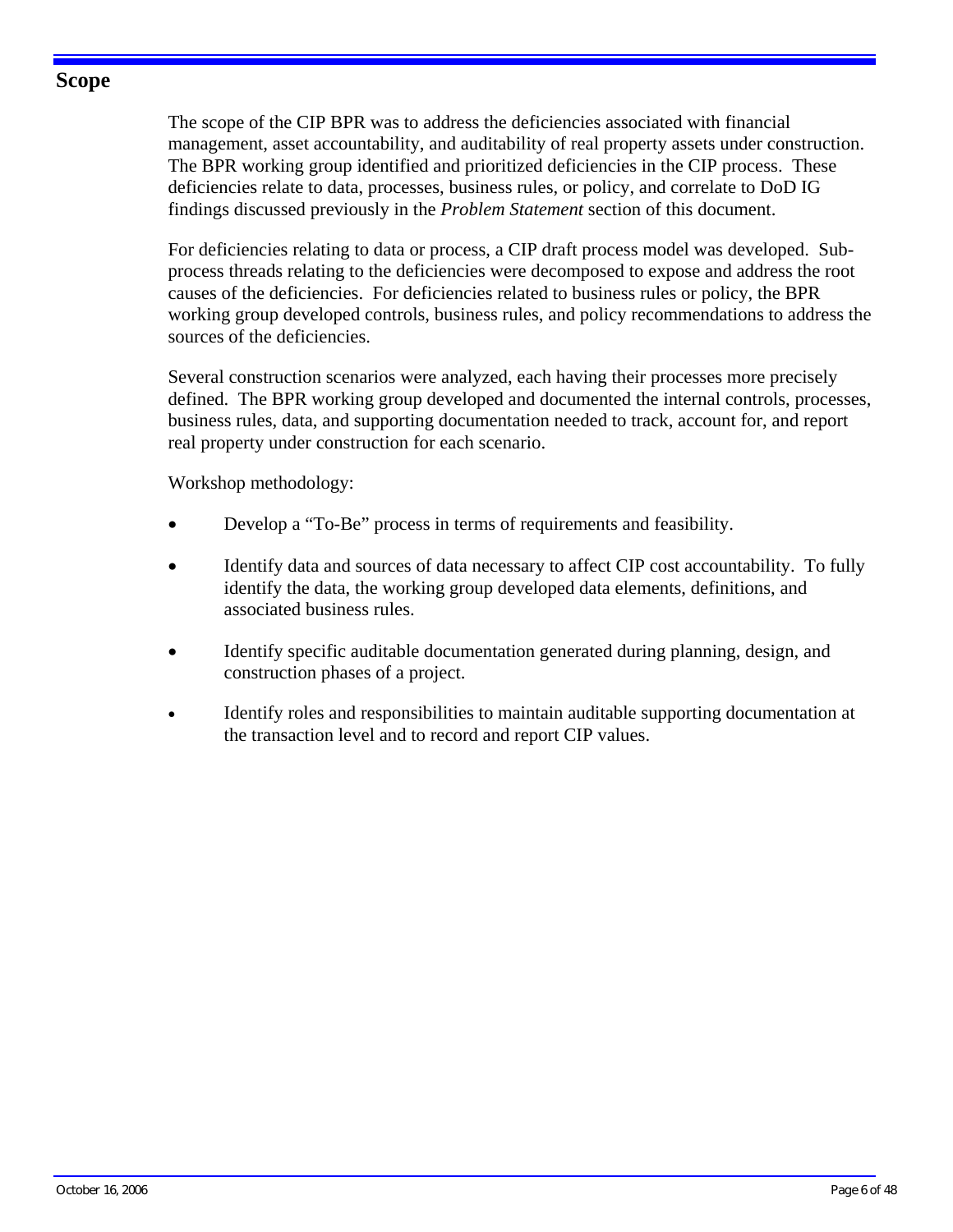#### <span id="page-8-0"></span>**Summary of Results**

The BPR working group defined the events that trigger the creation of a CIP account and the alignment of the CIP account to the Real Property Unique Identifier (RPUID)[4](#page-8-0) to enable accounting for the full cost of the asset, traceability, and visibility over construction costs. The RPUID links the design and construction costs accumulated in the CIP account to a specific real property asset.

In addition, the BPR working group:

- Identified triggering events for creating, updating, and relieving the CIP and or Work in Progress (WIP)<sup>[5](#page-8-0)</sup> account and transferring the cost of specific RPUIDs to the appropriate PP&E general ledger account. This enables timely recording and capitalization of the asset and eliminates duplicate or erroneous reporting (**Appendix E-1**).
- Determined the minimum information needed to track CIP to include project, RPUID, funding source, and organization. This enables the accurate recording of CIP values on financial statements and reporting of CIP values to Congress (**Appendix E-1**).
- Established management controls throughout the process to enable accountability and efficient management of construction investments (**Appendix E-2**).
- Defined supporting documentation and identified roles and responsibilities for recording, reporting, and maintaining CIP accounts (**Appendix E-3**).

The process models and data elements developed during this BPR are included at **Appendix B**. The corresponding data model and business rules are included at **Appendices C and D,**  respectively. Key terms represented in this document are defined in **Appendix F**.

The processes and data elements identified during this BPR will be included in the DoD Business Enterprise Architecture (BEA) Version 4.0, scheduled to be released September 30, 2006.

#### **Policy Revision Recommendations**

The BPR working group will recommend several policy changes that will enable the implementation of the "To-Be" environment:

- DoD FMR Volume 4, Chapter 6, *Accounting Policy and Procedures: Property, Plant and Equipment,* should be updated to include the business rules and process characteristics established by this initiative.
- DoD FMR Volume 3, Chapter 17, *Accounting for Military Construction Projects*, should be also be updated to include the business rules and process characteristics established by this initiative.

<sup>4</sup> The Real Property Unique Identifier (RPUID) is defined in Appendix F.

<sup>5</sup> The differences between CIP and WIP are defined in Appendix F.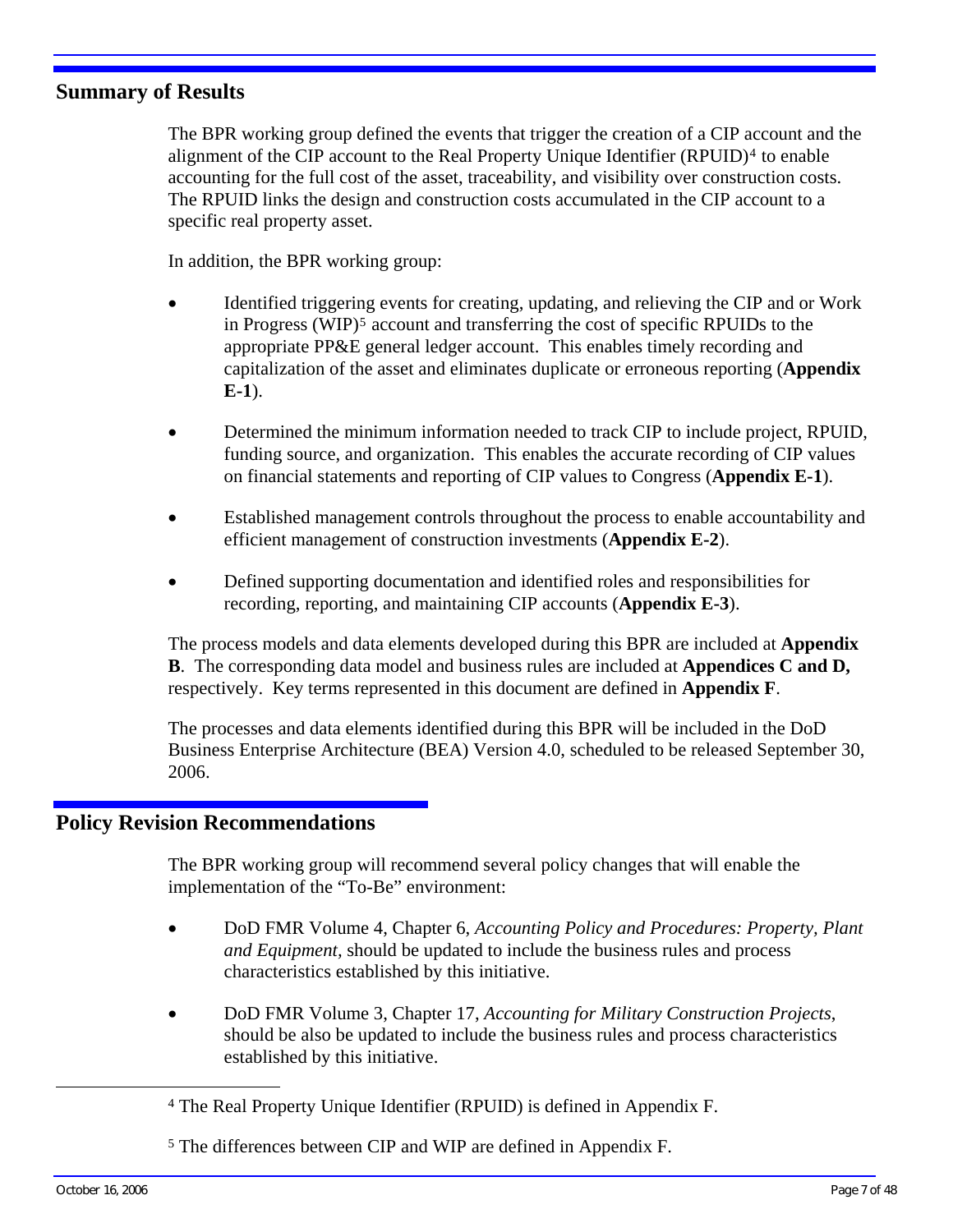- <span id="page-9-0"></span>• New contracts issued by DoD Components will require upon contract award that the contractor to provide the government with the estimated cost of each RPUID, based on the contract amount. This information will be required to provide the government with a basis to establish and organize CIP accounts, and to map them to RPUIDs.
- Contracts issued by DoD Components must distinguish the procurement of personal property from real property.
- Unified Facilities Criteria (UFC) 1-300-08, *Criteria for Transfer and Acceptance of Military Real Property,* should be updated to indicate the appropriate auditable supporting documentation and the respective roles and responsibilities for stewardship of supporting documentation to include electronic submission and retention of documents.
- UFC 1-300-08 should also include the definition of Supervision, Inspection, and Overhead (SIOH), as developed by the BPR working group.

### **The "To-Be" Environment**

The "To-Be" environment described below is a synopsis of the reengineered business processes, logical data model, and business rules developed during the BPR. Roles and responsibilities in the "To-Be" environment are identified in the Roles and Responsibilities table on page 35.

A CIP account will be created when either of the following triggering events occurs: (1) work order and funding authorizations are received for an in-house minor construction project, or (2) design and fund authorizations are received for construction projects performed by an agent. Either of these triggering events could affect work to be completed on an existing facility or a new construction project. A Service-unique project number will be assigned by the Component to each approved real property construction project. At least one RPUID will be assigned or obtained by the real property accountable Component<sup>[6](#page-9-0)</sup> when the CIP account is created. CIP costs will be tracked by both the Service-unique project number and the RPUID to ensure visibility, traceability, and accountability.

A project may include one or more real property assets and corresponding RPUIDs. All costs to be capitalized for a construction project will be accumulated in the CIP account. A CIP account may be linked to multiple RPUIDs to provide traceability for all construction costs incurred. A reasonable allocation methodology should be established to assign project costs incurred to RPUIDs. To achieve this objective, upon contract award and modifications, if material, the contractor shall be required to provide the government with the estimated cost of each RPUID based on the contract amount. This information will be required to provide the government with a basis to establish, organize, and map CIP accounts to RPUIDs. As costs are incurred and accumulated in the CIP account, the costs shall be prorated across all of the RPUIDs in accordance with the cost distribution established. Thus, the full cost of real property assets can be adequately captured and reported. While this requirement does not alter the structure of contract solicitations, contract line (CLIN) structures, and the structuring of construction invoices from the contractor, it will standardize the practice of when and how costs are allocated to RPUIDs.

<sup>6 &</sup>quot;Real property accountable Component" is defined in Appendix F.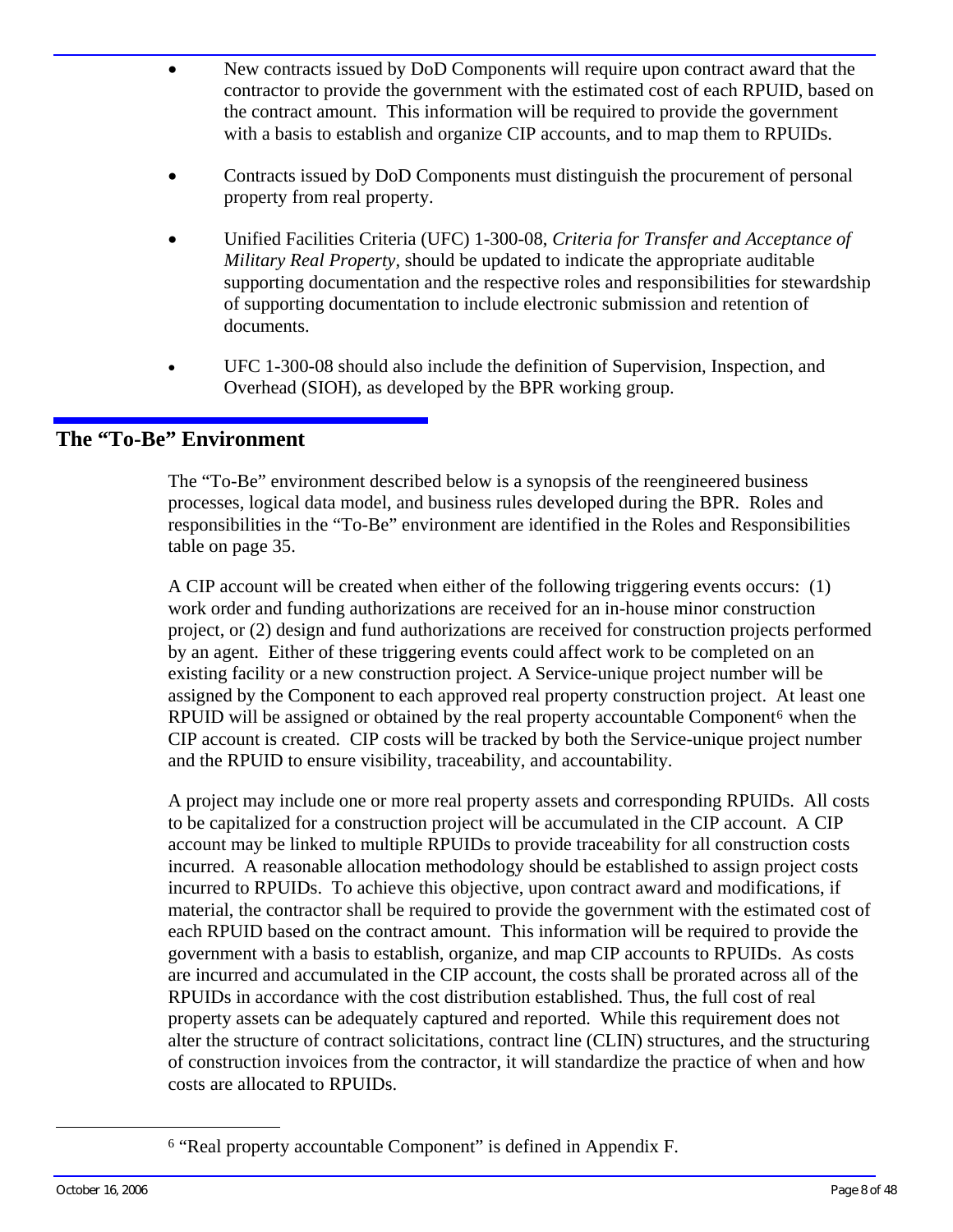<span id="page-10-0"></span>

#### **Figure 1: Relationships among a construction project, Real Property Unique Identifiers and CIP accounts**

|                                                                                                                                                                                                                                                                                                                                                                                       | <b>Work Classification &amp; Accounting Procedures</b>                                                                                                                                                                                                                                                                                                                                                                                                                                                                                                                |  |
|---------------------------------------------------------------------------------------------------------------------------------------------------------------------------------------------------------------------------------------------------------------------------------------------------------------------------------------------------------------------------------------|-----------------------------------------------------------------------------------------------------------------------------------------------------------------------------------------------------------------------------------------------------------------------------------------------------------------------------------------------------------------------------------------------------------------------------------------------------------------------------------------------------------------------------------------------------------------------|--|
| 10USC                                                                                                                                                                                                                                                                                                                                                                                 | <b>Generally Accepted Accounting Principles</b>                                                                                                                                                                                                                                                                                                                                                                                                                                                                                                                       |  |
| Work classification                                                                                                                                                                                                                                                                                                                                                                   | Type of expenditures                                                                                                                                                                                                                                                                                                                                                                                                                                                                                                                                                  |  |
| 1. Repair                                                                                                                                                                                                                                                                                                                                                                             | 1. Expensed                                                                                                                                                                                                                                                                                                                                                                                                                                                                                                                                                           |  |
| A project to restore a real property facility,<br>system, or component to such a condition<br>that it may effectively be used for its<br>designated functional purpose                                                                                                                                                                                                                | Ordinary Repair and Maintenance; Maintenance - The act of<br>keeping fixed assets in useable condition. It includes<br>preventive maintenance, normal repairs, replacement of parts<br>and structural components, and other activities needed to<br>preserve the asset so that it continues to provide acceptable<br>services and achieves its expected life. Maintenance<br>excludes activities aimed at expanding the capacity of an<br>asset or otherwise upgrading it to serve needs different from,<br>or significantly greater than, those originally intended. |  |
| 2. Construction                                                                                                                                                                                                                                                                                                                                                                       | 2. Capitalized                                                                                                                                                                                                                                                                                                                                                                                                                                                                                                                                                        |  |
| A military construction project includes all<br>military construction work, or any contribution<br>authorized by this chapter, necessary to<br>produce a complete and usable facility or a<br>complete and usable improvement to an<br>existing facility (or to produce such portion of<br>a complete and usable facility or<br>improvement as is specifically authorized by<br>law). | <b>Additions</b><br>-Extensions, enlargements, or expansions made to an<br>existing facility<br><b>Betterment</b><br>-Replace a component of an asset with a different type of<br>component having superior performance capabilities<br>-Extends the useful life of existing general PP&E                                                                                                                                                                                                                                                                             |  |

The CIP account is relieved when the assets are placed in service.[7](#page-10-0) Additional costs accumulated in the CIP account after the assets are placed in service will be relieved at the final acceptance of the assets. The reengineered business processes, logical data model, and business rules developed during the CIP BPR, when implemented by the Components, will

<sup>7</sup> Placed in service: For a full discussion on "placed in service," refer to the *Real Property Inventory Requirements* document, January 2005 at http:/www.acq.osd.mil/ie/bei/library.htm. The definition for "placed in service" is provided in Appendix F.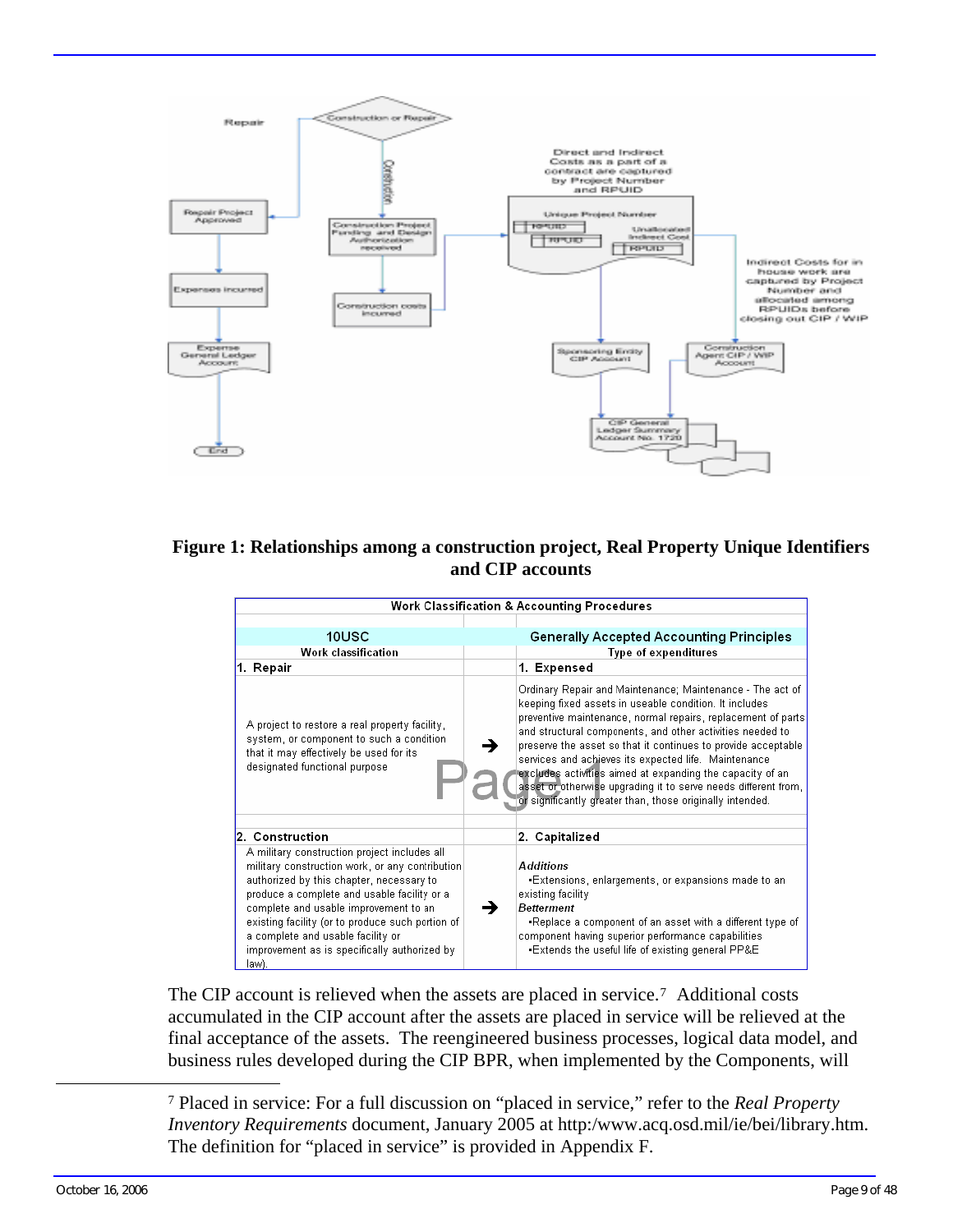<span id="page-11-0"></span>provide the capability to properly account for and report DoD's investments in construction and capital improvement projects.



**Figure 2: Key events in the CIP process.[8](#page-11-0)**

-

<sup>8</sup> The definition for Demand UID (DUID) can be found in Appendix C, page 28.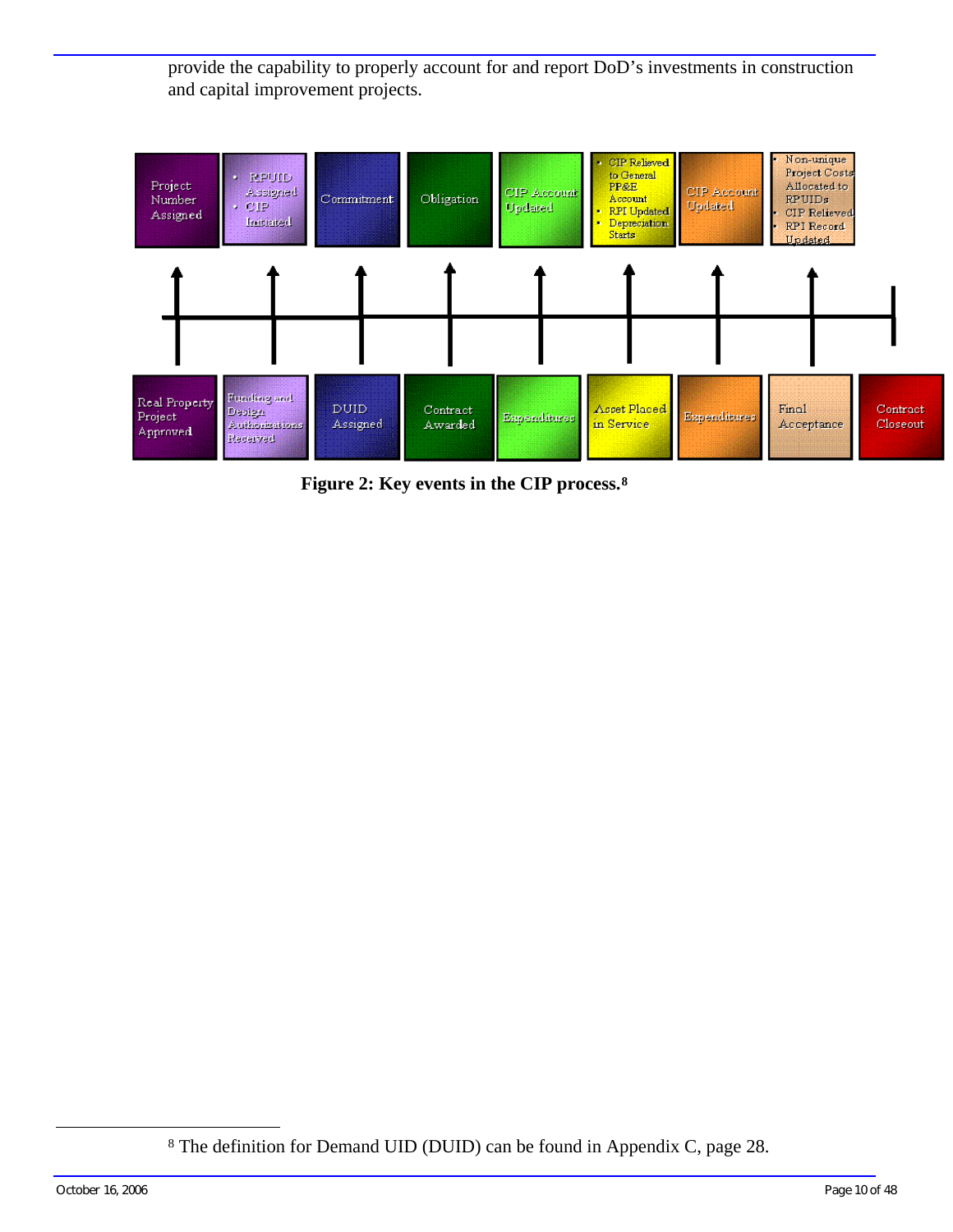#### <span id="page-12-0"></span>**Appendix A: Regulatory Requirements**

The following regulatory requirements define the standards for recognition, measurement, and reporting of CIP costs.

#### **Federal Accounting Standards Advisory Board (FASAB)**

#### **Statement of Federal Financial Accounting Standard No. 6 (SFFAS -6)**

All general PP&E shall be recorded at cost. Cost shall include all costs incurred to bring the PP&E to a form and location suitable for its intended use. For example, the cost of acquiring property, plant, and equipment may include the following:

- Amounts paid to vendors
- Transportation charges to the point of initial use
- Handling and storage costs
- Labor and other direct or indirect production costs (for assets produced or constructed)
- Engineering, architectural, and other outside services for designs, plans, specifications, and surveys
- Acquisition and preparation costs of buildings and other facilities
- Appropriate share of the cost of the equipment and facilities used in construction work
- Fixed equipment and related installation costs required for activities in a building or facility
- Direct costs of inspection, supervision, and administration of construction contracts and construction work
- Legal fees, recording fees, and damage claims
- Fair market value of facilities and equipment donated to the government
- Material amounts of interest costs paid

PP&E shall be recognized when title passes to the acquiring entity, or when the PP&E is delivered to the entity or to an agent of the entity. In the case of constructed PP&E, the PP&E shall be recorded as *construction work in progress* until it is placed in service. At that time, the balance shall be transferred to the general PP&E account.

#### **10 USC §2802 - Military Construction Projects**

10 USC §2802 requires the Secretary of Defense to report monthly on its construction projects including:

- Project progress, including the percentage of the project currently completed
- Current contract obligation of funds for the project
- Estimated final project cost
- For accounts such as Planning and Design and Unspecified Minor Construction, detailed information regarding expenditure (by project)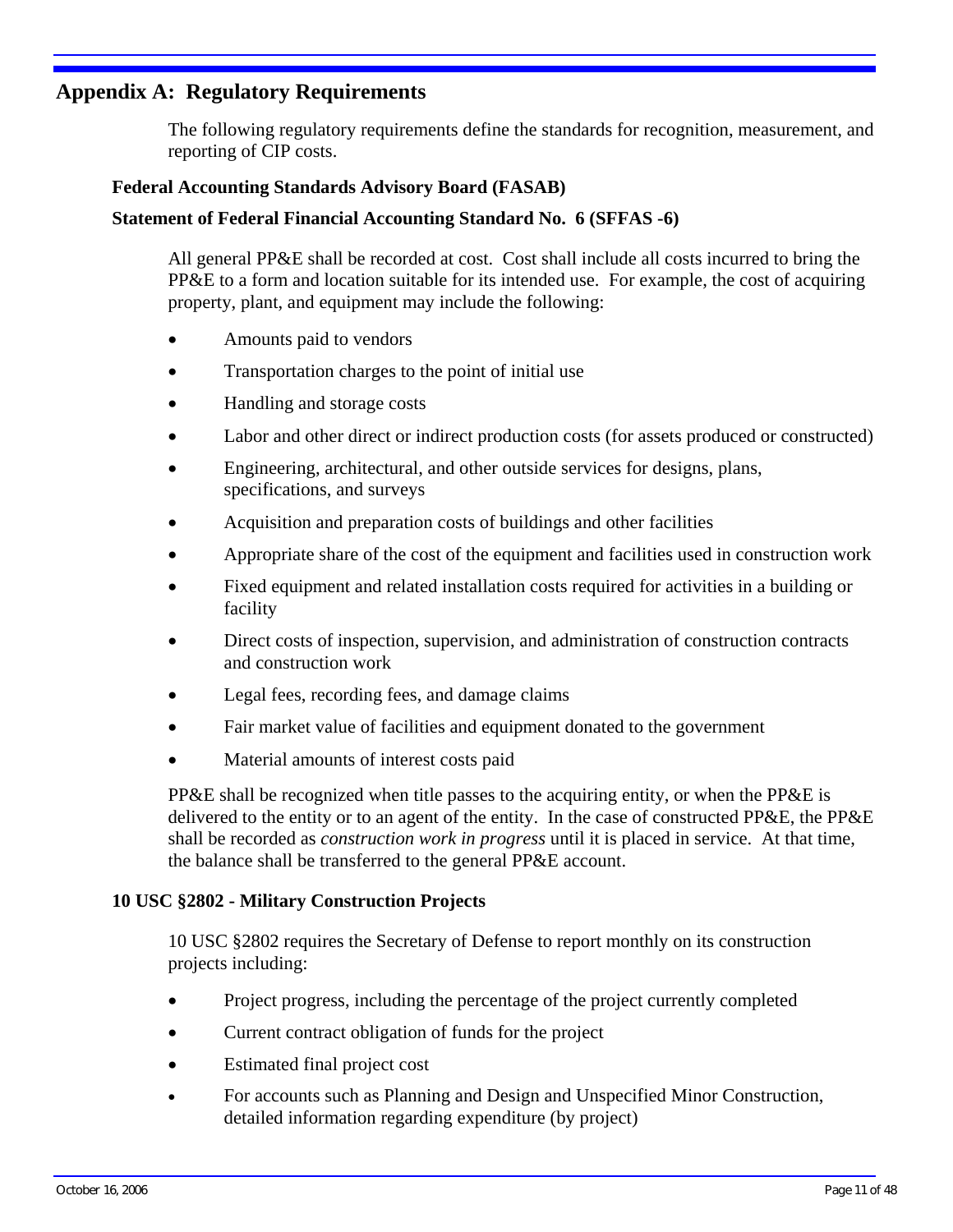## <span id="page-13-0"></span>**Appendix B: Business Process Model (OV-6c)**

CIP life cycle business processes are illustrated and defined in the process model (OV-6c).

#### **Real Property Accountability (RPA) – Develop and Update Work Order**

The *Develop and Update Work Order* process group is triggered by the start event *Requirement Received,* indicating that a work order requirement has been received and is ready to be prioritized using the *Receive and Prioritize Requirements* process. This process receives all work request parameters through the *Work Request* data object. Once prioritized, the work is further defined through the *Define Work* process, classified by the *Classify Work* process, and a scope and working estimate is developed by the *Prepare Detailed Scope and Current Working Estimate* process, resulting in the development of a current working estimate.



The resulting transaction within this process decomposition group is the authorization of the work order, which is conducted through the *Authorize Work Order* process. The result of this process step is either a modification of the work to be performed (which is represented by the decision flow from the *Authorize Work Order* process back to the *Define Work* process), an authorized and funded work order (represented by the link event *Work Order Authorized* that creates a CIP or WIP account), or an initial asset record that flows to the *Manage Sales and Procurement,* and *Manage Execution Fund* processes. If the work order is not approved or funded, the process ends with the *Work Order Not Approved* event. The two tables below provide a depiction of the data objects flowing into and out of the *Develop and Updated Work Order* process group. It also lists the data elements associated with the respective data objects.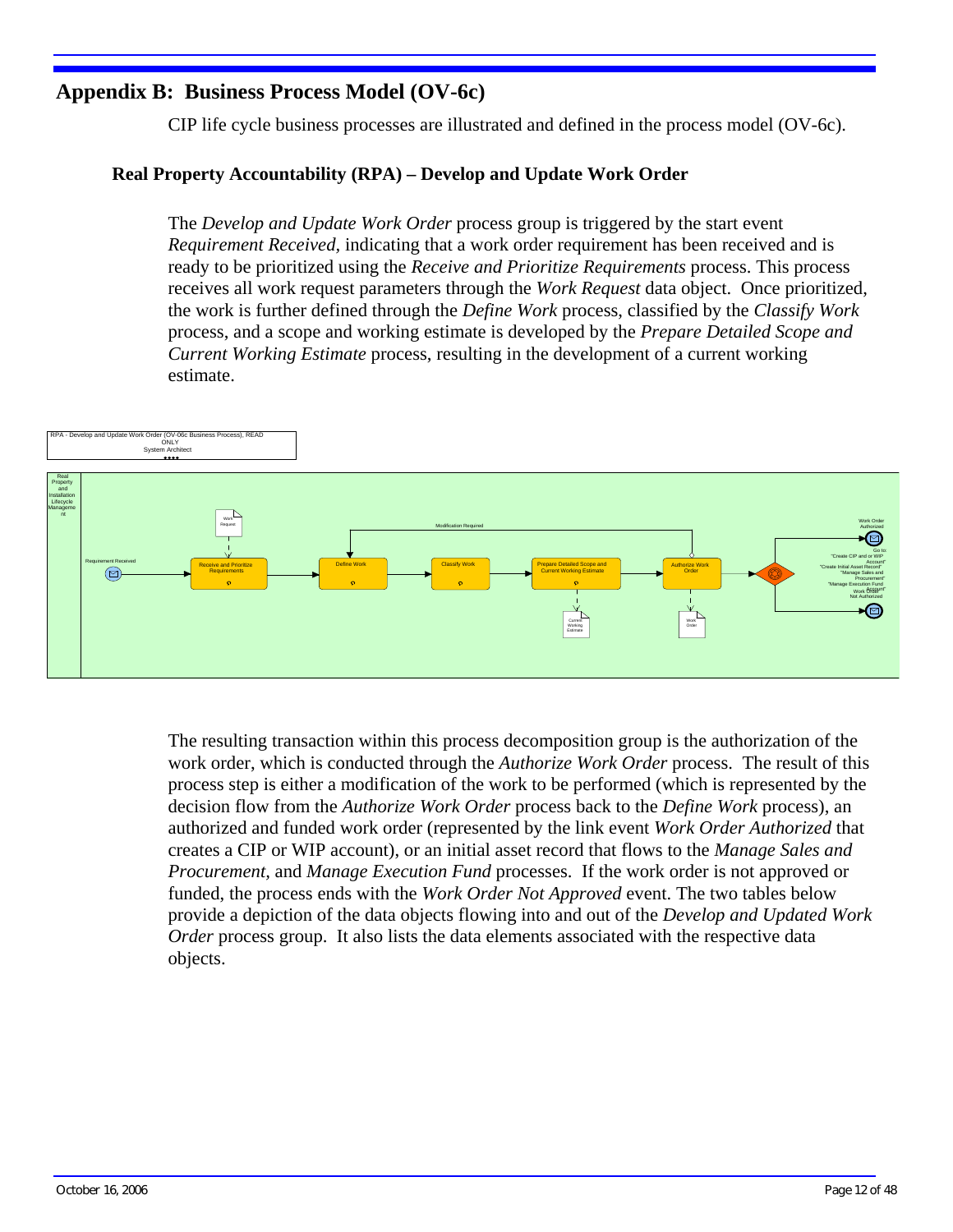## Objects **flowing into** the *Develop and Updated Work Order* process group:

| <b>Process Group</b>                           | Data Object  | <b>Associated Data Elements</b>                                                                                                                                                                                                               |
|------------------------------------------------|--------------|-----------------------------------------------------------------------------------------------------------------------------------------------------------------------------------------------------------------------------------------------|
| <b>Develop and Update</b><br><b>Work Order</b> | Work Request | <b>Current Working Estimate, Current Working Estimate</b><br>Date, Real Property Unique Identifier, Site Name,<br>Target Asset Owner, Work Classification Code, Work<br>Description Text, Work Order Authorization Date,<br>Work Order Number |

#### Objects **flowing out** of the *Develop and Updated Work Order* process group:

| <b>Process Group</b>                           | Data Object                     | <b>Associated Data Elements</b>                                                                                                                                                                                                                                                        |
|------------------------------------------------|---------------------------------|----------------------------------------------------------------------------------------------------------------------------------------------------------------------------------------------------------------------------------------------------------------------------------------|
|                                                |                                 |                                                                                                                                                                                                                                                                                        |
|                                                | <b>Current Working Estimate</b> | <b>Current Working Estimate, Current Working Estimate</b><br>Date, Project Number, Real Property Unique<br><b>Identifier</b>                                                                                                                                                           |
| <b>Develop and Update</b><br><b>Work Order</b> | Work Order                      | <b>Current Working Estimate, Current Working Estimate</b><br>Date, Real Property Unique Identifier, Site Name,<br>Target Asset Owner, Work Classification Code, Work<br>Description Text, Work Order Authorization Date,<br>Work Order Number, Real Property Site Unique<br>Identifier |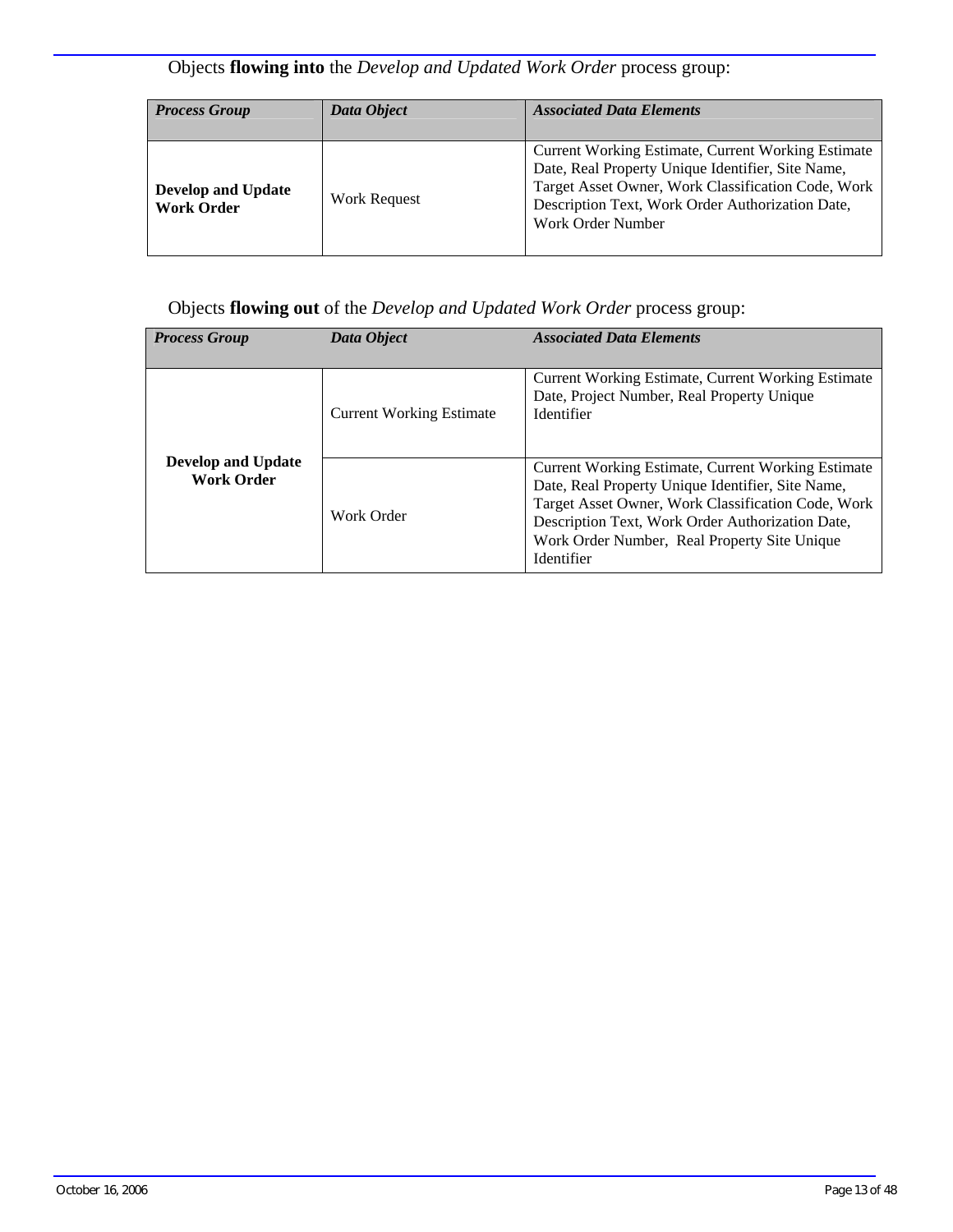#### <span id="page-15-0"></span>**RPA – Perform Build and Make and Maintenance and Sustainment**

The *Perform Build and Make and Maintenance and Sustainment* group of processes, in part illustrated below, demonstrates enterprise collaboration between the Real Property Installation and Lifecycle Management (RPILM) CBMA and the Material Supply and Service Management (MSSM) CBMA. The RPILM CBMA is involved with the acquisition, sustainment, and disposal of real property, while the MSSM CBMA builds, makes, maintains, returns and disposes of personal property. At the enterprise level, both communities utilize similar processes, therefore enabling the sharing of these processes. The *Perform Build and Make and Maintenance and Sustainment* process group, while not distinctly financial in nature, is a key enabler of the CIP financial accountability processes. It was therefore included at a high level within the scope of the CIP BPR effort and in the BEA version 4.0.



Once the work order is funded and authorized, the CIP and or WIP account and the initial asset record are created, the first process step in the minor construction scenario is *Conduct Architectural Design.* This process is triggered by the *Awarded Contract or Intragovernmental Order* event, that is linked to the *Contract or Order Type* decision gateway and results in three events: *Minor Construction Awarded Contract or Order*, *Military Construction (MILCON) Design Build Contract or Order[9](#page-15-0),* and *MILCON Awarded Design Bid Build Contract or Order[10](#page-15-0).* 

10 Defined in Appendix F

<sup>9</sup> Defined in Appendix F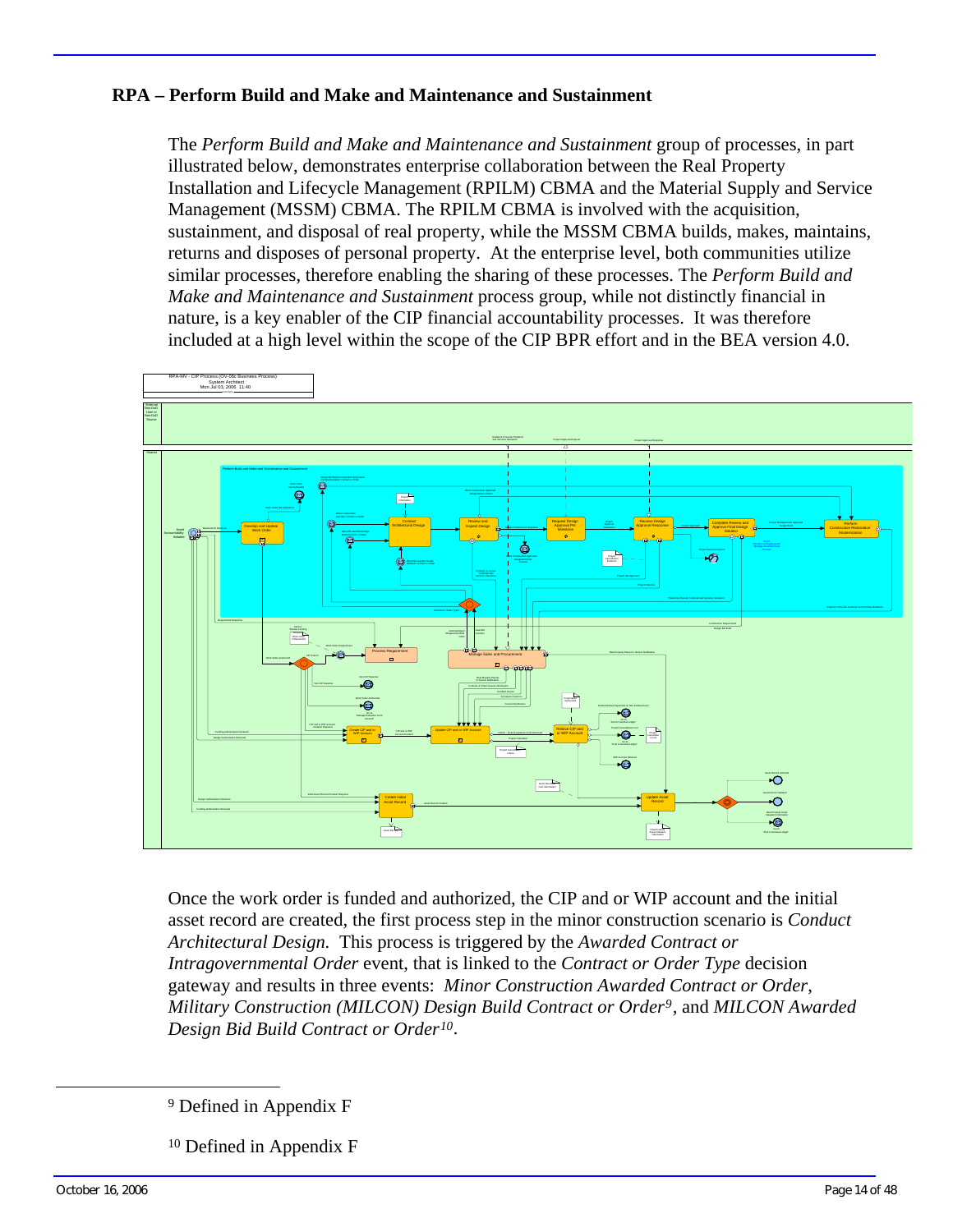<span id="page-16-0"></span>The *Conduct Architectural Design* process uses the associated *Project Information* data object and leads to the next process step, *Review and Inspect Design*. This process is a critical decision point for the minor construction scenario and it has three major decision flows: *Evidence of Goods Tendered and Services Rendered, Minor Construction Approved Design Bid Build Contract,* and *Minor Construction Approved Design Bid Build Contract. Evidence of Goods Tendered and Services Rendered* represents the ongoing evidence of work performed after a design task has been reviewed and inspected. *Minor Construction Approved Design Bid Build Contract* articulates that upon receiving design approval, the process is exited; the next step in the sequence is the contract or order sourcing process within the procurement function which sources the construction agent required to fulfill a construction requirement. *Minor Construction Approved Design Build Contract* links to the *Perform Construction Restoration Modernization* process, indicative of the design build contract type, which allows the construction agent to both design and build a real property asset with one contract or order.

During or at the completion of the *Perform Construction Restorations Modernization* process, the *Evidence of Goods Tendered and Services Rendered* sequence flow, representing work in progress and project status information, is sent to the procurement function to conduct acceptance of the ongoing work. Additionally, acceptance may be conducted for a fully- or partially-complete building. As a result of this sequence flow, payments are tendered to the agent and information flows are provided to facilitate the accounting of construction costs in the CIP or WIP accounts.

For MILCON, there are two contract types; MILCON design build and MILCON design bid build. The MILCON design build process[11](#page-16-0) is triggered by the *MILCON Awarded Design Build Contract or Order* event that links to the *Conduct Architectural Design* process. This process utilizes all project information parameters through the associated data object *Project Information* and leads to the *Review and Inspect Design* process. Once the design is reviewed, inspected, and approved, the next process step is *Request Design Approval Per Milestone*, where a *Project Approval Request* is sent to the U.S. Congress for review and approval in accordance with 10 USC § 2807.

The response from the U.S. Congress is a *Project Approval Response* acknowledged by the *Receive Design Approval Response* process, which is a critical decision process for this scenario. As articulated in the diagram, this process has four major outputs: *Project Not Approved* (leading to the relief of the CIP and or WIP account), *Project Deferred* and *Project Review Required*, which are correlated in such a way that if a decision is made to defer a project, the accumulated costs remain in the CIP account until a decision is made through the *Project Review Required* event to either approve the project or not. If the project is approved, the next process steps are *Complete Review and Approve Final Design Solution* and *Perform Construction Restoration Modernization.*

The MILCON design build and design bid build scenarios use the same process steps. The only variation in the design bid build scenario is indicated in the model by the *Construction Requirement Design Bid Build* event, indicating that during the execution of a design bid build contract type, once the project has been completed and approved, the process is exited through the *Construction Requirement Design Bid Build* event. The next step is the contract or order sourcing process within the acquisition function to source the construction agent.

<sup>11</sup> Note: Army also has developed a third contract type, "Adapt Build" which will most closely follow the Bid Build scenario.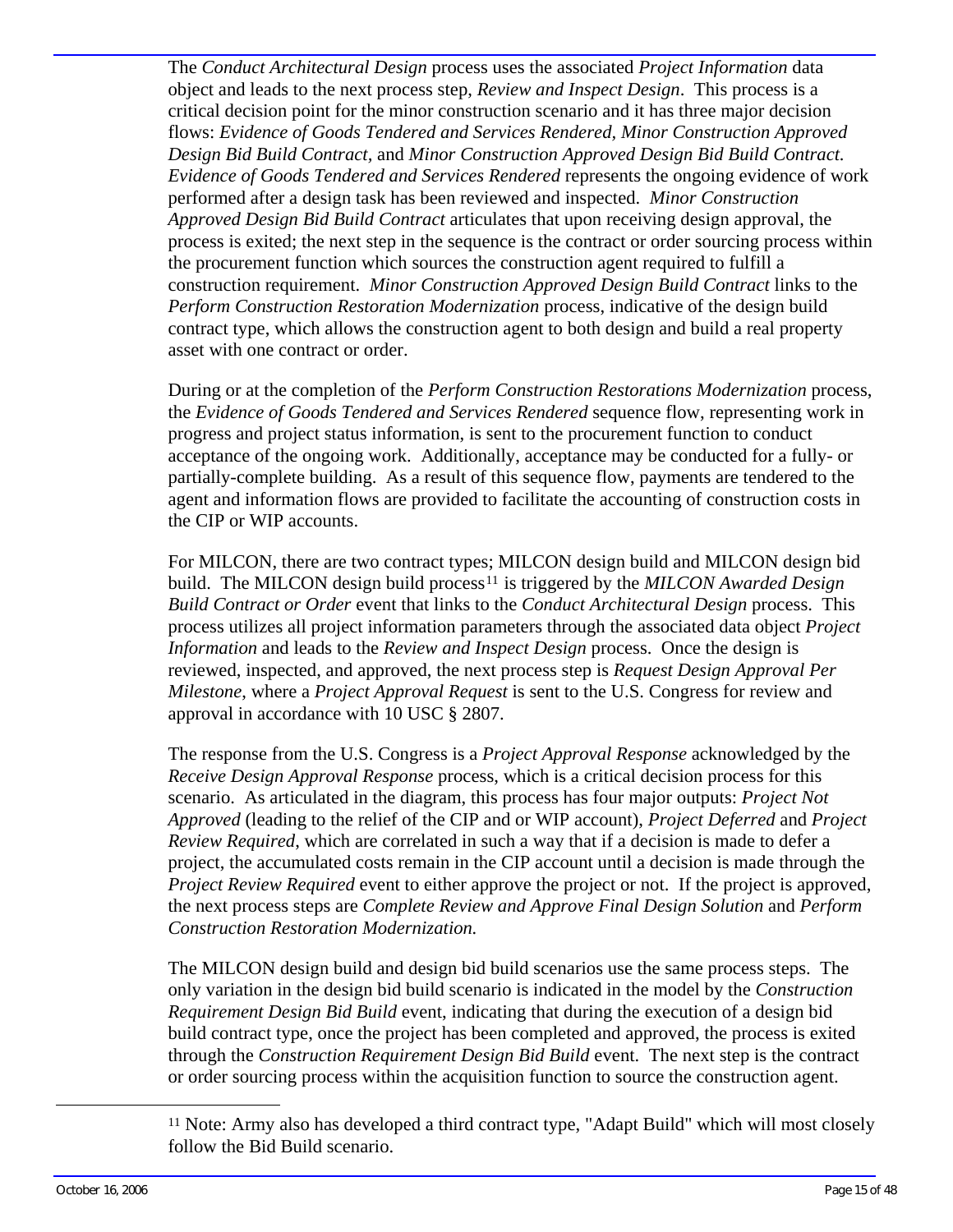<span id="page-17-0"></span>Once the construction agent is sourced, the event *Design Bid Build Construction Restorations and Modernization Contractor Order* triggers the *Perform Construction Restoration Modernization* process, resulting in the execution of work and subsequent submission of *Evidence of Goods Tendered and Services Rendered* to the acquisition community to inspect and accept the work completed, remit payments to the agent, and ultimately send the required financial transaction information to accumulate construction costs in the CIP and or WIP account.

The table below provides a depiction of the data objects flowing into and out of the *Perform Build and Make and Maintenance and Sustainment* process. It also lists the data elements associated with the respective data objects.

| <b>Process</b>                                               | Data Object                                                                                                                                                                                                                                                                                                                                                                                                                                                                                                                                                                                                        | <b>Associated Data Elements</b>                                                                                                                                                                                                                                                                                                                                                                                                                                                                                                                                                                                                                                                                                                                                                                                                |  |  |
|--------------------------------------------------------------|--------------------------------------------------------------------------------------------------------------------------------------------------------------------------------------------------------------------------------------------------------------------------------------------------------------------------------------------------------------------------------------------------------------------------------------------------------------------------------------------------------------------------------------------------------------------------------------------------------------------|--------------------------------------------------------------------------------------------------------------------------------------------------------------------------------------------------------------------------------------------------------------------------------------------------------------------------------------------------------------------------------------------------------------------------------------------------------------------------------------------------------------------------------------------------------------------------------------------------------------------------------------------------------------------------------------------------------------------------------------------------------------------------------------------------------------------------------|--|--|
| Project<br>Cancellation<br>Evidence<br><b>Perform Build</b>  | Acquisition Fund Source Code, Acquisition Organization Code, Approval<br>Authority, Cancellation Effective Date, CIP Financial Reporting<br>Organization Code, Design Authorization Date, Design Stop Date, Project<br>Approval Date, Project Description Text, Project Detail Organization<br>Code, Project Number, Project Type Code, Real Property Site Unique<br>Identifier, Real Property Unique Identifier, Reason for Cancellation, Site<br>Construction Agent Code, Site Name, Target Asset Owner, Work<br>Classification Code, Work Description Text, Work Order Authorization<br>Date, Work Order Number |                                                                                                                                                                                                                                                                                                                                                                                                                                                                                                                                                                                                                                                                                                                                                                                                                                |  |  |
| and Make and<br><b>Maintenance and</b><br><b>Sustainment</b> | Project Information                                                                                                                                                                                                                                                                                                                                                                                                                                                                                                                                                                                                | Acquisition Fund Source Code, Acquisition Method Code, Acquisition<br>Organization Code, Approval Authority, Cancellation Effective Date, CIP<br>Accumulated Costs to Date, CIP Financial Reporting Organization Code,<br>Current Working Estimate, Design Authorization Date, Design Stop Date,<br>Project Approval Date, Project Completion Date, Project Description Text,<br>Project Detail Fund Code, Project Detail Fund Code Cost Amount, Project<br>Detail Organization Code, Project Number, Project Total Cost Amount,<br>Project Type Code, Real Property Site Unique Identifier, Real Property<br>Unique Identifier, Reason for Cancellation, Site Construction Agent Code,<br>Site Name, Target Asset Owner, Work Classification Code, Work<br>Description Text, Work Order Authorization Date, Work Order Number |  |  |

#### **RPA – Create CIP and or WIP Account[12](#page-17-0)**

The *Create CIP and or WIP Account* process group is triggered by the following multiple start events: *Design Authorization Received*, and *Work Order Authorized*, leading to the *Determine if CIP and or WIP Account is Required* process.

<sup>&</sup>lt;sup>12</sup> The differences between CIP and WIP are defined in Appendix F. In addition, the associated business rules pertaining to CIP and WIP can be found in Appendix D.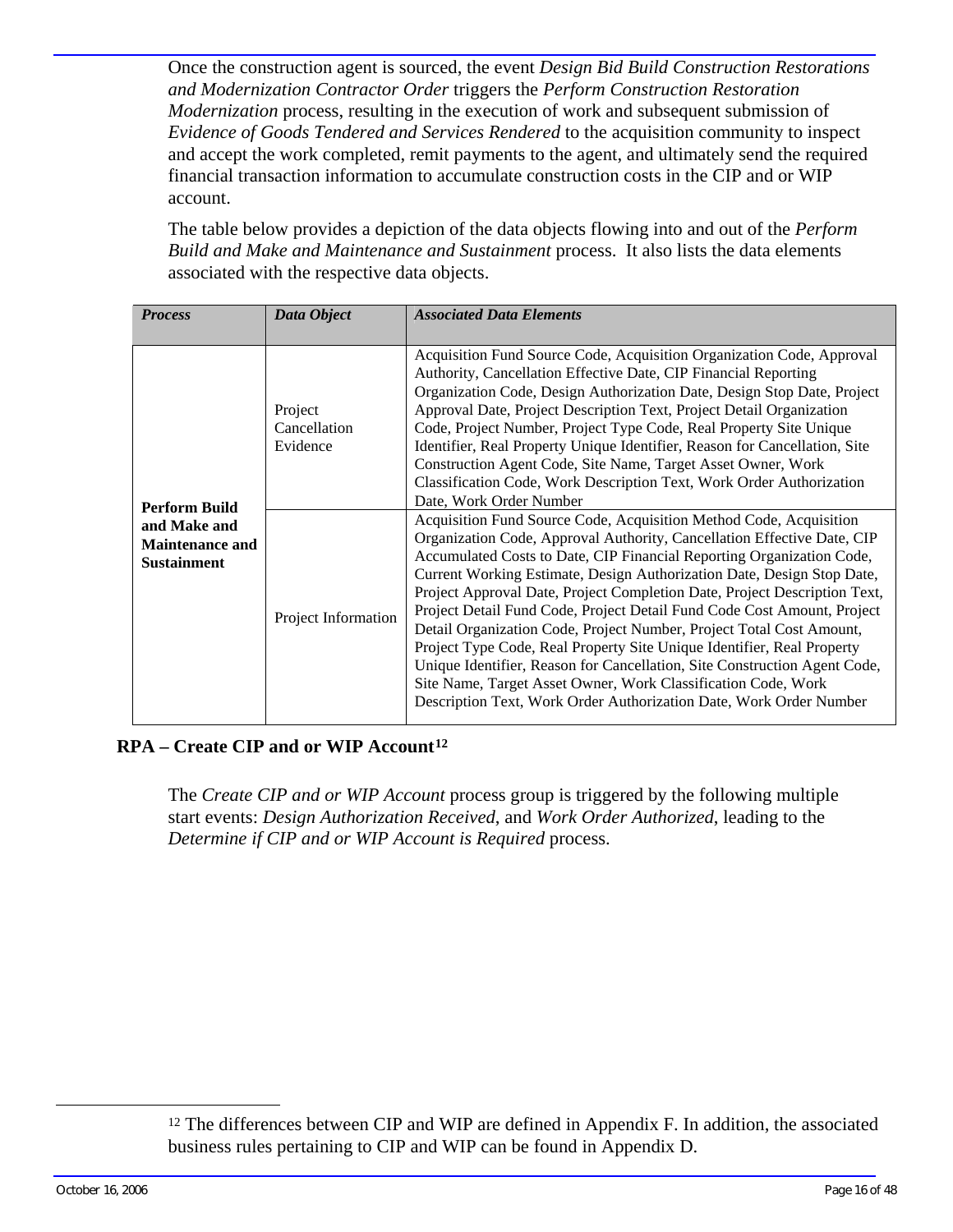

This process captures all information about a given project through the *Project Information* data object and the output is either the requirement to create a CIP and WIP account, create only a CIP account or create only a WIP account. If it is determined that only a WIP account is required, the following process steps apply: *Associate Project Identification to Appropriate WIP Account*, *Validate the Account Structure* and *Establish CIP and or WIP account*. The end event of this process, *CIP and or WIP Account Created*, indicates that the WIP account is created. If the determination made is to create only a CIP account, the sequence of process steps is similar to the creation of the WIP account, except the *Associate Project Identification to Appropriate CIP Account* process is used, instead of *Associate Project Identification to Appropriate WIP Account*.

The *Associate Project Identification to Appropriate CIP Account* process utilizes the *Asset Record*, *Demand Information* and *Project Information* data objects, resulting in the end event *CIP and or WIP Account Created.* Alternatively, if the determination is to create a CIP and WIP account, the *Associate Project Identification to Appropriate WIP Account* and *Associate Project Identification to Appropriate CIP Account* processes are utilized resulting in the end event *CIP and or WIP Account Created*.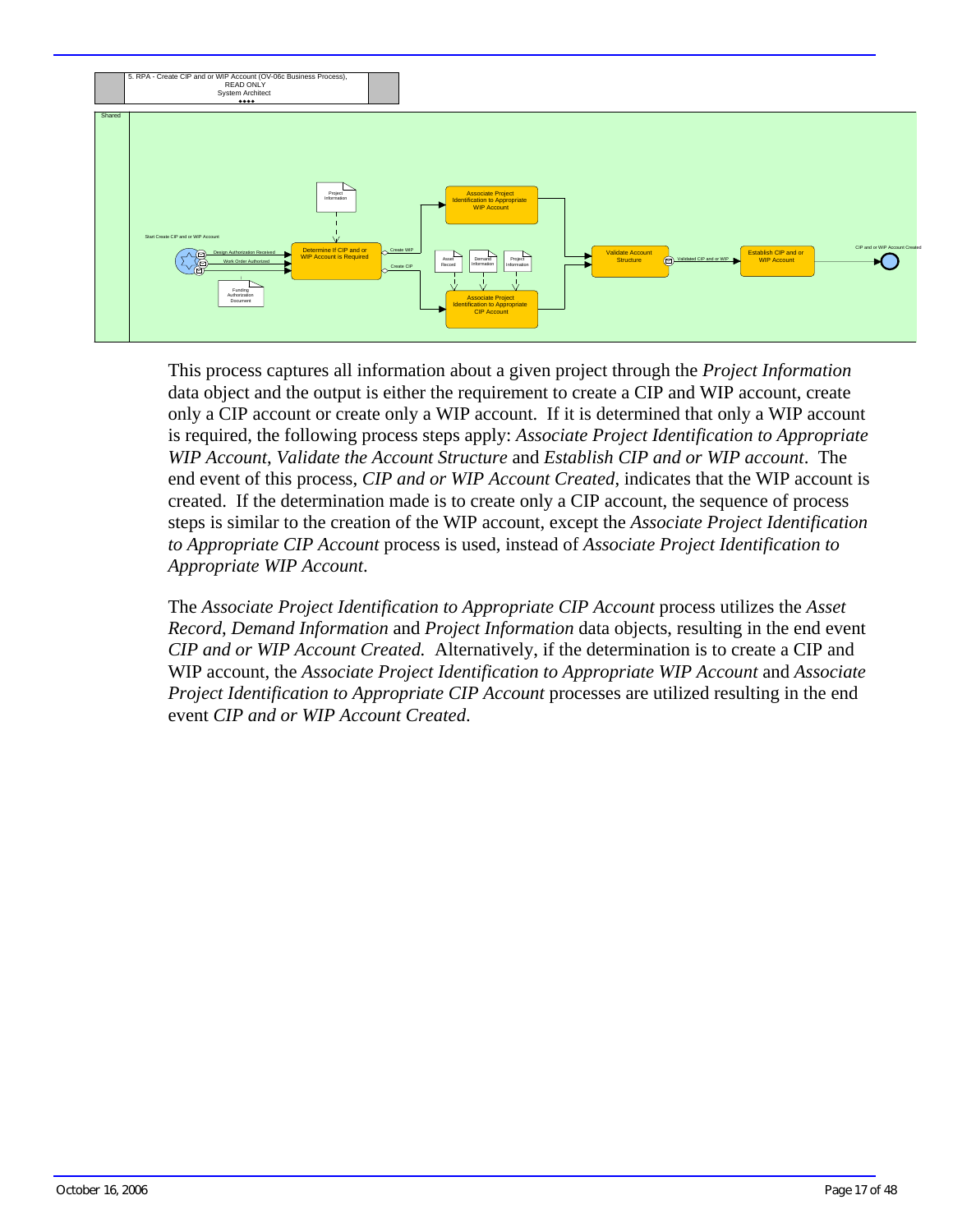The table below provides a depiction of the data objects flowing into the *Create CIP and or WIP Account* process. It also lists the data elements associated with the respective data objects.

| <b>Associated Data Elements</b>                                                                                                                                                                                                                                                                                                                                                                                                                                                                                                                                                                                                                                                                                                                                                                                                                                                                                                                                                                                                                                                                                                                                                                                                                                                                                                                                                                                                                                                                                                                                                                                                                                                                                                      | <b>Process</b>                                                                                                                                                                           |
|--------------------------------------------------------------------------------------------------------------------------------------------------------------------------------------------------------------------------------------------------------------------------------------------------------------------------------------------------------------------------------------------------------------------------------------------------------------------------------------------------------------------------------------------------------------------------------------------------------------------------------------------------------------------------------------------------------------------------------------------------------------------------------------------------------------------------------------------------------------------------------------------------------------------------------------------------------------------------------------------------------------------------------------------------------------------------------------------------------------------------------------------------------------------------------------------------------------------------------------------------------------------------------------------------------------------------------------------------------------------------------------------------------------------------------------------------------------------------------------------------------------------------------------------------------------------------------------------------------------------------------------------------------------------------------------------------------------------------------------|------------------------------------------------------------------------------------------------------------------------------------------------------------------------------------------|
| Acquisition Fund Source Code, Acquisition Method Code, Acquisition<br>Organization Code, Approval Authority, Cancellation Effective Date, CIP<br>Accumulated Costs to Date, CIP Financial Reporting Organization Code,<br>Current Working Estimate, Design Authorization Date, Design Stop Date,<br>Project Approval Date, Project Completion Date, Project Description Text,<br>Project Detail Fund Code, Project Detail Fund Code Cost Amount, Project<br>Detail Organization Code, Project Number, Project Total Cost Amount, Project<br>Type Code, Real Property Site Unique Identifier, Real Property Unique<br>Identifier, Reason for Cancellation, Site Construction Agent Code, Site Name,<br>Target Asset Owner, Work Classification Code, Work Description Text, Work                                                                                                                                                                                                                                                                                                                                                                                                                                                                                                                                                                                                                                                                                                                                                                                                                                                                                                                                                      |                                                                                                                                                                                          |
| Acquisition Fund Source Code, Approval Authority, Fund Authorization                                                                                                                                                                                                                                                                                                                                                                                                                                                                                                                                                                                                                                                                                                                                                                                                                                                                                                                                                                                                                                                                                                                                                                                                                                                                                                                                                                                                                                                                                                                                                                                                                                                                 |                                                                                                                                                                                          |
| Amount, Fund Authorization Type, Planned Programmed Fiscal Year Date,                                                                                                                                                                                                                                                                                                                                                                                                                                                                                                                                                                                                                                                                                                                                                                                                                                                                                                                                                                                                                                                                                                                                                                                                                                                                                                                                                                                                                                                                                                                                                                                                                                                                |                                                                                                                                                                                          |
| Programmed Amount, Project Detail Fund Code, Project Detail Organization                                                                                                                                                                                                                                                                                                                                                                                                                                                                                                                                                                                                                                                                                                                                                                                                                                                                                                                                                                                                                                                                                                                                                                                                                                                                                                                                                                                                                                                                                                                                                                                                                                                             |                                                                                                                                                                                          |
| Acquisition Fund Source Code, Acquisition Method Code, Acquisition<br>Organization Code, Acquisition Original Asset Recorded Cost Amount,<br>Approval Authority, Cancellation Effective Date, Capital Improvement Placed<br>in Service Date, Capital Improvement Reason Code, Capital Improvement<br>Recorded Cost, CIP Accumulated Costs to Date, CIP Phase Indicator,<br>Congressional District Code, Construction Material Code, Construction Type<br>Code, Cost Sharing Partners, Demand UID, Design Authorization Date,<br>Design Stop Date, Facility Built Date, Facility Estimated Useful Life<br>Adjustment Quantity, Facility Estimated Useful Life Quantity, Facility<br>Number, Facility Total Area Quantity, Facility Total Area Unit Of Measure<br>Code, Facility Total Capital Improvement Cost Amount, Fund Authorization<br>Amount, Fund Authorization Type, Instrument Number, Instrument Type<br>Code, Land Total Area Quantity, Linear Structure Name, Project Approval<br>Date, Project Completion Date, Project Description Text, Project Detail Fund<br>Code, Project Detail Fund Code Cost Amount, Project Detail Organization<br>Code, Project Number, Project Total Cost Amount, Project Type Code, Real<br>Property Site Unique Identifier, Real Property Unique Identifier, Reason for<br>Cancellation, RPA Interest Type Code, RPA Placed in Service Date, RPA Type<br>Code, Site Construction Agent Code, Site Name, Target Asset Owner, Work<br>Classification Code, Work Description Text, Work Order Authorization Date,<br><b>Work Order Number</b><br>Acquisition Fund Source Code, Acquisition Method Code, Acquisition<br>Organization Code, Demand Description Text, Demand Status Code, Demand | <b>Create CIP</b><br>and or WIP<br><b>Account</b>                                                                                                                                        |
|                                                                                                                                                                                                                                                                                                                                                                                                                                                                                                                                                                                                                                                                                                                                                                                                                                                                                                                                                                                                                                                                                                                                                                                                                                                                                                                                                                                                                                                                                                                                                                                                                                                                                                                                      | Order Authorization Date, Work Order Number<br>Code, Project Number, Real Property Unique Identifier<br>UID, Instrument Number, Instrument Type Code, Real Property Unique<br>Identifier |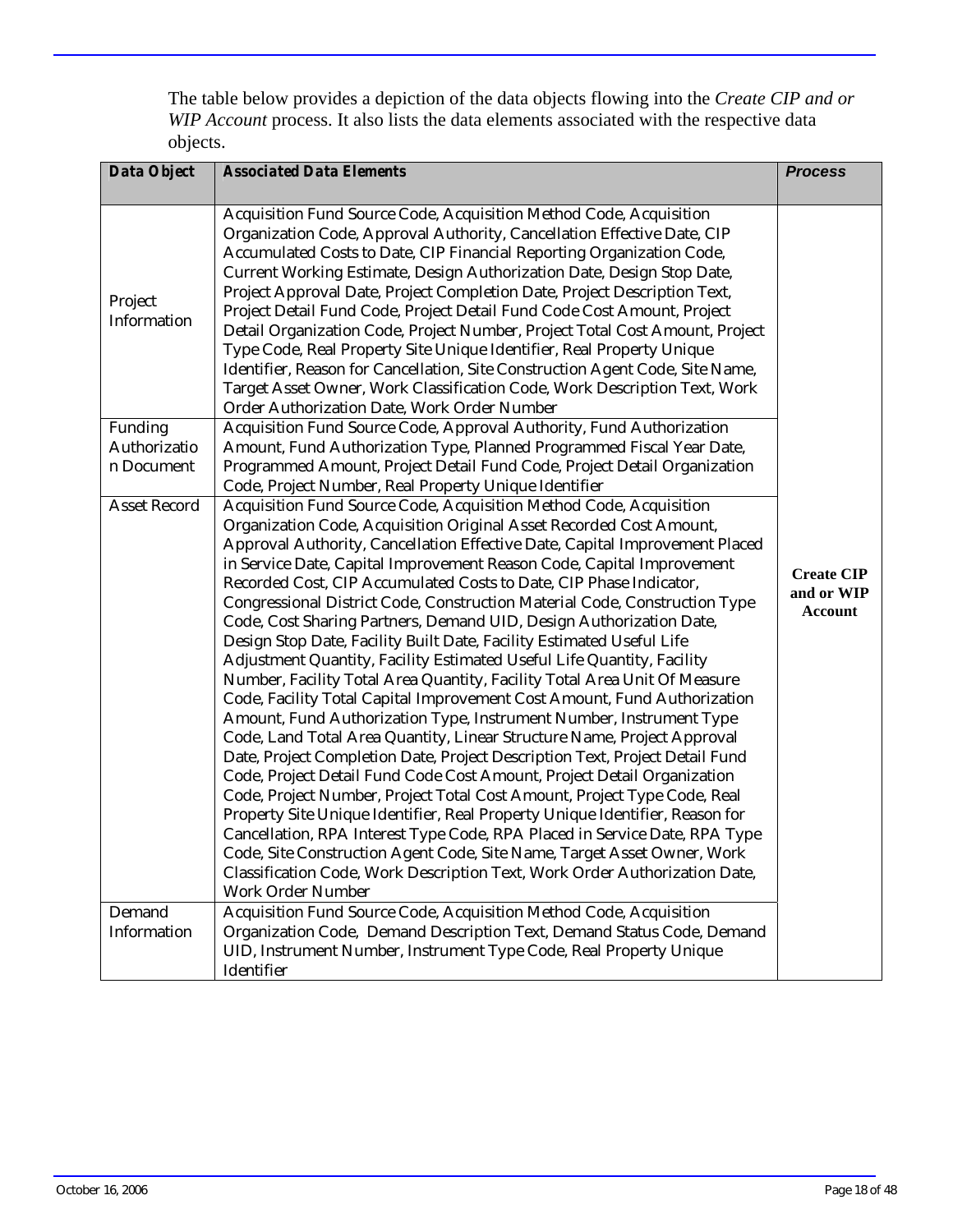#### <span id="page-20-0"></span>**RPA – Update CIP and or WIP Account**

The *Update CIP and or WIP Account* process group is triggered by the following multiple start events: *Acceptance Evidence, Certified Invoice, Contract Closure Information, Project Cancellation Evidence, Real Property Placed in Service Notification and Contract Modification,* indicating that updates to the CIP and or WIP account could be triggered by one or more start events.



These events trigger the *Received Project Evidence* process. This process captures all real property acceptance parameters through the *Acceptance Evidence* data object and feeds the *Process and Submit Validated Evidence* process step, which utilizes numerous data objects, namely *Real Property Placed in Service, Valuation Template* and *Current Working Estimate*. The resulting output of this process leads to the last process step within this process group: *Record CIP and or WIP Financial Transaction,* which is the juncture at which the CIP and or WIP account is updated with validated financial transaction information.

The process now utilizes 10 USC § 2805, 10 USC § 2853 and the *Asset Record data* objects while also producing the *WIP Cost Information* and *CIP Cost Information data* object. The end result of this process step is either a cancellation of the project submitted through the acceptance evidence represented by the event *Project Cancelled* link to the *Relieve CIP and or WIP* process to expense the CIP accumulated costs to date; the *CIP and or WIP Account Updated* event and the *Interim or Final Acceptance Code* event representing the interim or final acceptance of a real property asset, and illustrating the need to relieve the *CIP and or WIP* account and post the accumulated costs as a financial asset in the real property asset record.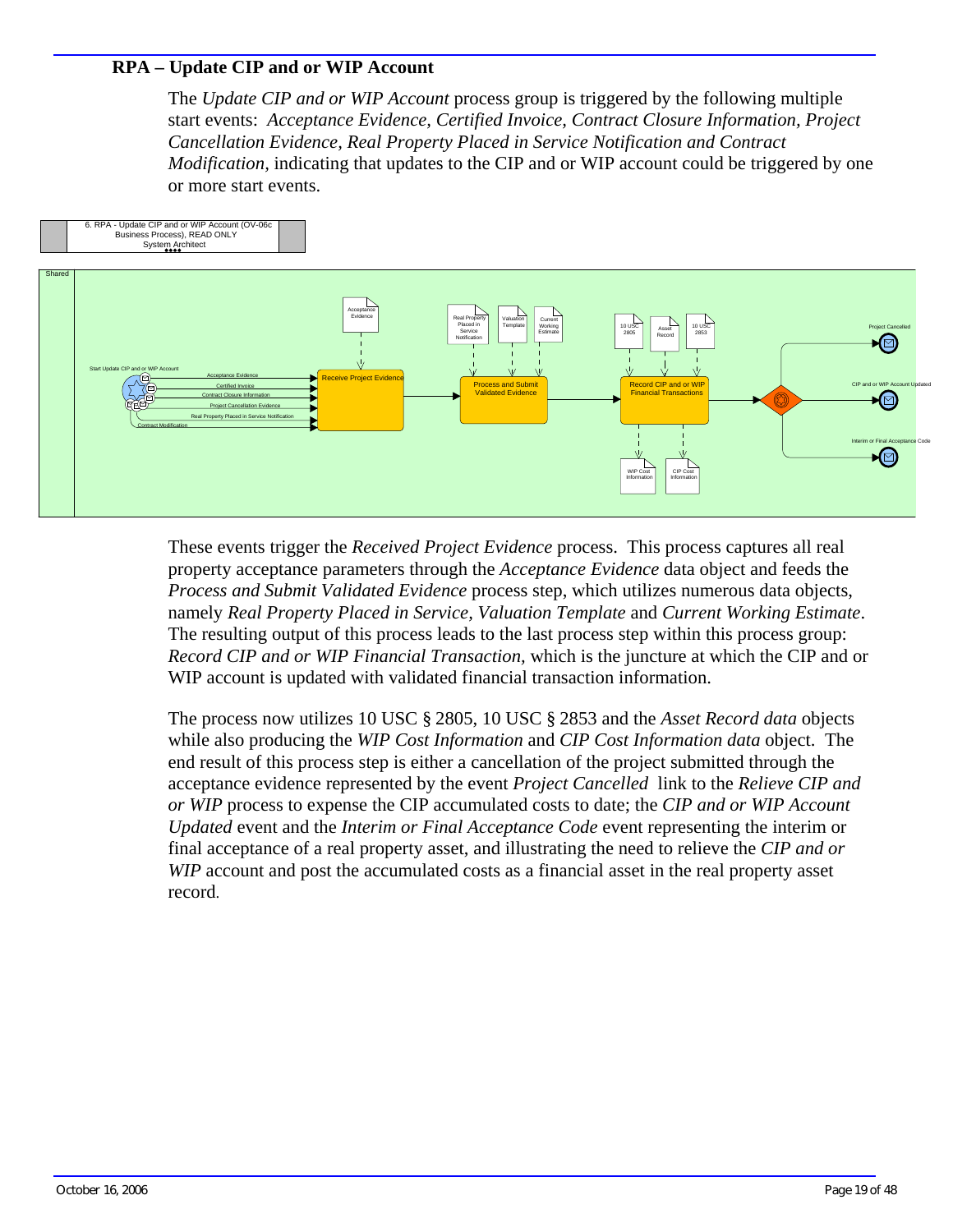The table below provides a depiction of the data objects flowing into the *Update CIP and or WIP Account* process. It also lists the data elements associated with the respective data objects.

| Data<br><b>Object</b>                                               | <b>Associated Data Elements</b>                                                                                                                                                                                                                                                                                                                                                                                                                                                                                                                                                                                                                                                                                                                                                                                                                                                                                                                                                                   | <b>Process</b>                                                     |
|---------------------------------------------------------------------|---------------------------------------------------------------------------------------------------------------------------------------------------------------------------------------------------------------------------------------------------------------------------------------------------------------------------------------------------------------------------------------------------------------------------------------------------------------------------------------------------------------------------------------------------------------------------------------------------------------------------------------------------------------------------------------------------------------------------------------------------------------------------------------------------------------------------------------------------------------------------------------------------------------------------------------------------------------------------------------------------|--------------------------------------------------------------------|
| Acceptance<br>Evidence                                              | Acquisition Fund Source Code, Acquisition Method Code, Acquisition<br>Organization Code, Acquisition Original Asset Recorded Cost Amount, Approval<br>Authority, Capital Improvement Placed in Service Date, Capital Improvement<br>Reason Code, CIP Phase Indicator, Demand UID, Facility Built Date, Facility<br>Estimated Useful Life Adjustment Quantity, Facility Estimated Useful Life<br>Quantity, Facility Number, Facility Total Area Quantity, Facility Total Area Unit<br>Of Measure Code, Facility Total Capital Improvement Cost Amount, Instrument<br>Number, Instrument Type Code, Land Total Area Quantity, Planned Programmed<br>Fiscal Year Date, Programmed Amount, Project Approval Date, Project<br>Completion Date, Project Number, Real Property Site Unique Identifier, Real<br>Property Unique Identifier, Reason for Cancellation, RPA Interest Type Code,<br>RPA Placed in Service Date, RPA Type Code, Site Construction Agent Code, Site<br>Name, Target Asset Owner | <b>Update</b><br><b>CIP</b> and or<br><b>WIP</b><br><b>Account</b> |
| Real<br>Property<br>Placed in<br><b>Service</b><br>Notificatio<br>n | Acquisition Original Asset Recorded Cost Amount, Capital Improvement Placed<br>in Service Date, Capital Improvement Recorded Cost, CIP Accumulated Costs to<br>Date, CIP Phase Indicator, Project Number, Real Property Site Unique Identifier,<br>Real Property Unique Identifier, RPA Interest Type Code, RPA Placed in Service<br>Date, RPA Type Code, Site Name                                                                                                                                                                                                                                                                                                                                                                                                                                                                                                                                                                                                                               |                                                                    |
| Valuation<br>Template                                               | Acquisition Fund Source Code, Acquisition Organization Code, Cost Sharing<br>Partners, Demand Description Text, Demand Status Code, Demand UID, Design<br>Authorization Date, Design Bid Build Actual Construction Cost, Design Bid Build<br>Actual Design Cost, Design Build Actual Cost, Instrument Number, Instrument<br>Type Code, Programmed Amount, Project Detail Fund Code, Project Detail Fund<br>Code Cost Amount, Project Detail Organization Code, Project Total Cost Amount,<br>Project Type Code, Real Property Unique Identifier, Work Classification Code,<br>Work Description Text, Work Order Authorization Date, Work Order Number                                                                                                                                                                                                                                                                                                                                             |                                                                    |
| Current<br>Working<br>Estimate                                      | Current Working Estimate, Current Working Estimate Date, Project Number, Real<br><b>Property Unique Identifier</b>                                                                                                                                                                                                                                                                                                                                                                                                                                                                                                                                                                                                                                                                                                                                                                                                                                                                                |                                                                    |
| <b>10 USC</b><br>2805                                               | Public Law Date, Public Law Number, USC Citation                                                                                                                                                                                                                                                                                                                                                                                                                                                                                                                                                                                                                                                                                                                                                                                                                                                                                                                                                  |                                                                    |
| <b>10 USC</b><br>2853                                               | Public Law Date, Public Law Number, USC Citation                                                                                                                                                                                                                                                                                                                                                                                                                                                                                                                                                                                                                                                                                                                                                                                                                                                                                                                                                  |                                                                    |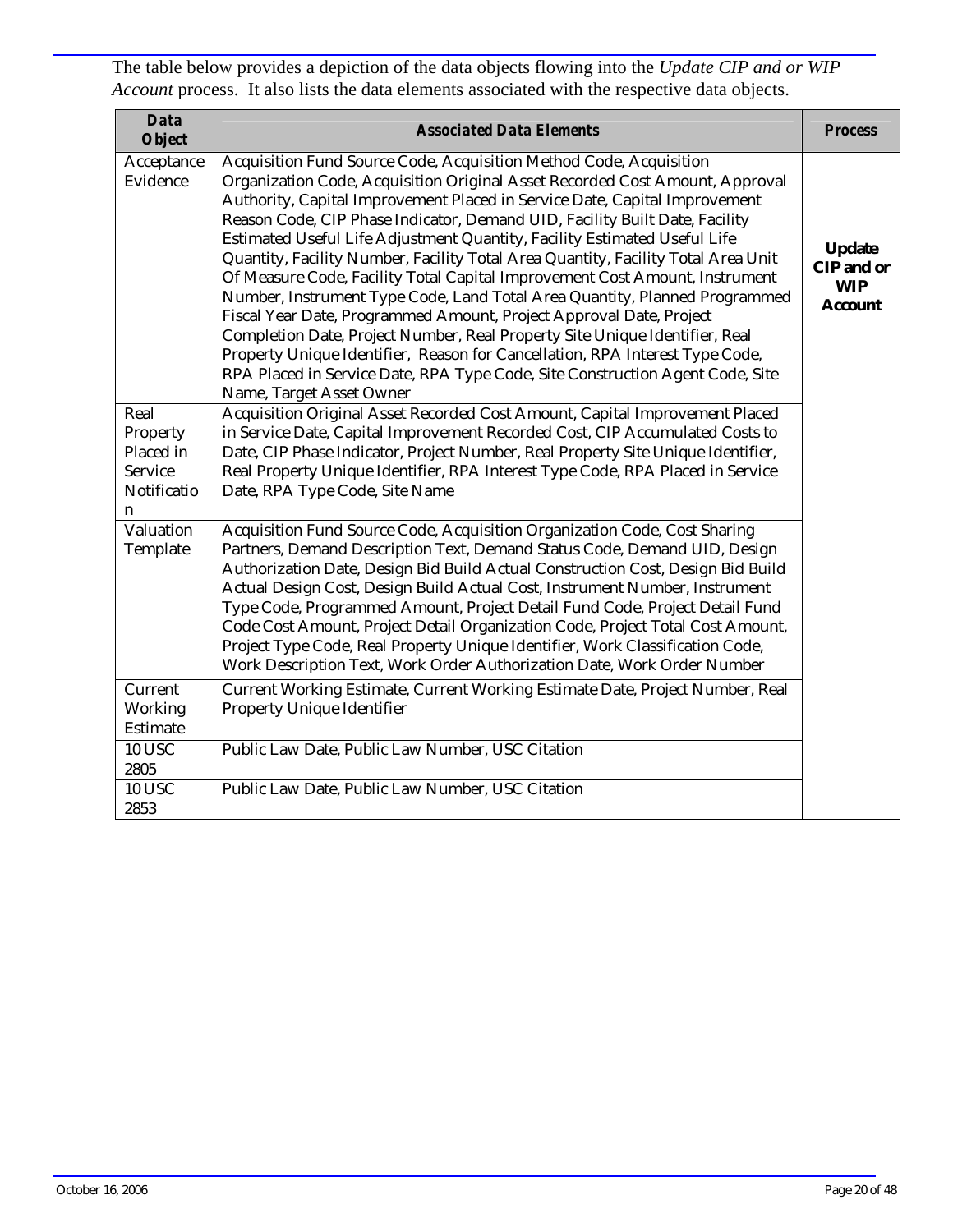| Asset  | Acquisition Fund Source Code, Acquisition Method Code, Acquisition                 |  |
|--------|------------------------------------------------------------------------------------|--|
| Record | Organization Code, Acquisition Original Asset Recorded Cost Amount, Approval       |  |
|        | Authority, Cancellation Effective Date, Capital Improvement Placed in Service      |  |
|        | Date, Capital Improvement Reason Code, Capital Improvement Recorded Cost,          |  |
|        | CIP Accumulated Costs to Date, CIP Phase Indicator, Congressional District Code,   |  |
|        | Construction Material Code, Construction Type Code, Cost Sharing Partners,         |  |
|        | Demand UID, Design Authorization Date, Design Stop Date, Facility Built Date,      |  |
|        | Facility Estimated Useful Life Adjustment Quantity, Facility Estimated Useful Life |  |
|        | Quantity, Facility Number, Facility Total Area Quantity, Facility Total Area Unit  |  |
|        | Of Measure Code, Facility Total Capital Improvement Cost Amount, Fund              |  |
|        | Authorization Amount, Fund Authorization Type, Instrument Number,                  |  |
|        | Instrument Type Code, Land Total Area Quantity, Linear Structure Name, Project     |  |
|        | Approval Date, Project Completion Date, Project Description Text, Project Detail   |  |
|        | Fund Code, Project Detail Fund Code Cost Amount, Project Detail Organization       |  |
|        | Code, Project Number, Project Total Cost Amount, Project Type Code, Real           |  |
|        | Property Site Unique Identifier, Real Property Unique Identifier, Reason for       |  |
|        | Cancellation, RPA Interest Type Code, RPA Placed in Service Date, RPA Type         |  |
|        | Code, Site Construction Agent Code, Site Name, Target Asset Owner, Work            |  |
|        | Classification Code, Work Description Text, Work Order Authorization Date,         |  |
|        | <b>Work Order Number</b>                                                           |  |

The table below provides a depiction of the data objects flowing out of the Update CIP and or WIP Account process. It also lists the data elements associated with the respective data objects.

| Data Object                    | <b>Associated Data Elements</b>                                                                                                                                                                                                                                                                                                                                                                                                                                                                  | <b>Process</b>                  |
|--------------------------------|--------------------------------------------------------------------------------------------------------------------------------------------------------------------------------------------------------------------------------------------------------------------------------------------------------------------------------------------------------------------------------------------------------------------------------------------------------------------------------------------------|---------------------------------|
| <b>CIP</b> Cost<br>Information | Acquisition Fund Source Code, Acquisition Organization Code, CIP Accumulated Costs to<br>Date, CIP Financial Reporting Organization Code, Design Bid Build Actual Construction<br>Cost, Design Bid Build Actual Design Cost, Design Build Actual Cost, Project Detail Fund<br>Code, Project Detail Fund Code Cost Amount, Project Detail Organization Code, Project<br>Number, Project Total Cost Amount, Project Type Code, Real Property Unique Identifier,<br><b>Work Classification Code</b> | <b>Update CIP</b><br>and or WIP |
| WIP Cost<br>Information        | Acquisition Fund Source Code, Acquisition Organization Code, CIP Accumulated Costs to<br>Date, CIP Financial Reporting Organization Code, Design Bid Build Actual Construction<br>Cost, Design Bid Build Actual Design Cost, Design Build Actual Cost, Project Detail Fund<br>Code, Project Detail Fund Code Cost Amount, Project Detail Organization Code, Project<br>Number, Project Total Cost Amount, Project Type Code, Real Property Unique Identifier,<br><b>Work Classification Code</b> | Account                         |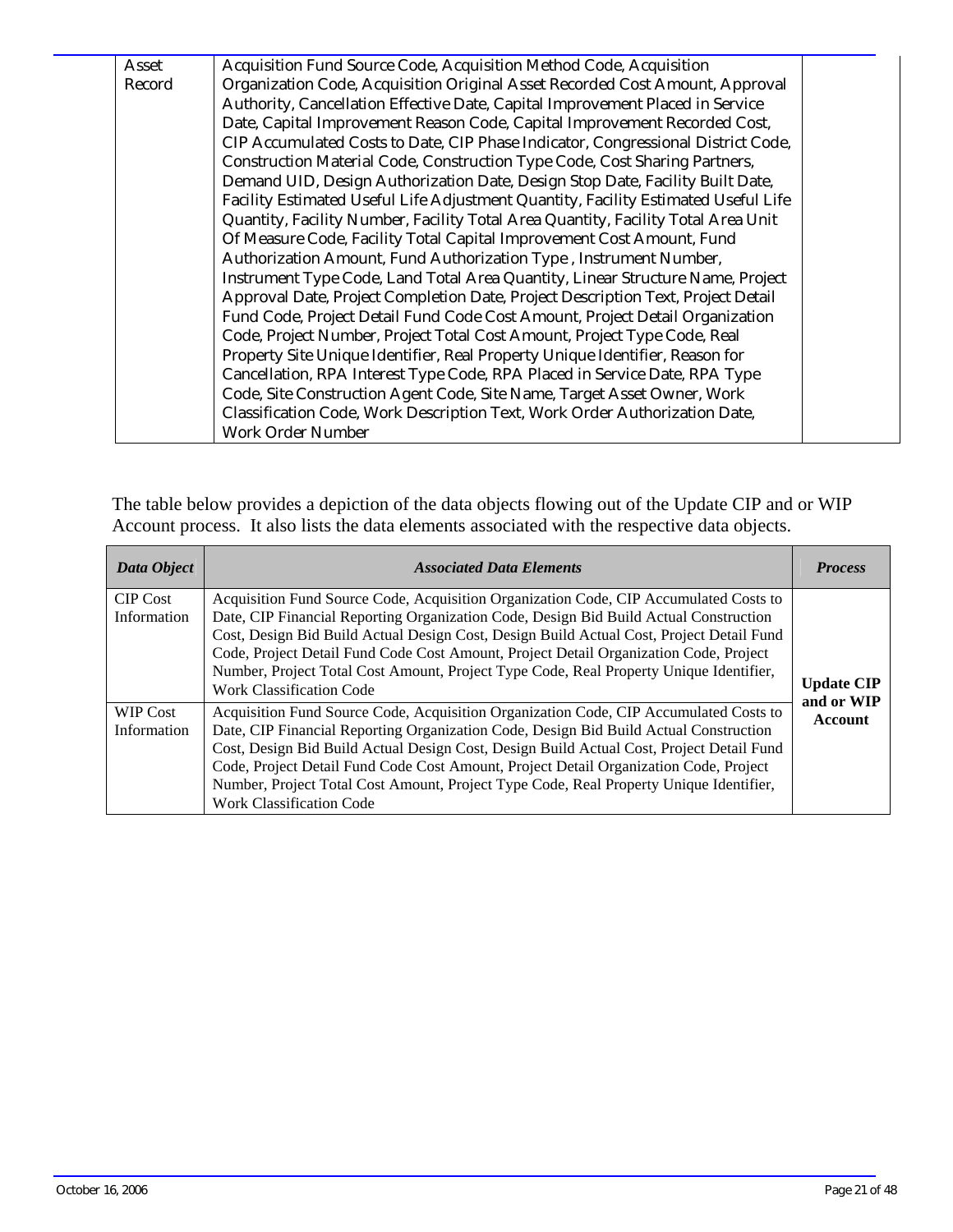#### <span id="page-23-0"></span>**RPA – Relieve CIP and or WIP Account**

The *Relieve CIP and or WIP Account* process is triggered by two decision flows: *Interim - Final Acceptance Code Received* and *Project Cancelled*. Each of these decision flows triggers a different outcome from the *Relieve CIP and or WIP Account* process.



The *Project Cancelled* flow triggers the accumulated costs for a design project, which has not been approved to be expensed from the *Relieve CIP and or WIP Account* process represented by the end event and data object *Project Cancellation Cost.* For interim and final acceptance of constructed real property, *Interim and Final Acceptance Code Received* relieves the *CIP and or WIP Account* and posts the *Asset Recorded Cost Information* to the *Update Asset Record* process.

In both scenarios, the *Relieve CIP and or WIP Account* process utilizes information provided by the *Cooperative Agreement* data object to determine the amount to be expensed and posted to the general ledger through the end event *Federal Dollars Expended on Non Federal Assets.* 

The table below provides a depiction of the data objects flowing into the Relieve CIP and or WIP Account process. It also lists the data elements associated with the respective data objects.

| Data Object                       | <b>Associated Data Elements</b>                                                                                                                                                                                                                                                                                                                                                                                                                                                                                                                                                                                 | <b>Process</b>                                     |
|-----------------------------------|-----------------------------------------------------------------------------------------------------------------------------------------------------------------------------------------------------------------------------------------------------------------------------------------------------------------------------------------------------------------------------------------------------------------------------------------------------------------------------------------------------------------------------------------------------------------------------------------------------------------|----------------------------------------------------|
| Project<br>Cancellation<br>Notice | Acquisition Fund Source Code, Acquisition Organization Code, Approval Authority,<br>Cancellation Effective Date, CIP Financial Reporting Organization Code, Design<br>Authorization Date, Design Stop Date, Project Approval Date, Project Description<br>Text, Project Detail Organization Code, Project Number, Project Type Code, Real<br>Property Site Unique Identifier, Real Property Unique Identifier, Reason for<br>Cancellation, Site Construction Agent Code, Site Name, Target Asset Owner, Work<br>Classification Code, Work Description Text, Work Order Authorization Date, Work<br>Order Number | <b>Relieve CIP</b><br>and or WIP<br><b>Account</b> |
| Cooperative<br>Agreement          | Acquisition Fund Source Code, Acquisition Method Code, Acquisition Organization<br>Code, Approval Authority, Cost Sharing Partners, Real Property Site Unique<br>Identifier, Real Property Unique Identifier, RPA Interest Type Code, Target Asset<br>Owner                                                                                                                                                                                                                                                                                                                                                     |                                                    |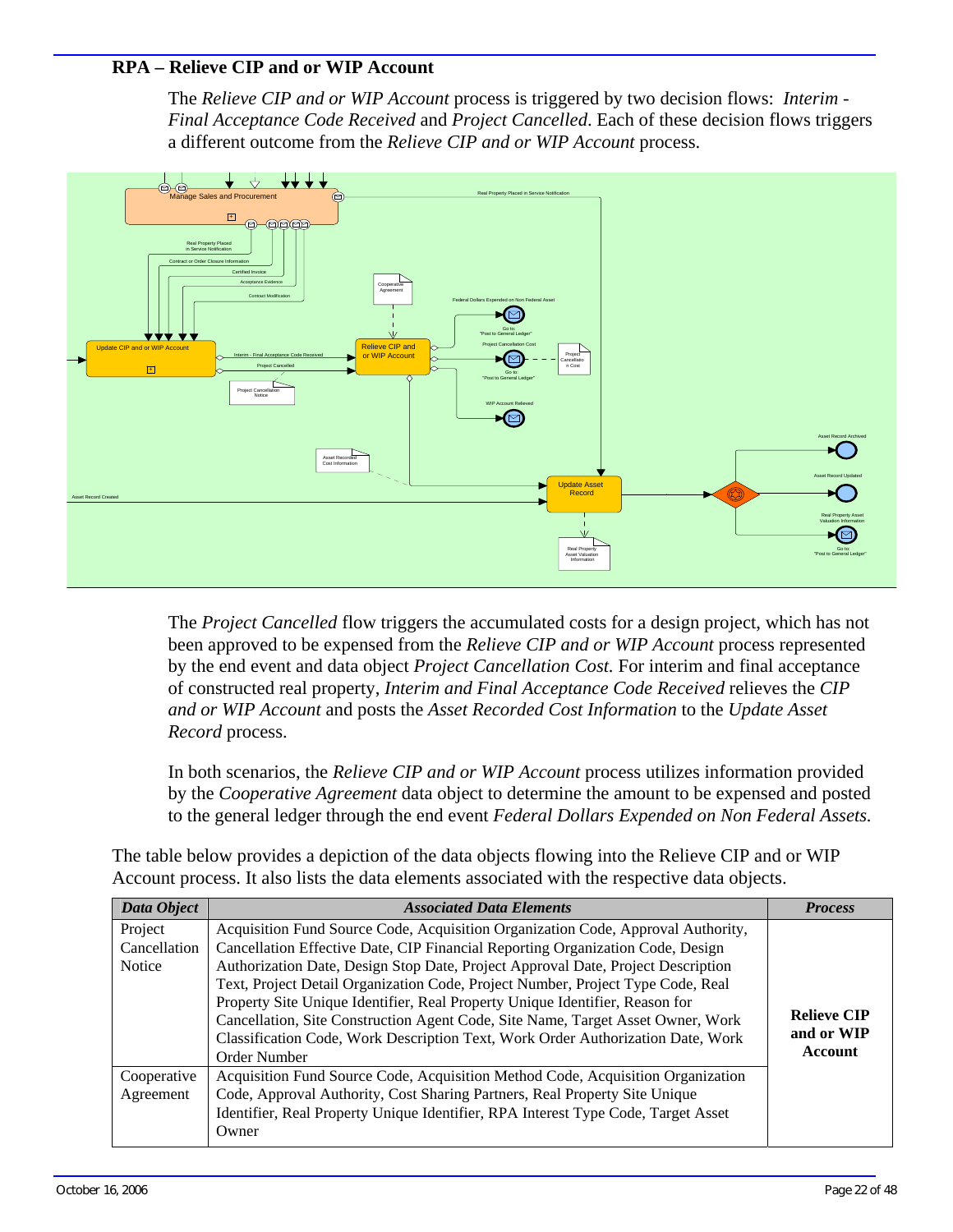The table below provides a depiction of the data objects flowing out of the Relieve *CIP and or WIP Account* process. It also lists the data elements associated with the respective data objects.

| Data Object                              | <b>Associated Data Elements</b>                                                                                                                                                                                                                                                                                                                                                                                                                                                                                                                                                                                                                                                                                                                                                                                                                                                                                                                                                                                                                                                                                                                                                                  | <b>Process</b>                                     |
|------------------------------------------|--------------------------------------------------------------------------------------------------------------------------------------------------------------------------------------------------------------------------------------------------------------------------------------------------------------------------------------------------------------------------------------------------------------------------------------------------------------------------------------------------------------------------------------------------------------------------------------------------------------------------------------------------------------------------------------------------------------------------------------------------------------------------------------------------------------------------------------------------------------------------------------------------------------------------------------------------------------------------------------------------------------------------------------------------------------------------------------------------------------------------------------------------------------------------------------------------|----------------------------------------------------|
| Asset<br>Recorded<br>Cost<br>Information | Acquisition Fund Source Code, Acquisition Method Code, Acquisition Organization<br>Code, Acquisition Original Asset Recorded Cost Amount, Capital Improvement<br>Placed in Service Date, Capital Improvement Reason Code, Capital Improvement<br>Recorded Cost, CIP Accumulated Costs to Date, CIP Financial Reporting<br>Organization Code, CIP Phase Indicator, Cost Sharing Partners, Demand UID, Design<br>Bid Build Actual Construction Cost, Design Bid Build Actual Design Cost, Design<br>Build Actual Cost, Design Stop Date, Facility Built Date, Facility Estimated Useful<br>Life Adjustment Quantity, Facility Estimated Useful Life Quantity, Facility Total<br>Capital Improvement Cost Amount, Project Approval Date, Project Completion Date,<br>Project Description Text, Project Detail Fund Code, Project Detail Fund Code Cost<br>Amount, Project Detail Organization Code, Project Number, Project Total Cost<br>Amount, Project Type Code, Real Property Site Unique Identifier, Real Property<br>Unique Identifier, RPA Interest Type Code, RPA Placed in Service Date, Target Asset<br>Owner, Work Classification Code, Work Description Text, Work Order Authorization | <b>Relieve CIP and</b><br>or WIP<br><b>Account</b> |
| Project<br>Cancellation<br>Cost          | Date, Work Order Number<br>Acquisition Fund Source Code, Acquisition Organization Code, Approval Authority,<br>Cancellation Effective Date, CIP Accumulated Costs to Date, CIP Financial Reporting<br>Organization Code, Design Authorization Date, Design Bid Build Actual Construction<br>Cost, Design Bid Build Actual Design Cost, Design Build Actual Cost Design Stop<br>Date, Project Approval Date, Project Description Text, Project Detail Fund Code,<br>Project Detail Fund Code Cost Amount, Project Detail Organization Code, Project<br>Number, Project Total Cost Amount, Project Type Code, Real Property Site Unique<br>Identifier, Real Property Unique Identifier, Reason for Cancellation, RPA Placed in<br>Service Date, Site Construction Agent Code, Site Name, Target Asset Owner, USC<br>Citation, Work Classification Code, Work Description Text, Work Order<br>Authorization Date, Work Order Number                                                                                                                                                                                                                                                                 |                                                    |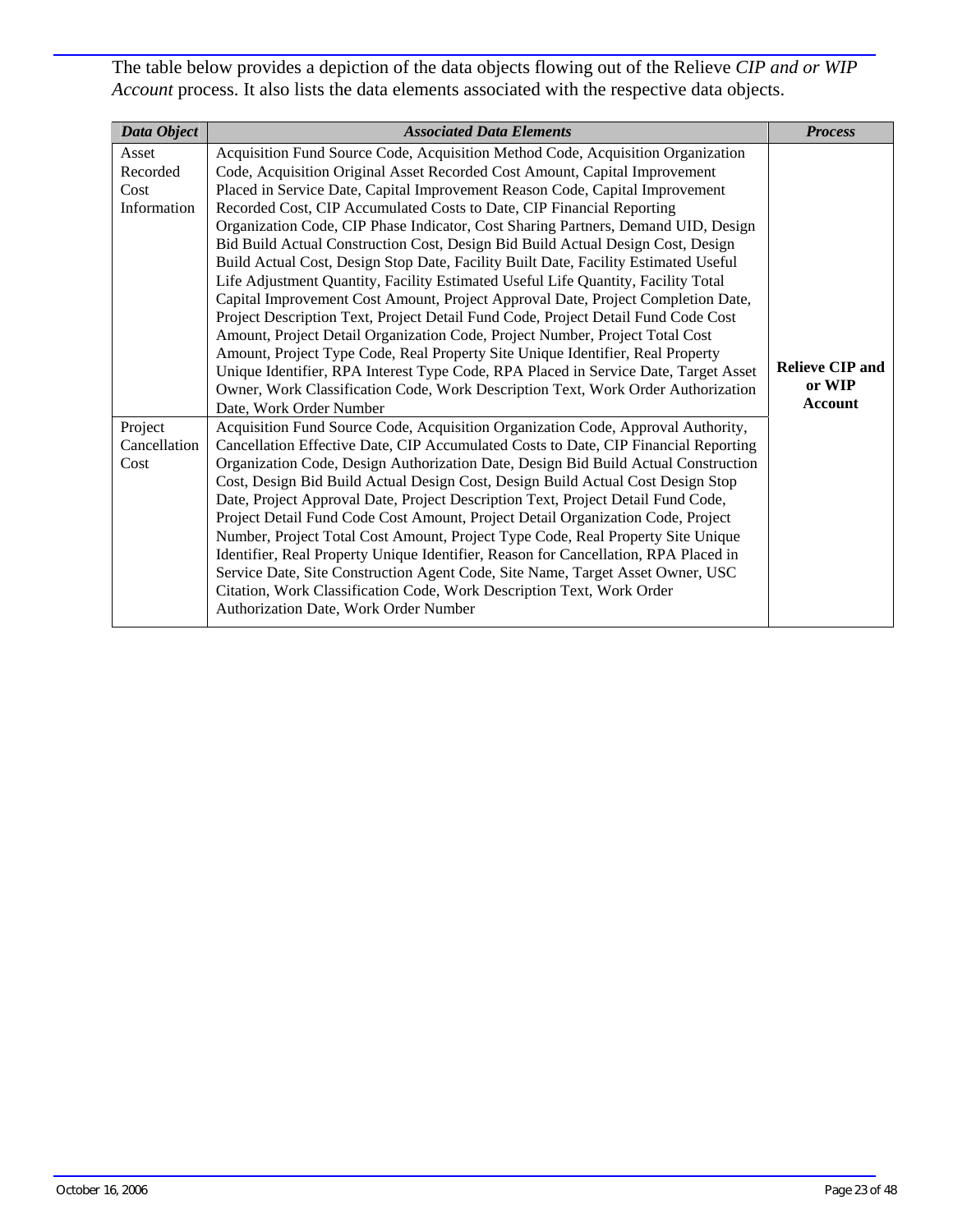The table below details the data objects definitions discussed above.

| Data Object                                                   | <b>Data Objection Definition</b>                                                                                                                                                                                                                                                                                                                                                                                                                                                                                                                                                                                                                                                    |
|---------------------------------------------------------------|-------------------------------------------------------------------------------------------------------------------------------------------------------------------------------------------------------------------------------------------------------------------------------------------------------------------------------------------------------------------------------------------------------------------------------------------------------------------------------------------------------------------------------------------------------------------------------------------------------------------------------------------------------------------------------------|
| 10 USC 2805                                                   | This is documentation containing evidence of compliance to Title 10 of the United States Code,<br>Section 2805. This section covers the statutory dollars limits for Unspecified Minor Construction.                                                                                                                                                                                                                                                                                                                                                                                                                                                                                |
| 10 USC 2853                                                   | This is documentation containing evidence of compliance to Title 10 of the United States Code,<br>Section 2853. This Section specifies the cost variation limits Congress must approve if costs increase<br>during construction.                                                                                                                                                                                                                                                                                                                                                                                                                                                    |
| Acceptance<br>Evidence                                        | Documentation of the act of assuming ownership of legal title and accountability of goods tendered<br>and services rendered, excluding Real Property Placed in Service Notification. This serves as proof<br>that the deliverables received or services rendered have been provided fulfilling specified terms and<br>conditions against the previously agreed upon agreement, contract, and/or intragovernmental order<br>between the supplier and the buyer. It also must include information necessary for Asset Valuation<br>(e.g., capitalize vs. expense determinations).                                                                                                     |
| Asset Record                                                  | This is the continuous aggregation of descriptive characteristics of an asset under Department of<br>Defense accountability.                                                                                                                                                                                                                                                                                                                                                                                                                                                                                                                                                        |
| <b>Asset Recorded</b><br>Cost Information                     | This object represents the full cost of a constructed real property asset. It is triggered by the placed<br>in service date of a constructed real property asset. These costs which are relieved from<br>the construction in progress account are posted to the asset record to enable fiscal accountability                                                                                                                                                                                                                                                                                                                                                                        |
| <b>CIP</b> Cost<br>Information                                | This is information regarding capitalized costs accumulated in the construction in progress (CIP)<br>account during the execution of a construction project.                                                                                                                                                                                                                                                                                                                                                                                                                                                                                                                        |
| Cooperative<br>Agreement                                      | This is information that reflects a unique document that captures a federal and non-federal<br>relationship.                                                                                                                                                                                                                                                                                                                                                                                                                                                                                                                                                                        |
| <b>Current Working</b><br><b>Estimate Report</b>              | This is a comprehensive cost-estimating report that accounts for site procurement, design,<br>construction, project supervision, construction security, value-added taxes, and any other project<br>costs.                                                                                                                                                                                                                                                                                                                                                                                                                                                                          |
| Demand<br>Information                                         | This object consists of a Demand UID linked to the associated elements that represent the<br>organization having the demand and the funds intended to fulfill the demand. The DUID serves as a<br>reference throughout the process of fulfilling the demand and satisfying any associated financial<br>transactions, e.g., commitment, obligation, disbursement.                                                                                                                                                                                                                                                                                                                    |
| Funding<br>Authorization<br>Document                          | The Funding Authorization Document (FAD) establishes the authorized funding for an agency<br>during a specified period of time, specifying the program guidelines and changes in authorized<br>funding for the agency.                                                                                                                                                                                                                                                                                                                                                                                                                                                              |
| Project<br><b>Cancellation Cost</b>                           | This object represents costs associated with the cancellation or non approval of a design or<br>construction project by the U.S. Congress. Design and construction costs are accumulated in the<br>construction in progress account. At the required design or construction approval step, if the project<br>is not or no longer approved by the U.S. Congress, all associated costs captured in the construction in<br>progress account are relieved and expensed.                                                                                                                                                                                                                 |
| Project<br>Cancellation<br>Evidence                           | This is evidence that the project been canceled or has not been approved by Congress.                                                                                                                                                                                                                                                                                                                                                                                                                                                                                                                                                                                               |
| Project<br>Cancellation<br>Notice                             | This is documentation informing the executing agent that the project has been cancelled.                                                                                                                                                                                                                                                                                                                                                                                                                                                                                                                                                                                            |
| Project<br>Information                                        | This is a quantitative and qualitative profile of the design and or construction project. It is a<br>collection of data elements and information which uniquely identifies and provides information on<br>the nature and context of the work to be performed. It consists of information such as the location of<br>the work to be performed, source of funds, controlling agencies, current working estimate, the<br>approval state or status of the project, and a signed Certificate of Compliance for Critical Planning<br>Actions. Current examples of information that can be captured in the project information include the<br>information represented on the DD Form 1391. |
| <b>Real Property</b><br><b>Asset Valuation</b><br>Information | The value of the asset, which includes original procurement cost, depreciation and or amortization<br>expense, gain and or loss on disposal, net realizable value, cost of capital improvement.                                                                                                                                                                                                                                                                                                                                                                                                                                                                                     |
| <b>Real Property</b><br>Placed in Service                     | Notice that an asset has been placed in service and is available for use.                                                                                                                                                                                                                                                                                                                                                                                                                                                                                                                                                                                                           |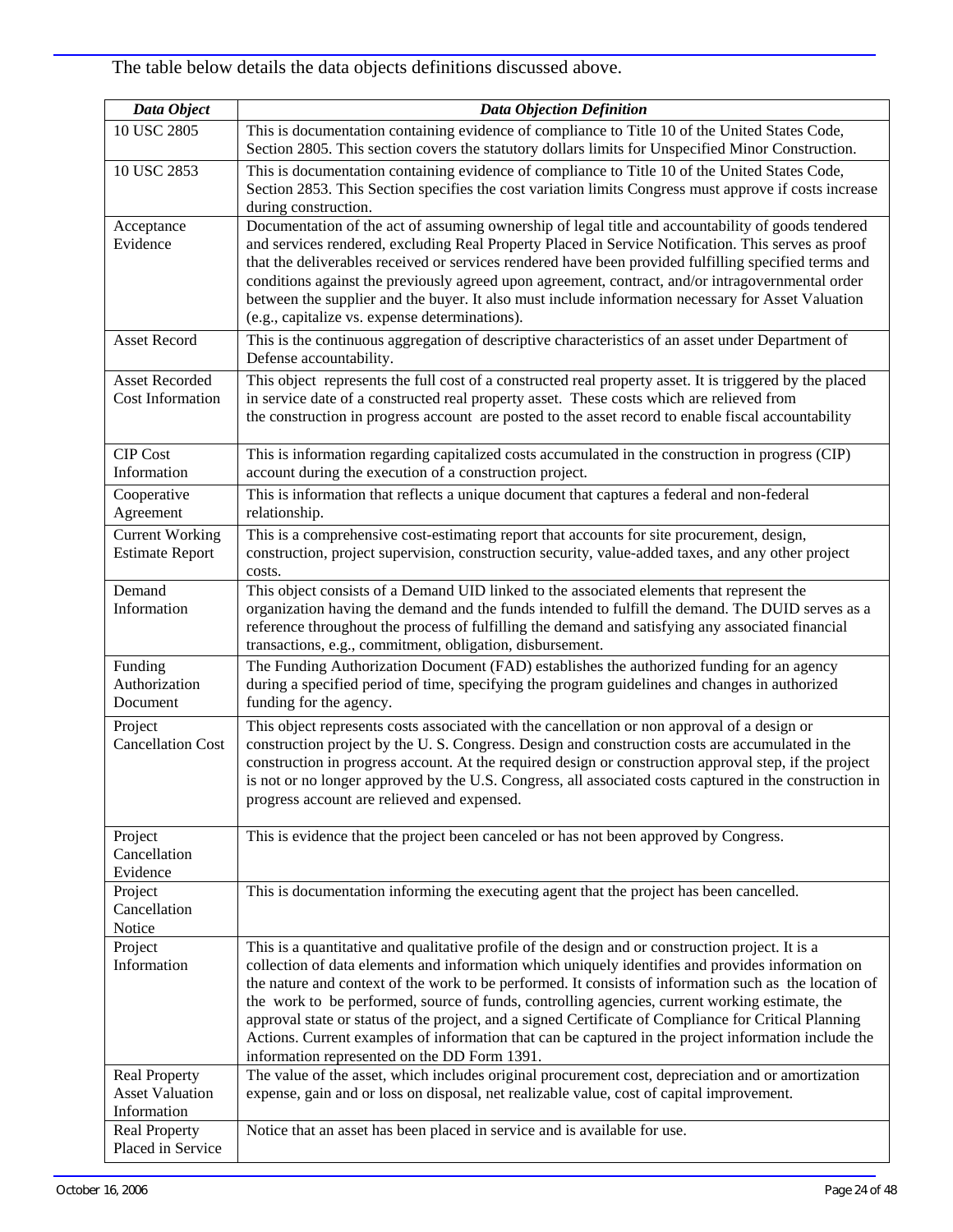| Data Object                    | <b>Data Objection Definition</b>                                                                                                                                                                                                                                                                                                                                                                                                                                                                                                                                                                                                                                                                                                                                                                                                                                                                                                                                                                                                                                                                                                                                                                                                                                                                                |
|--------------------------------|-----------------------------------------------------------------------------------------------------------------------------------------------------------------------------------------------------------------------------------------------------------------------------------------------------------------------------------------------------------------------------------------------------------------------------------------------------------------------------------------------------------------------------------------------------------------------------------------------------------------------------------------------------------------------------------------------------------------------------------------------------------------------------------------------------------------------------------------------------------------------------------------------------------------------------------------------------------------------------------------------------------------------------------------------------------------------------------------------------------------------------------------------------------------------------------------------------------------------------------------------------------------------------------------------------------------|
| Notification                   |                                                                                                                                                                                                                                                                                                                                                                                                                                                                                                                                                                                                                                                                                                                                                                                                                                                                                                                                                                                                                                                                                                                                                                                                                                                                                                                 |
| Valuation<br>Template          | This is information that is required for identifying rules and requirements to be used in valuing<br>assets. The rules and requirements taken into consideration include the types of funding, the types of<br>costs, types of assets, the useful lives of end-items and major components, salvage value,<br>depreciation type and which costs are to be aggregated into the end item cost, which items are to be<br>valued separately, expensed costs, and whether there is government furnished material or<br>government furnished labor being provided to the contractor.                                                                                                                                                                                                                                                                                                                                                                                                                                                                                                                                                                                                                                                                                                                                   |
| <b>WIP Cost</b><br>Information | This is information regarding the costs accumulated in the work in progress (WIP) account. For real<br>property construction projects, this represents the cost information accumulated by the construction<br>agent to be billed to the sponsoring entity. The billed costs are recorded in the corresponding<br>construction in progress (CIP) account.                                                                                                                                                                                                                                                                                                                                                                                                                                                                                                                                                                                                                                                                                                                                                                                                                                                                                                                                                       |
| Work Order                     | A contract or order that has been awarded to a supplier/contractor and is a mutually binding legal<br>relationship obligating the supplier to furnish the supplies or services (including construction) that<br>can be invoiced, and the buyer to pay for them. It includes all types of commitments that obligate the<br>DoD to an expenditure of appropriated funds and that, except as otherwise authorized, are in writing.<br>In addition to bilateral instruments, contracts include, but are not limited to, awards and notices of<br>awards; job orders or task letters issued under basic ordering agreements; letter contracts; and orders,<br>such as purchase orders, under which the contract becomes effective by written acceptance or<br>performance. The contract will contain at least the following: price, quantity, delivery date, ship-to,<br>bill-to other terms and conditions, specification and charge code. Contracts or orders could include<br>Fixed-price, Cost-reimbursement, Incentive, Grants, Cooperative Agreements, Other Transactions,<br>Interagency Procurements Under the Economy Act, Intra-agency order, Indefinite-Delivery type<br>orders, order against Basic Agreements, Basic Ordering Agreements and Federal Supply Schedules.                                  |
| Work Order<br>Requirement      | This event triggers a Work Order Requirement to be processed.                                                                                                                                                                                                                                                                                                                                                                                                                                                                                                                                                                                                                                                                                                                                                                                                                                                                                                                                                                                                                                                                                                                                                                                                                                                   |
| <b>Work Request</b>            | This is a request for a contract or order that will be awarded to a supplier/contractor and will be a<br>mutually binding legal relationship obligating the supplier to furnish the supplies or services<br>(including construction) that can be invoiced, and the buyer to pay for them. It will include all types<br>of commitments that obligate the DoD to an expenditure of appropriated funds and that, except as<br>otherwise authorized, are in writing. In addition to bilateral instruments, contracts include, but are<br>not limited to, awards and notices of awards; job orders or task letters issued under basic ordering<br>agreements; letter contracts; and orders, such as purchase orders, under which the contract becomes<br>effective by written acceptance or performance. The contract will contain at least the following:<br>price, quantity, delivery date, ship-to, bill-to other terms and conditions, specification and charge<br>code. Contracts or orders could include Fixed-price, Cost-reimbursement, Incentive, Grants,<br>Cooperative Agreements, Other Transactions, Interagency Procurements Under the Economy Act,<br>Intra-agency order, Indefinite-Delivery type orders, order against Basic Agreements, Basic Ordering<br>Agreements and Federal Supply Schedules. |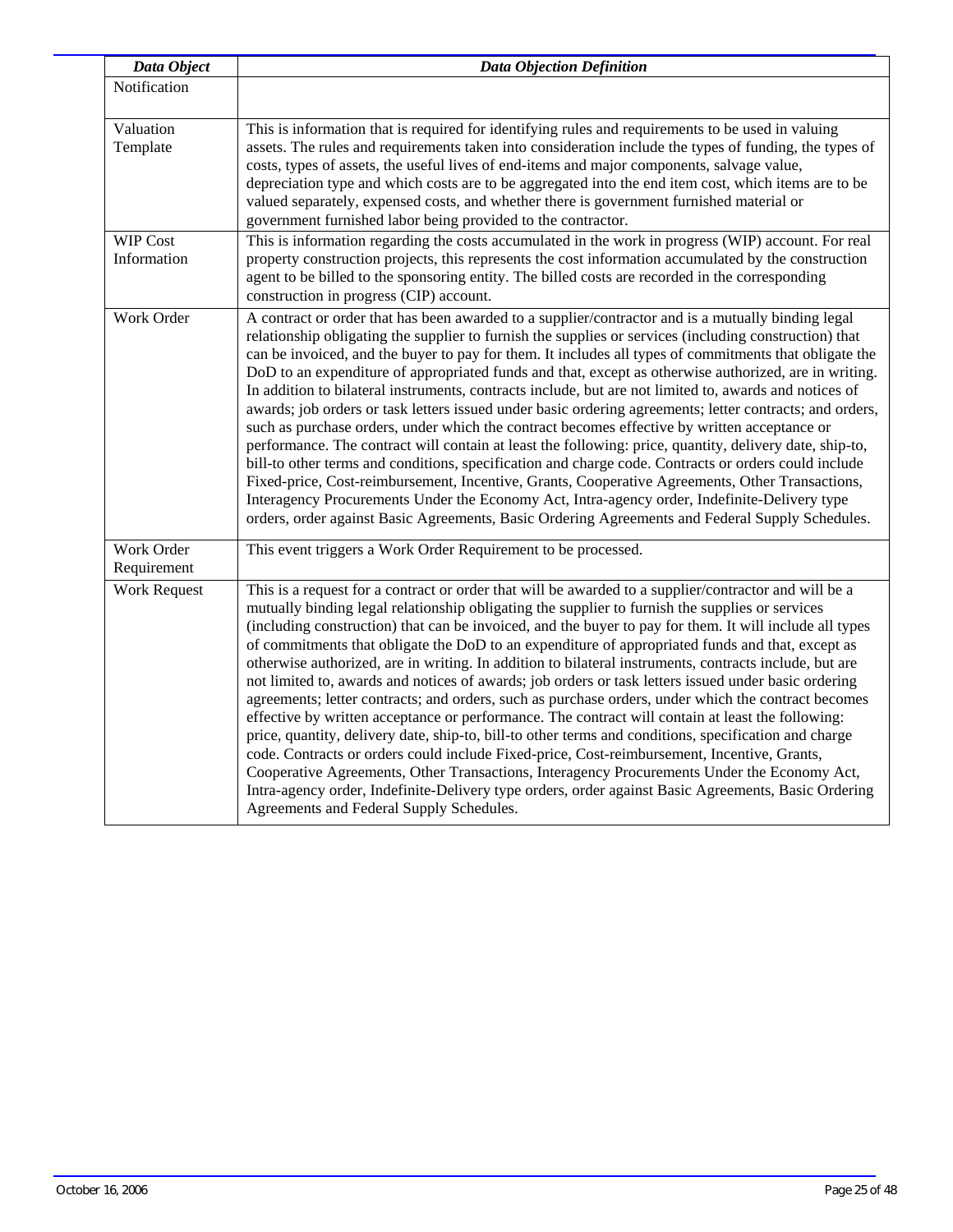## <span id="page-27-0"></span>**Appendix C: Data Elements**

The table below provides a brief description for each of the data elements and details whether they are new[13](#page-27-0) or existing.[14](#page-27-0)

| <b>Status</b>                   | <b>CIP</b> Data Element                                             | <b>CIP Data Element Definitions</b>                                                                                                                                                                                                                                                                                                                                           |
|---------------------------------|---------------------------------------------------------------------|-------------------------------------------------------------------------------------------------------------------------------------------------------------------------------------------------------------------------------------------------------------------------------------------------------------------------------------------------------------------------------|
| <b>Exists in RPIR</b>           | Synonym<br><b>Acquisition Fund</b><br>Source Code                   | A code used to identify the fund types that will pay for acquisition of the real<br>property asset.                                                                                                                                                                                                                                                                           |
| <b>Exists in RPIR</b>           | <b>Acquisition Method</b><br>Code                                   | A designator that shows how interest in the real property asset was acquired.                                                                                                                                                                                                                                                                                                 |
| <b>Exists in RPIR</b>           | Acquisition<br><b>Organization Code</b>                             | A code used to identify organizations responsible for funding the acquisition of<br>the real property asset.                                                                                                                                                                                                                                                                  |
| Exists in RPIR &<br>RPAR        | <b>Acquisition Original</b><br><b>Asset Recorded Cost</b><br>Amount | The acquisition cost plus all material amounts paid to bring the real property<br>asset to its form and location suitable for its intended use.                                                                                                                                                                                                                               |
| RPAR                            | Exists in RPIR $\&$ Capital Improvement<br>Placed in Service Date   | The calendar date the improvement to a real property facility is available for<br>use by DoD. The date on which a leasehold improvement (capital<br>improvement) is made to a leased facility. On this date, the government<br>assumes liability and the warranties begin for the capital improvement to which<br>they have received title. Also includes date of leaseholds. |
| <b>Exists in RPIR</b>           | Capital Improvement<br><b>Reason Code</b>                           | This is the reason the capital improvement was performed.                                                                                                                                                                                                                                                                                                                     |
| Exists in RPIR &<br><b>RPAR</b> | <b>CIP</b> Phase Indicator                                          | A flag to indicate if there will be multiple placed in service dates for the<br>construction of the real property facility (i.e., multiple construction phases).                                                                                                                                                                                                              |
| Exists in RPIR &<br>RPAR        | <b>Congressional District</b><br>Code                               | Congressional districts are legislatively defined subdivisions of a State for the<br>purpose of electing representatives or delegates to the House of Representatives<br>of the United States Congress. This does not apply to the Senate since Senators<br>represent the entire state and that data is derived.                                                              |
| Exists in RPIR &<br><b>RPAR</b> | <b>Construction Material</b><br>Code                                | The primary building material used to construct a given real property facility.                                                                                                                                                                                                                                                                                               |
| Exists in RPIR &<br><b>RPAR</b> | <b>Construction Type</b><br>Code                                    | The code used to identify the type of construction for a given real property<br>facility.                                                                                                                                                                                                                                                                                     |
| Exists in RPIR &<br><b>RPAR</b> | <b>Facility Built Date</b>                                          | The calendar date on which the original construction was completed for a<br>facility.                                                                                                                                                                                                                                                                                         |
| Exists in RPIR &<br><b>RPAR</b> | <b>Facility Estimated</b><br>Useful Life Adjustment<br>Quantity     | The number of years by which the life of a real property facility is extended<br>through the completion of a capital improvement.                                                                                                                                                                                                                                             |
| <b>Exists in RPIR</b>           | <b>Facility Estimated</b><br><b>Useful Life Quantity</b>            | The total number of service years expected from a long-term real property<br>facility. In other words, the amount of time that the facility is expected to be in<br>use.                                                                                                                                                                                                      |
| <b>Exists in RPIR</b>           | <b>Facility Number</b>                                              | The locally developed facility identification that is clearly visible (either<br>painted or by signage) on the exterior of a real property facility, used for visual<br>identification of the facility.                                                                                                                                                                       |
| <b>Exists in RPIR</b>           | <b>Facility Total Area</b><br>Quantity                              | The total constructed area of a real property facility in unit measure.                                                                                                                                                                                                                                                                                                       |

<sup>13</sup> New: Being added to DoD Business Enterprise Architecture in V4.0 and mandated by this document.

14 Existing: Is published in RPIR and/or RPAR or BEA.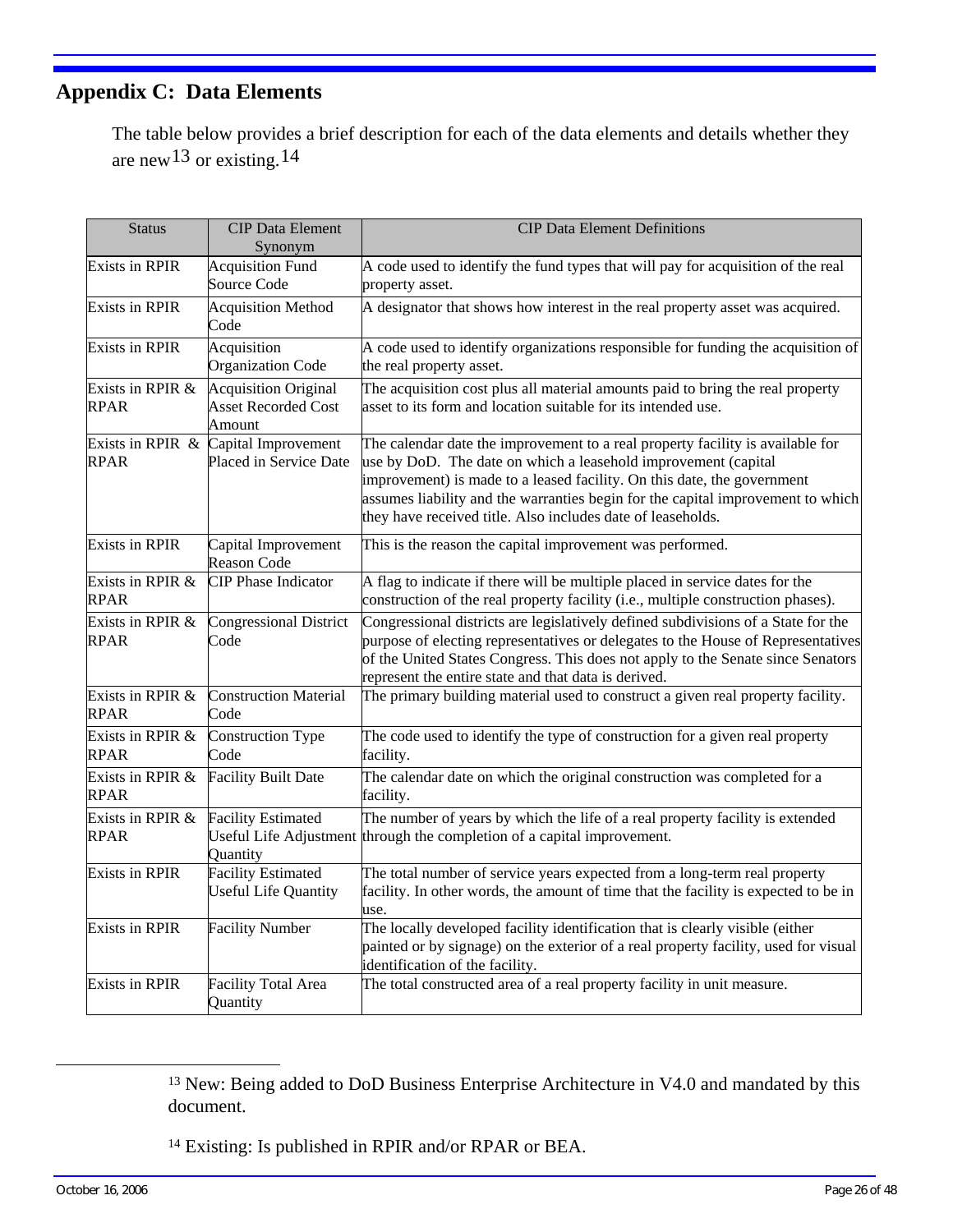| <b>Status</b>                   | <b>CIP Data Element</b><br>Synonym                                 | <b>CIP Data Element Definitions</b>                                                                                                                                                                                                                                                                                                                                                                                                                                                                                                                                                                           |
|---------------------------------|--------------------------------------------------------------------|---------------------------------------------------------------------------------------------------------------------------------------------------------------------------------------------------------------------------------------------------------------------------------------------------------------------------------------------------------------------------------------------------------------------------------------------------------------------------------------------------------------------------------------------------------------------------------------------------------------|
| <b>Exists in RPIR</b>           | Of Measure Code                                                    | Facility Total Area Unit The Unit of Measure code used for the measurement of the total area size of a<br>facility.                                                                                                                                                                                                                                                                                                                                                                                                                                                                                           |
| <b>Exists in RPIR</b>           | <b>Facility Total Capital</b><br><b>Improvement Cost</b><br>Amount | The sum of the costs for all capital improvements made to the real property<br>asset, not including the original procurement cost, derived by summing the<br>respective capital improvement costs.                                                                                                                                                                                                                                                                                                                                                                                                            |
| Exists in RPIR &<br><b>RPAR</b> | <b>Instrument Number</b>                                           | The legal/official instrument designator assigned by one of the Services or<br>GSA.                                                                                                                                                                                                                                                                                                                                                                                                                                                                                                                           |
| Exists in RPIR &<br><b>RPAR</b> | <b>Instrument Type Code</b>                                        | A code used to identify the type of legal instrument associated with a specific<br>real property asset.                                                                                                                                                                                                                                                                                                                                                                                                                                                                                                       |
| Exists in RPIR &<br><b>RPAR</b> | Land Total Area<br>Quantity                                        | The size of the land parcel.                                                                                                                                                                                                                                                                                                                                                                                                                                                                                                                                                                                  |
| <b>Exists in RPIR</b>           | <b>Linear Structure Name</b>                                       | The common identification or name for the networked facility assigned by the<br>Military Service, WHS, or Agency.                                                                                                                                                                                                                                                                                                                                                                                                                                                                                             |
| <b>Exists in RPIR</b>           | <b>Planned Programmed</b><br><b>Fiscal Year Date</b>               | The Fiscal Year that the acquisition or transfer of the real property asset is<br>expected.                                                                                                                                                                                                                                                                                                                                                                                                                                                                                                                   |
| Exists in RPIR &<br>RPAR        | Project Completion<br>Date                                         | The calendar date the project for the real property asset was completed.                                                                                                                                                                                                                                                                                                                                                                                                                                                                                                                                      |
| Exists in RPIR &<br><b>RPAR</b> | Project Description<br>Text                                        | Descriptive information from the respective project documents or legal/official<br>instruments illustrating the basic characteristics of the project.                                                                                                                                                                                                                                                                                                                                                                                                                                                         |
| Exists in RPIR &<br><b>RPAR</b> | Project Detail Fund<br>Code                                        | A code used to identify the actual fund type(s) used to fund the work called for<br>in the real property project.                                                                                                                                                                                                                                                                                                                                                                                                                                                                                             |
| Exists in RPIR &<br>RPAR        | Project Detail Fund<br>Code Cost Amount                            | The actual amount of funds expended by fund code, in then-year US dollars.                                                                                                                                                                                                                                                                                                                                                                                                                                                                                                                                    |
| <b>Exists in RPIR</b>           | Project Detail<br>Organization Code                                | A code used to identify the organization, or organizations, funding the real<br>property project.                                                                                                                                                                                                                                                                                                                                                                                                                                                                                                             |
| Exists in RPIR &<br>RPAR        | Project Number                                                     | A unique number assigned to a real property project. This serves as permanent<br>identification of the project from planning through programming, funding,<br>project execution, and reporting.                                                                                                                                                                                                                                                                                                                                                                                                               |
| Exists in RPIR &<br><b>RPAR</b> | Project Total Cost<br>Amount                                       | The actual amount of funds expended, in then-year US dollars, to complete the<br>tasking.                                                                                                                                                                                                                                                                                                                                                                                                                                                                                                                     |
| Exists in RPIR &<br>RPAR        | Project Type Code                                                  | A code used to identify the type of project.                                                                                                                                                                                                                                                                                                                                                                                                                                                                                                                                                                  |
| Exists in BEA                   | Public Law Number                                                  | The number used to identify a specific law enacted by the Congress and signed<br>by the President. For example, the 554th Law of the 106th Congress would be<br>Public Law 106-554. The specific Public Law number will determine where the<br>USSGL account information is referenced and cross walked. For instance,<br>funds made temporarily not available due to a specific public law, will be<br>segregated in specific general ledger accounts, and the specific public law<br>number will be cited, along with the amount, on external reports. The most<br>current Public Law number is to be used. |
| Exists in RPIR &<br>RPAR        | <b>Real Property Site</b><br>Unique Identifier                     | The unique identifier (UID) used to permanently identify a site. This UID will<br>be the Real Property Site Unique Identifier (RPSUID).                                                                                                                                                                                                                                                                                                                                                                                                                                                                       |
| Exists in RPIR &<br>RPAR        | Real Property Unique<br>Identifier                                 | The real property unique identifier (RPUID) is a non-intelligent code used to<br>permanently and uniquely identify a real property asset.                                                                                                                                                                                                                                                                                                                                                                                                                                                                     |
| <b>Exists in RPIR</b>           | <b>RPA</b> Interest Type<br>Code                                   | A code used to identify the type of DoD asset interest that denotes if the real<br>property asset is owned, leased, or permitted from another agency or entity.                                                                                                                                                                                                                                                                                                                                                                                                                                               |
| Exists in RPIR &<br><b>RPAR</b> | RPA Placed in Service<br>Date                                      | The calendar date the real property asset is available for use by DoD. On this<br>date, an interim Transfer and Acceptance of Military Real Property document<br>(DD Form 1354) is signed, title for assets listed on the acceptance form is<br>transferred, and the punch list of additional work and certificate of occupancy<br>by local authorities are attached to the acceptance form. On this date, the<br>government assumes liability and the warranties begin for the asset to which<br>DoD has received title.                                                                                     |
| Exists in RPIR &<br>RPAR        | <b>RPA Type Code</b>                                               | A code used to identify the type of real property asset.                                                                                                                                                                                                                                                                                                                                                                                                                                                                                                                                                      |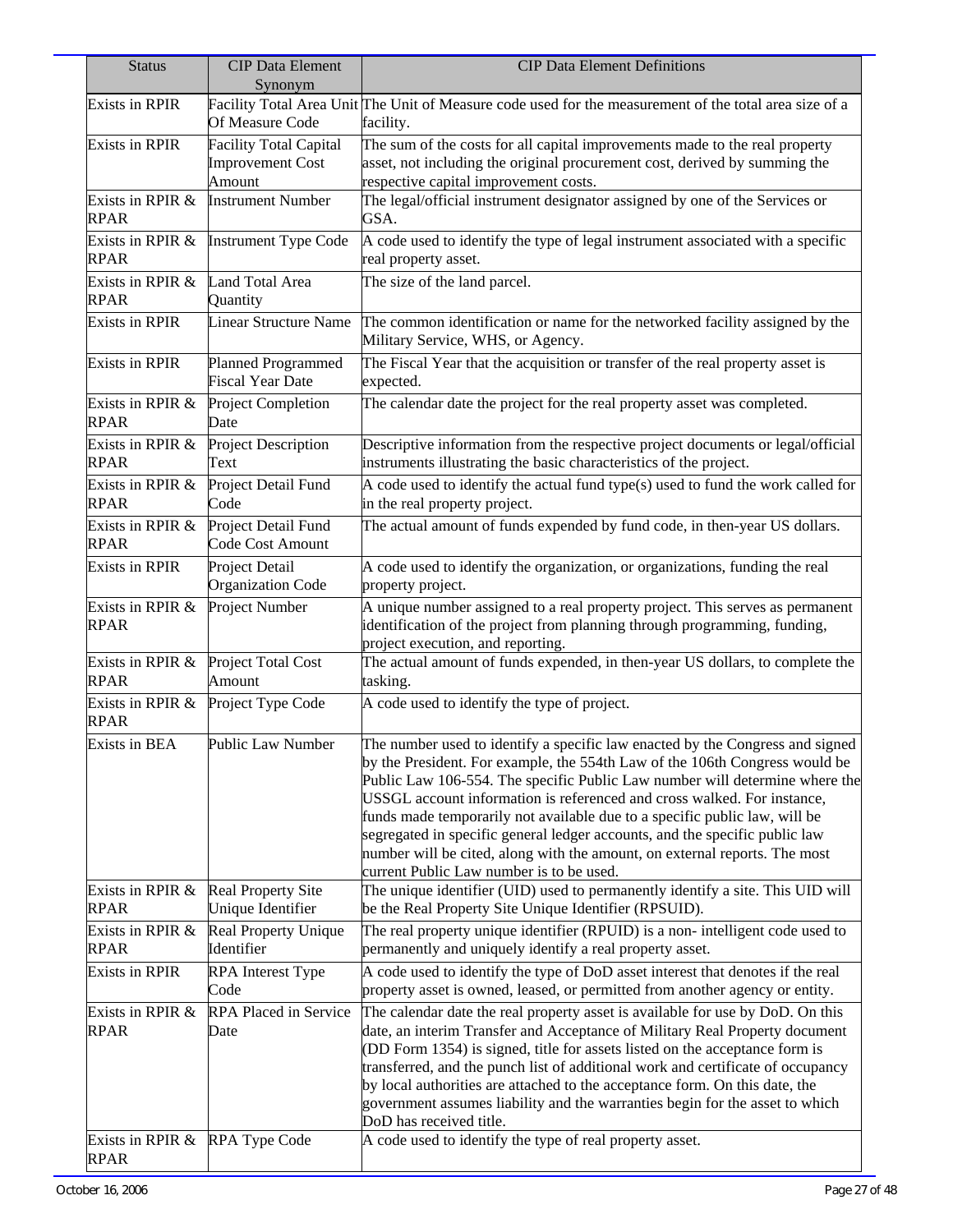| <b>Status</b>                             | <b>CIP</b> Data Element<br>Synonym | <b>CIP</b> Data Element Definitions                                                                                                                                                                                                                                                                                     |
|-------------------------------------------|------------------------------------|-------------------------------------------------------------------------------------------------------------------------------------------------------------------------------------------------------------------------------------------------------------------------------------------------------------------------|
| <b>Exists in RPIR</b>                     | Code                               | Site Construction Agent A code used to identify the organization, which has primary responsibility for<br>the construction occurring on the Site. This organization may also have<br>construction responsibility for other Service/Agency sites within the specific<br>geographical area in which this Site is located. |
| Exists in RPIR & Site Name<br><b>RPAR</b> |                                    | The common identification or name for the site assigned by the Military<br>Service, WHS, or Agency.                                                                                                                                                                                                                     |

| <b>Status</b> | <b>CIP Data Element</b><br>Synonym                     | <b>CIP Data Element Definitions</b>                                                                                                                                                                                                                                                                                                                                                                                                                                                                                                                                                                                                                                                                                                                                                |
|---------------|--------------------------------------------------------|------------------------------------------------------------------------------------------------------------------------------------------------------------------------------------------------------------------------------------------------------------------------------------------------------------------------------------------------------------------------------------------------------------------------------------------------------------------------------------------------------------------------------------------------------------------------------------------------------------------------------------------------------------------------------------------------------------------------------------------------------------------------------------|
| New           | <b>Approval Authority</b>                              | The entity designated as having the delegated authority to certify an effort or<br>unit of work.                                                                                                                                                                                                                                                                                                                                                                                                                                                                                                                                                                                                                                                                                   |
| New           | <b>Cancellation Effective</b><br>Date                  | The calendar date an effort or unit of work was cancelled by the approval<br>authority.                                                                                                                                                                                                                                                                                                                                                                                                                                                                                                                                                                                                                                                                                            |
| <b>New</b>    | Capital Improvement<br><b>Recorded Cost</b>            | All costs incurred to bring the capital improvement to its form and location<br>suitable for its intended use.                                                                                                                                                                                                                                                                                                                                                                                                                                                                                                                                                                                                                                                                     |
| <b>New</b>    | to Date                                                | CIP Accumulated Costs The balance of the aggregated costs in the construction in progress (CIP)<br>account.                                                                                                                                                                                                                                                                                                                                                                                                                                                                                                                                                                                                                                                                        |
| New           | <b>Organization Code</b>                               | CIP Financial Reporting A code used to identify the organization responsible to report construction in<br>progress (CIP) on its financial statements.                                                                                                                                                                                                                                                                                                                                                                                                                                                                                                                                                                                                                              |
| New           | <b>Cost Sharing Partners</b>                           | The party sharing costs for the existence or construction of a Real Property<br>Asset.                                                                                                                                                                                                                                                                                                                                                                                                                                                                                                                                                                                                                                                                                             |
| New           | <b>Current Working</b><br>Estimate                     | This is the current estimated cost of construction, including cost mark-ups<br>[SIOH, contingencies, engineering during construction].                                                                                                                                                                                                                                                                                                                                                                                                                                                                                                                                                                                                                                             |
| New           | <b>Current Working</b><br><b>Estimate Date</b>         | The calendar date at which a cost approximation was performed.                                                                                                                                                                                                                                                                                                                                                                                                                                                                                                                                                                                                                                                                                                                     |
| New           | <b>Demand Description</b><br>Text                      | Descriptive information from the respective documents or legal/official<br>instruments illustrating the basic characteristics of the project.                                                                                                                                                                                                                                                                                                                                                                                                                                                                                                                                                                                                                                      |
| New           | <b>Demand Status Code</b>                              | The symbol that stands for the status of the DEMAND.                                                                                                                                                                                                                                                                                                                                                                                                                                                                                                                                                                                                                                                                                                                               |
| New           | Demand UID                                             | The Demand Unique Identifier (DUID) is used to identify a requirement linked<br>to an associated type of funds (department regular, main account, period of<br>availability, budget activity, budget sub-activity, budget line item). The DUID<br>is established as the customer's demand is associated with a type of funds,<br>representing the funds intended to fulfill the demand. The DUID serves as a<br>reference throughout the process of fulfilling the demand and satisfying any<br>associated financial transactions, e.g., commitment, obligation, disbursement.<br>The requisitioner or the person responsible for making purchases within the<br>services will have the responsibility to create the purchase requisition that<br>drives the creation of the DUID. |
| <b>New</b>    | Design Authorization<br>Date                           | The calendar date the party designated as having the delegated authority<br>certified a design effort.                                                                                                                                                                                                                                                                                                                                                                                                                                                                                                                                                                                                                                                                             |
| New           | Design Bid Build<br><b>Actual Construction</b><br>Cost | The accumulated construction cost incurred in a design bid build scenario.                                                                                                                                                                                                                                                                                                                                                                                                                                                                                                                                                                                                                                                                                                         |
| New           | Design Bid Build<br><b>Actual Design Cost</b>          | The accumulated design costs incurred in a design bid build scenario.                                                                                                                                                                                                                                                                                                                                                                                                                                                                                                                                                                                                                                                                                                              |
| New           | Design Build Actual<br>Cost                            | The accumulated design and construction cost incurred in a design build<br>contract.                                                                                                                                                                                                                                                                                                                                                                                                                                                                                                                                                                                                                                                                                               |
| New           | Design Stop Date                                       | The calendar date at which a given design for construction was deferred or<br>stopped. (i.e., for the Army, Code 4 is 'Hold' and Code 5 is 'Deferred'.)                                                                                                                                                                                                                                                                                                                                                                                                                                                                                                                                                                                                                            |
| New           | <b>Fund Authorization</b><br>Amount                    | The amount of authorized funds available for project use.                                                                                                                                                                                                                                                                                                                                                                                                                                                                                                                                                                                                                                                                                                                          |
| New           | <b>Fund Authorization</b><br>Type                      | The type of project that funds have been authorized for (e.g., Design,<br>Construction).                                                                                                                                                                                                                                                                                                                                                                                                                                                                                                                                                                                                                                                                                           |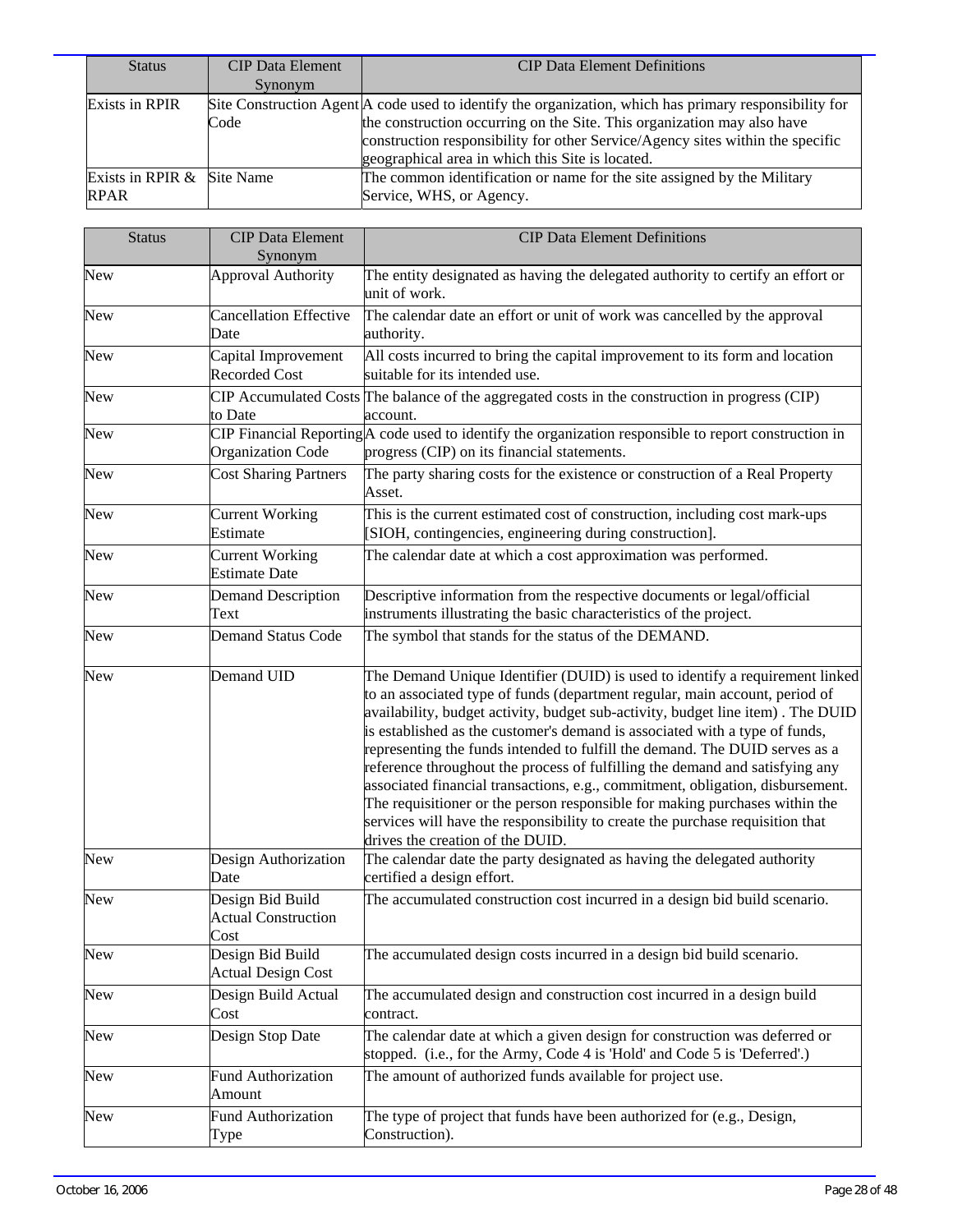| <b>Status</b> | <b>CIP</b> Data Element<br>Synonym      | <b>CIP Data Element Definitions</b>                                                                                                          |
|---------------|-----------------------------------------|----------------------------------------------------------------------------------------------------------------------------------------------|
| New           | <b>Programmed Amount</b>                | The amount appropriated by Congress for the project in that fiscal year to<br>include any general Congressional adjustments (if applicable). |
| <b>New</b>    | Project Approval Date                   | The calendar date that a given project was approved.                                                                                         |
| <b>New</b>    | Public Law Date                         | The calendar date that a given law was enacted.                                                                                              |
| New           |                                         | Reason for Cancellation The description text providing justification for the cancellation of an effort or<br>unit of work.                   |
| <b>New</b>    | <b>Target Asset Owner</b>               | The party who will maintain legal entitlement to an asset once completed.                                                                    |
| <b>New</b>    | <b>USC</b> Citation                     | A legal citation, which distinguishes a law from another.                                                                                    |
| <b>New</b>    | <b>Work Classification</b><br>Code      | The code, which identifies the categorical nature of a specified unit of work.                                                               |
| New           |                                         | Work Description Text   A brief summary describing the nature of the work to be performed.                                                   |
| <b>New</b>    | Work Order<br><b>Authorization Date</b> | The calendar date the party designated as having the delegated authority<br>certified an effort or unit of work.                             |
| New           | Work Order Number                       | The numerical identifier, which distinguishes one unit of work from another.                                                                 |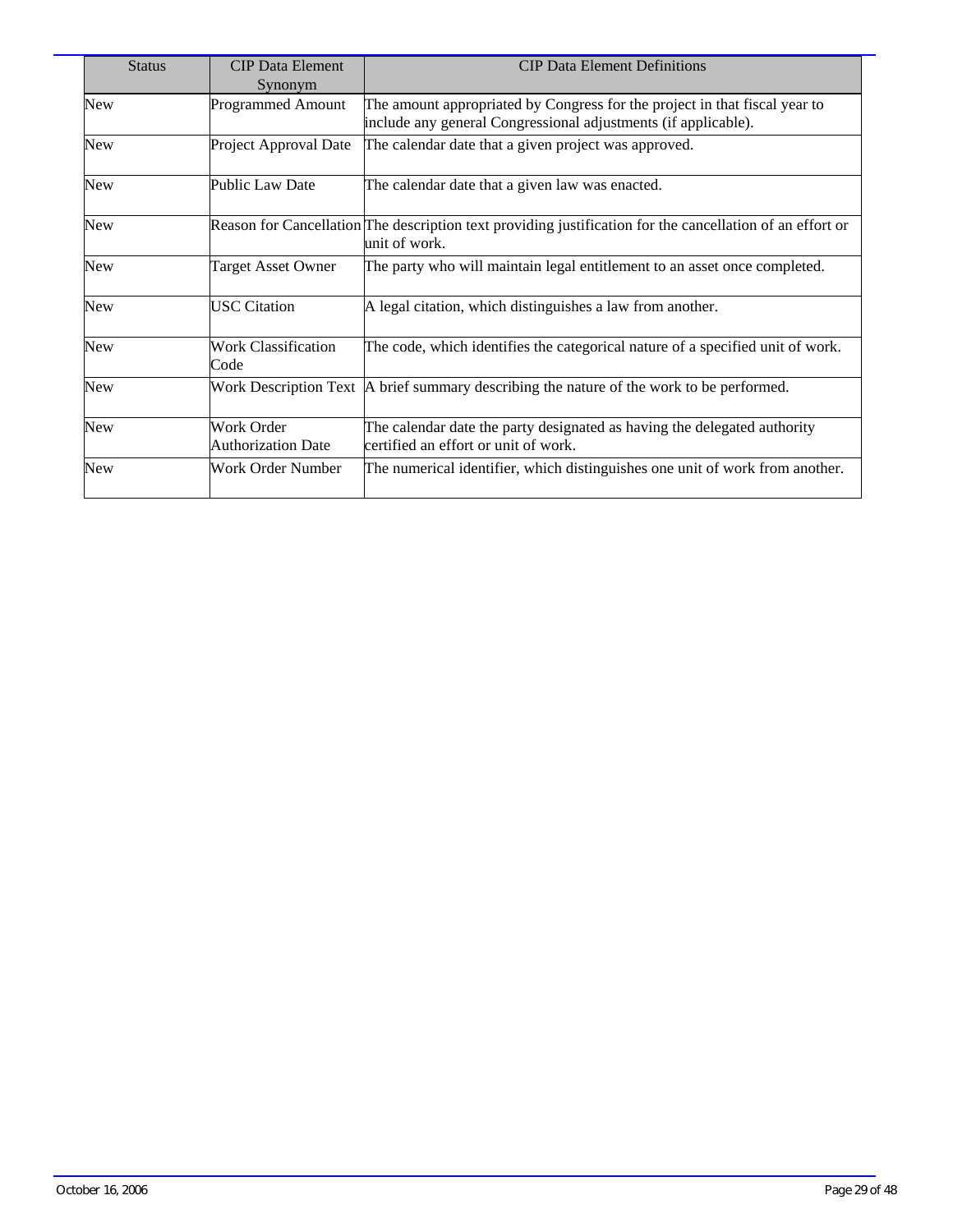## <span id="page-31-0"></span>**Appendix D: Business Rules (OV-6a)**

The Business Rules (OV-6a) table below depicts the business rules associated with CIP life cycle business processes. Business Rules (OV-6a) provide a precise definition of what should happen or be enforced, as well as constraints on business processes:

| <b>CIP Process Operational Business Rules</b>                                                                                                                                                                                                                                                                                                    | <b>Associated Process(s)</b>                                                              |
|--------------------------------------------------------------------------------------------------------------------------------------------------------------------------------------------------------------------------------------------------------------------------------------------------------------------------------------------------|-------------------------------------------------------------------------------------------|
| At the time of acceptance of the real property asset, the DoD construction agent and the<br>real property accountable officer will execute the Transfer and Acceptance of Military<br>Real Property document                                                                                                                                     | <b>Execute Acceptance Transactions</b>                                                    |
| The real property accountable officer will provide a copy of the executed Transfer and<br>Acceptance of Military Real Property document to the sponsoring entity at<br>the acceptance transaction if the sponsoring entity is not the real property accountable<br>Component for the asset.                                                      | <b>Execute Acceptance Transactions</b>                                                    |
| When an asset or an improvement to an asset is placed in service, the cost accumulated to<br>date in the construction in progress (CIP) account must be transferred to the appropriate<br>General Property Plant and Equipment (PP&E) account and recorded in the real property<br>inventory.                                                    | Post to General Ledger<br>Relieve CIP and or WIP Account<br>Update CIP and or WIP Account |
| The cost of the asset placed in service must equal the sum of all construction and design<br>costs.                                                                                                                                                                                                                                              | Relieve CIP and or WIP Account<br>Update CIP and or WIP Account                           |
| The terms and conditions of a contract must include a provision, where applicable, that<br>requires the supplier to provide estimated costs by Real Property Unique Identifier(s) on<br>invoices. A reasonable allocation methodology of costs will be determined after contract<br>award for auditability.                                      | Develop or Modify Contract or Order                                                       |
| Indirect project cost must be allocated across construction in progress (CIP) accounts no<br>later than final acceptance based on the direct cost of the asset as a percentage of the total<br>direct cost of all assets in the project.                                                                                                         | Update CIP and or WIP Account                                                             |
| When a DoD entity is constructing a real property asset to be transferred to another DoD<br>entity on a direct cite basis, the constructing entity must accumulate cost in a<br>construction in progress (CIP) account for the benefit of the fund owner.                                                                                        | Create CIP and or WIP Account                                                             |
| When a DoD entity is constructing a real property asset to be transferred to another DoD<br>entity on a cost reimbursable basis, the constructing entity must accumulate cost in a<br>work in progress (WIP) account.                                                                                                                            | Create CIP and or WIP Account                                                             |
| For each cost-shared project between Federal and Non-federal entities, a construction in<br>progress (CIP) account must only be created if the asset is federally owned.                                                                                                                                                                         | Create CIP and or WIP Account                                                             |
| For each cost-shared project between Federal and Non-federal entities where the Federal<br>Government is the construction agent, a work In progress (WIP) account must be created<br>if the asset is not federally owned.                                                                                                                        | Create CIP and or WIP Account                                                             |
| For each cost-shared project between Federal and Non-federal entities where the asset's<br>final ownership was not determined at project design, project design cost must be<br>relieved from the construction in progress (CIP) account and expensed to the general<br>ledger when it is determined that the asset will not be federally owned. | Relieve CIP and or WIP Account<br>Update CIP and or WIP Account                           |
| Only the Federal share of construction costs for real property being constructed on<br>federal property in conjunction with a non-federal project (e.g. state or other entity)<br>should be captured in a construction in progress (CIP) account.                                                                                                | Create CIP and or WIP Account<br>Update CIP and or WIP Account                            |
| For each cost-shared project between Federal and Non-federal entities when the asset is<br>constructed on a federal property, the asset is recorded at its full value in the appropriate<br>general PP&E account of the accountable Component.                                                                                                   | Relieve CIP and or WIP Account                                                            |
| Only the DoD share of construction costs for real property being constructed on DoD<br>property in conjunction with another federal agency (e.g. Department of State) should be<br>captured in a construction in progress (CIP) account on DoD's financial statements.                                                                           | Create CIP and or WIP Account<br>Update CIP and or WIP Account                            |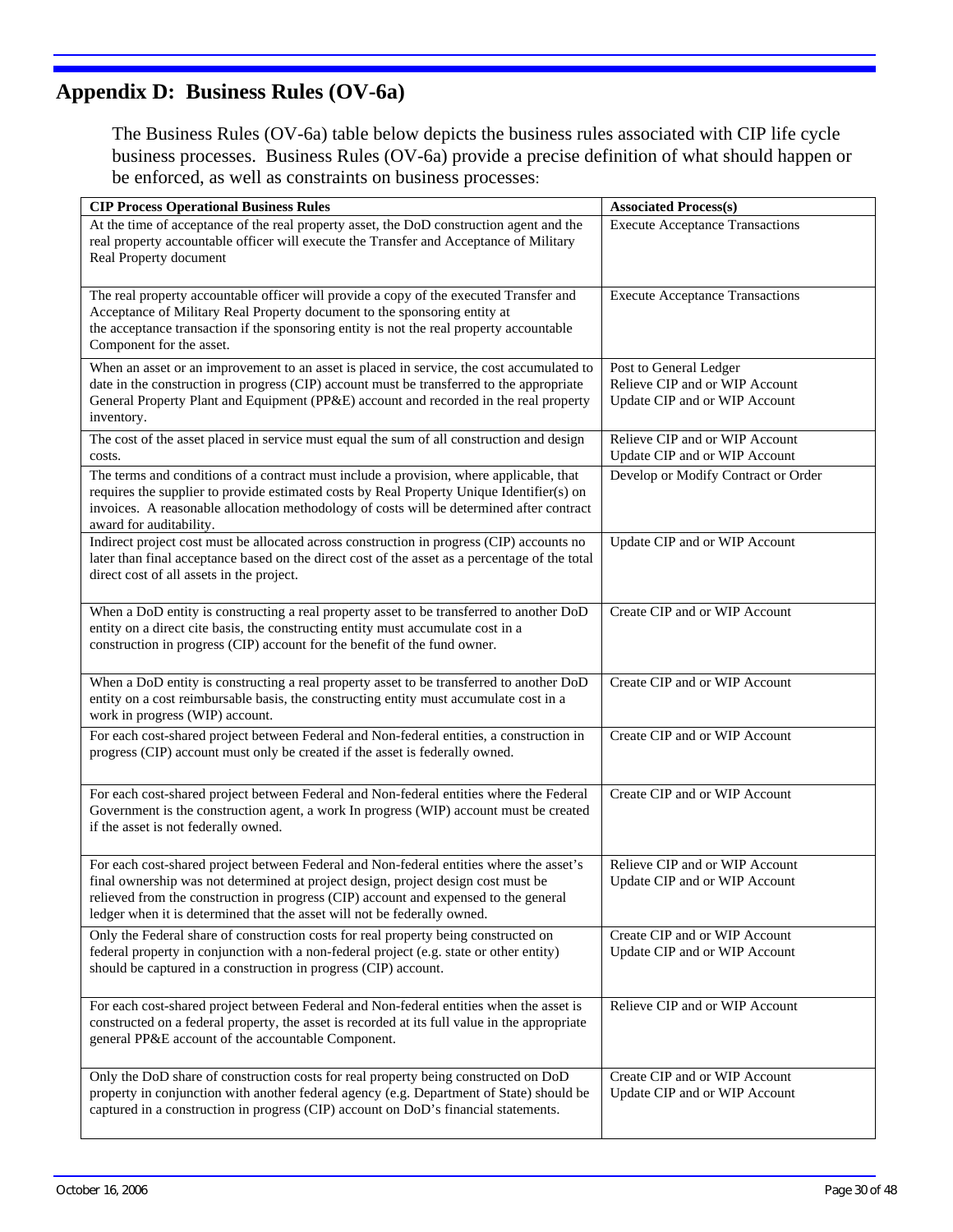| <b>CIP Process Operational Business Rules</b>                                                                                                                                                                                                                                                           | <b>Associated Process(s)</b>                                                                                                                                          |
|---------------------------------------------------------------------------------------------------------------------------------------------------------------------------------------------------------------------------------------------------------------------------------------------------------|-----------------------------------------------------------------------------------------------------------------------------------------------------------------------|
| For each cost-shared project between Federal and Non-federal entities where the Federal<br>Government is not the construction agent and the asset is not federally owned, the<br>Federal Government share of construction cost must be expensed, as incurred.                                           | Update CIP and or WIP Account                                                                                                                                         |
| For a construction project, the same project number must be used for all phases.                                                                                                                                                                                                                        | <b>Conduct Architectural Design</b><br><b>Perform Construction Restoration</b><br>Modernization<br>Request Design Approval Per Milestone<br>Review and Inspect Design |
| Each military construction project performed by construction agents must have both<br>design and fund authorizations prior to initiating construction in progress (CIP) or work<br>in progress (WIP).                                                                                                   | Create CIP and or WIP Account                                                                                                                                         |
| The title for real property assets and improvements constructed on federal property,<br>without regard to construction agent or fund source, will be held by the Federal<br>Government.                                                                                                                 | <b>Update Asset Record</b><br>Update CIP and or WIP Account                                                                                                           |
| After the Real Property final acceptance is executed, each additional project cost must<br>be expensed and must not be included in the construction in progress (CIP) account.                                                                                                                          | Update CIP and or WIP Account                                                                                                                                         |
| Each authorized work order for an in house minor construction project must be present to<br>initiate construction in progress (CIP).                                                                                                                                                                    | Create CIP and or WIP Account<br>Develop and Update Work Order                                                                                                        |
| Each authorized work order for an in house minor construction project must have<br>authorized funding prior to performance of work.                                                                                                                                                                     | Develop and Update Work Order                                                                                                                                         |
| After the asset is placed in service, each additional cost incurred must be recorded in the<br>construction in progress (CIP) account until final acceptance and then transferred by<br>RPUID to the appropriate General PP&E account.                                                                  | Relieve CIP and or WIP Account<br>Update CIP and or WIP Account<br><b>Update Asset Record</b>                                                                         |
| Preliminary planning cost accumulated prior to design authorization must be expensed<br>and not be captured in the construction in progress (CIP) account.                                                                                                                                              | Create CIP and or WIP Account                                                                                                                                         |
| When a project is cancelled, each cost accumulated in construction in progress (CIP)<br>accounts must be expensed.                                                                                                                                                                                      | Relieve CIP and or WIP Account<br>Update CIP and or WIP Account                                                                                                       |
| When a portion of a project is cancelled or decreased in scope, the cost directly<br>associated to that portion of the project and an allocated portion of the common cost in<br>the construction in progress (CIP) must be expensed.                                                                   | Relieve CIP and or WIP Account<br>Update CIP and or WIP Account                                                                                                       |
| Each project deferred for more than two years must be reviewed for continuance or<br>cancellation during the review cycle.                                                                                                                                                                              | Receive Design Approval Response                                                                                                                                      |
| At least one Real Property Unique Identifier must be established at the creation of the<br>construction in progress account.                                                                                                                                                                            | <b>Create Initial Asset Record</b>                                                                                                                                    |
| Construction in progress (CIP) must be tracked by the project number and associated<br>with the Real Property Unique Identifier(s).                                                                                                                                                                     | <b>Create Initial Asset Record</b>                                                                                                                                    |
| Each DoD Agency must obtain a Real Property Unique Identifier from the real property<br>accountable Component upon receiving the official authorization to perform work on a<br>real property construction project.                                                                                     | <b>Create Initial Asset Record</b>                                                                                                                                    |
| The sponsoring entity of a real property construction project must acknowledge to the<br>construction agent that the Real Property asset is ready for acceptance prior to<br>acceptance by real property accountable Component.                                                                         | <b>Execute Acceptance Transactions</b>                                                                                                                                |
| The sponsoring entity of a real property construction project must ensure that all costs<br>incurred by the sponsoring entity are provided to the construction agent on a formal<br>document for inclusion in the full cost of the asset prior to acceptance by real property<br>accountable Component. | <b>Execute Acceptance Transactions</b>                                                                                                                                |
| Each supplier must provide invoices at the level of detail defined in the terms and<br>conditions of the contract or order.                                                                                                                                                                             | Accept Goods and Services<br><b>Monitor Contract</b><br>Receive Goods and Services                                                                                    |
| The creation of a work in progress (WIP) and or construction in progress (CIP) account<br>for real property assets must be dependant on the type of work, asset, and funding<br>method.                                                                                                                 | Create CIP and or WIP Account                                                                                                                                         |
| Prior to performance of work, the scope of the work order must be approved.                                                                                                                                                                                                                             | Develop and Update Work Order                                                                                                                                         |
| For a real property construction project, all costs for improvements that increase the<br>useful life, efficiency, capacity, or size of an existing asset, or modifies the functionality<br>or use of an asset shall be capitalized.                                                                    | Update CIP and or WIP Account<br>Relief CIP and or WIP Account                                                                                                        |
| Each construction in progress (CIP) account in an abeyance status must be reviewed for<br>continuance or cancellation during the review cycle.                                                                                                                                                          | Update CIP and or WIP Account<br>Receive Design Approval Response                                                                                                     |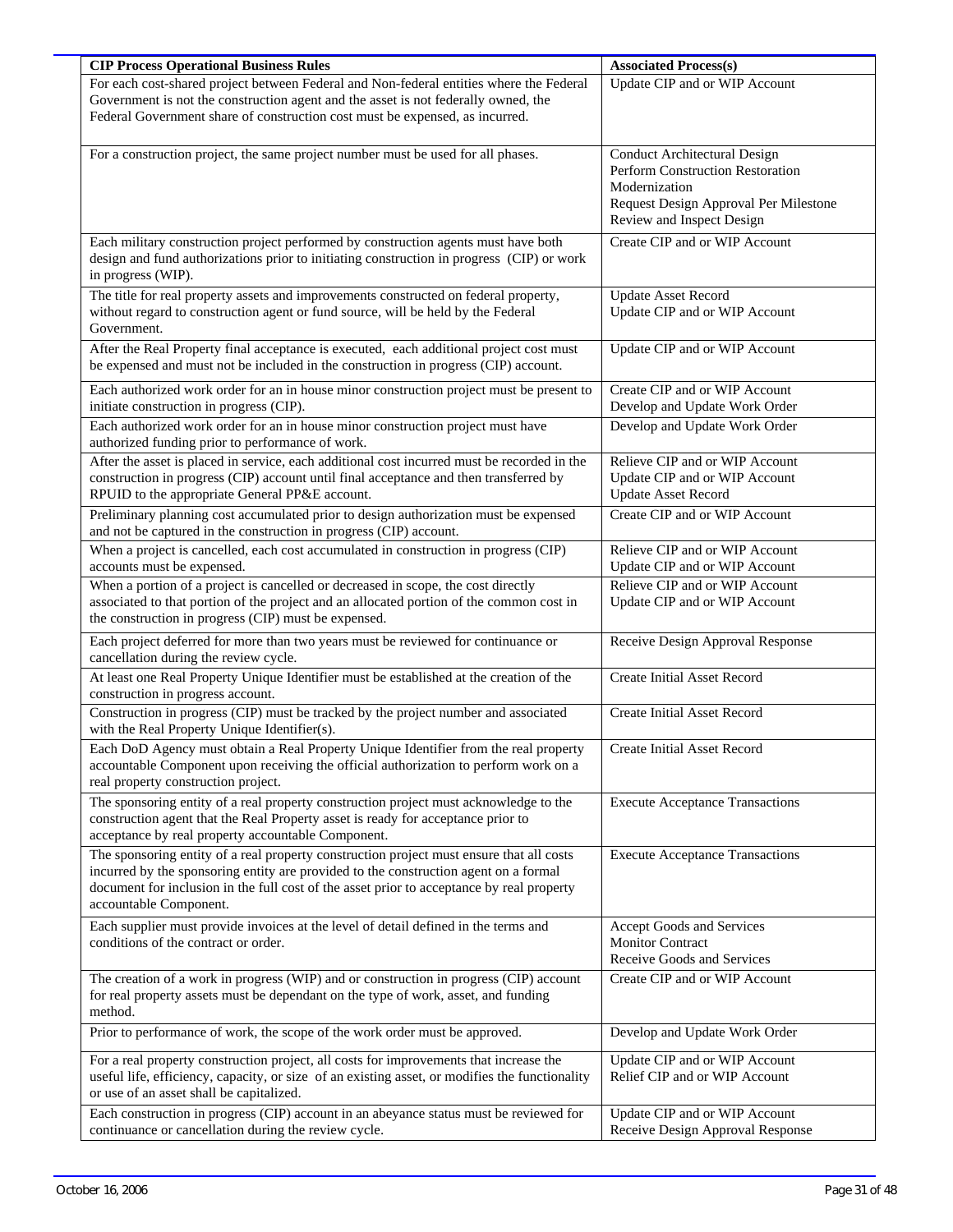| <b>CIP Process Operational Business Rules</b>                                                | <b>Associated Process(s)</b>   |
|----------------------------------------------------------------------------------------------|--------------------------------|
| All additional project costs incurred following the placed in service date shall be          | <b>Update Asset Record</b>     |
| transferred from the construction in progress (CIP) account to the real property asset       | Relieve CIP and or WIP Account |
| account by RPUID with the final Transfer and Acceptance of Military Real Property            | Manage Sales and Procurement   |
| document.                                                                                    |                                |
| For construction projects that are completed in multiple phases, the cost of each phase is   | <b>Update Asset Record</b>     |
| transferred from the construction in progress (CIP) account to the real property asset       | Relieve CIP and or WIP Account |
| account at the time the phase is placed in service.                                          | Manage Sales and Procurement   |
| For financial reporting purposes, portions of construction in progress (CIP) reported by     | Update CIP and or WIP Account  |
| the construction agent and sponsoring entity must tie to the total amount of construction    |                                |
| in progress (CIP) reported for the project.                                                  |                                |
| For a specified project, and for the purpose of an audit trail of the construction in        | Update CIP and or WIP Account  |
| progress (CIP) account, the government's project construction agent and/or the               | <b>Update Asset Record</b>     |
| sponsoring entity must retain the supporting documentation for their respective portion of   | Manage Sales and Procurement   |
| the project that they have fiscal accountability for.                                        |                                |
| For an accepted real property asset, and for the purpose of an audit trail, the              | <b>Update Asset Record</b>     |
| government's project construction agent and/or the sponsoring entity must provide to the     | Manage Sales and Procurement   |
| real property accountable officer the list of auditable supporting documentation that must   |                                |
| be provided, along with their location, who in turn must ensure the documentation is         |                                |
| retained in accordance with applicable laws, regulations and instructions.                   |                                |
|                                                                                              |                                |
| The minimum information associated with construction in progress (CIP) amount                | Create CIP and or WIP Account  |
| reported for financial statement preparation purposes must include the Customer Project      | Update CIP and or WIP Account  |
| Number, Project Detail Fund Code(s), Project Detail Cost, Project Detail Organization        | <b>Update Asset Record</b>     |
| Code(s), Programmed Amount, and Real Property Unique Identifier(s).                          |                                |
| Sponsoring entities shall continue to report construction in progress (CIP) on its financial | Update CIP and or WIP Account  |
| statements until the real property asset is accepted by the real property accountable        |                                |
| Component.                                                                                   |                                |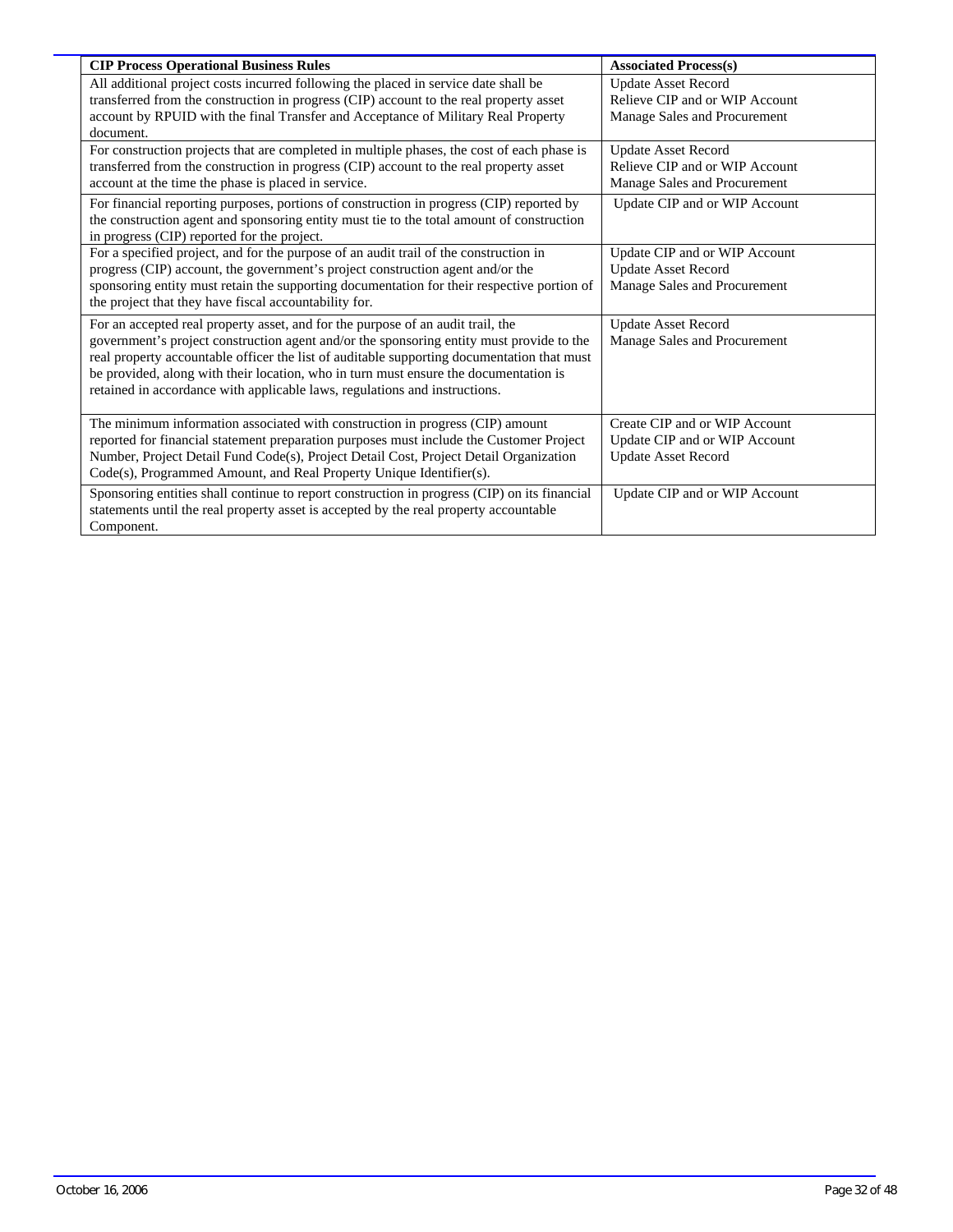## <span id="page-34-0"></span>**Appendix E: Business Process Characteristics –** *How This Resolves Current Deficiencies*

The BPR working group identified major deficiencies in the "As-Is" environment, and developed business processes, rules, management controls and data elements that, when implemented, would resolve these deficiencies. This section illustrates how the reengineered processes, rules, and data elements previously described in appendices B through D resolve these deficiencies.

#### **E.1. Asset Accountability**

#### **E.1.1 Statement of Deficiency**

The full cost of assets obtained from a completed project could not be easily reported as required by FASAB 4 and 6. Project managers responsible for ensuring that the final project cost included both design and construction costs lacked a method or device to link the engineering and design costs over several years to construction funds. Military Services were not consistent in defining when completed projects should be recorded in the real property databases due to a lack of standardized guidance.

#### **E.1.2. Proposed Solution**

The BPR working group defined and standardized the CIP process life cycle key events, and aligned those triggering transactions with RPUIDs to enable traceability and accountability of DoD's investments and real property assets. This section outlines those processes and associated business rules.

#### **Process**

At the creation of the CIP account, for work to be completed on either an existing facility or a new construction, at least one RPUID must be obtained from or assigned by the real property accountable Component. Upon receiving official authorization to perform work on a real property construction project, the sponsoring entity will obtain an RPUID from the real property accountable Component<sup>[15](#page-34-0)</sup> where the asset will be constructed. The CIP account must be tracked by the project number and associated with the RPUIDs. RPUIDs will link the design and construction costs accumulated in the CIP account to specific real property assets.

When a DoD entity is constructing a real property asset to be transferred to another DoD entity using directly-cited funding, the constructing entity must accumulate cost in a CIP account for the benefit of the sponsoring entity. For an in-house minor construction project, the CIP account will be created when the work order and funding authorizations are received. Each authorized work order for an in-house minor construction project must be present to



<sup>15</sup> Real property accountable Component and sponsoring entity are defined in Appendix F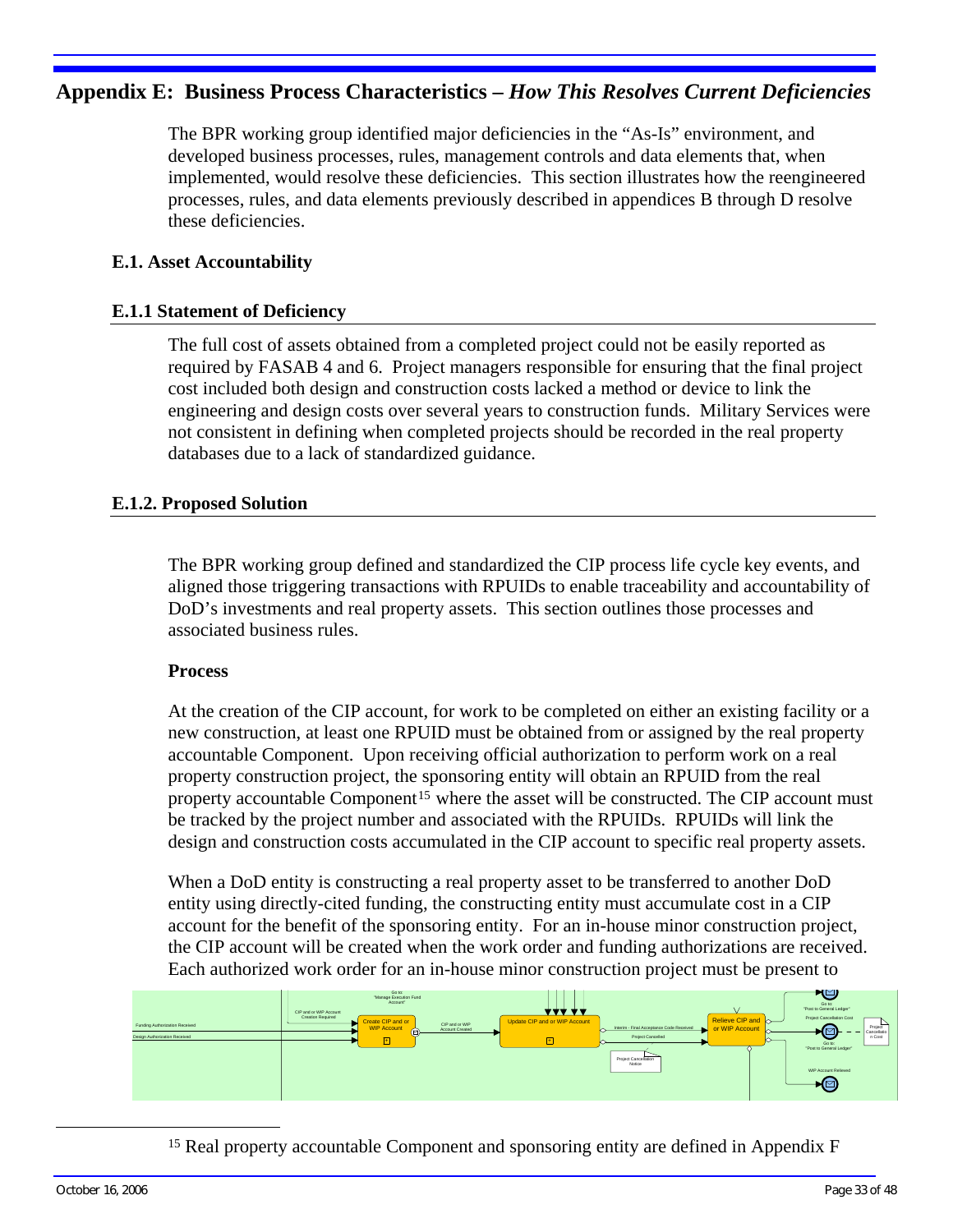#### initiate a CIP account.

For Military Construction projects performed by an agent, design and fund authorizations must be present prior to initiating a CIP or WIP account. The creation of a CIP or WIP account for real property assets must be dependent on the type of work, asset, and funding method. Preliminary planning costs accumulated prior to design authorization must be expensed and not be captured in the CIP account.

Indirect project costs contained in the CIP account must be allocated across RPUIDs no later than final acceptance, based on the direct cost of the asset as a percentage of the total direct cost of all assets in the project. After the real property final acceptance is executed, each additional project cost, direct or indirect, must be expensed and must not be included in the CIP account. The cost accumulated in the CIP account must be relieved at the time the real property asset is placed in service. To ensure the timely transfer of completed assets, the cost accumulated in the CIP account must be transferred to the appropriate General PP&E account and recorded in the real property inventory on the date the asset is placed in service.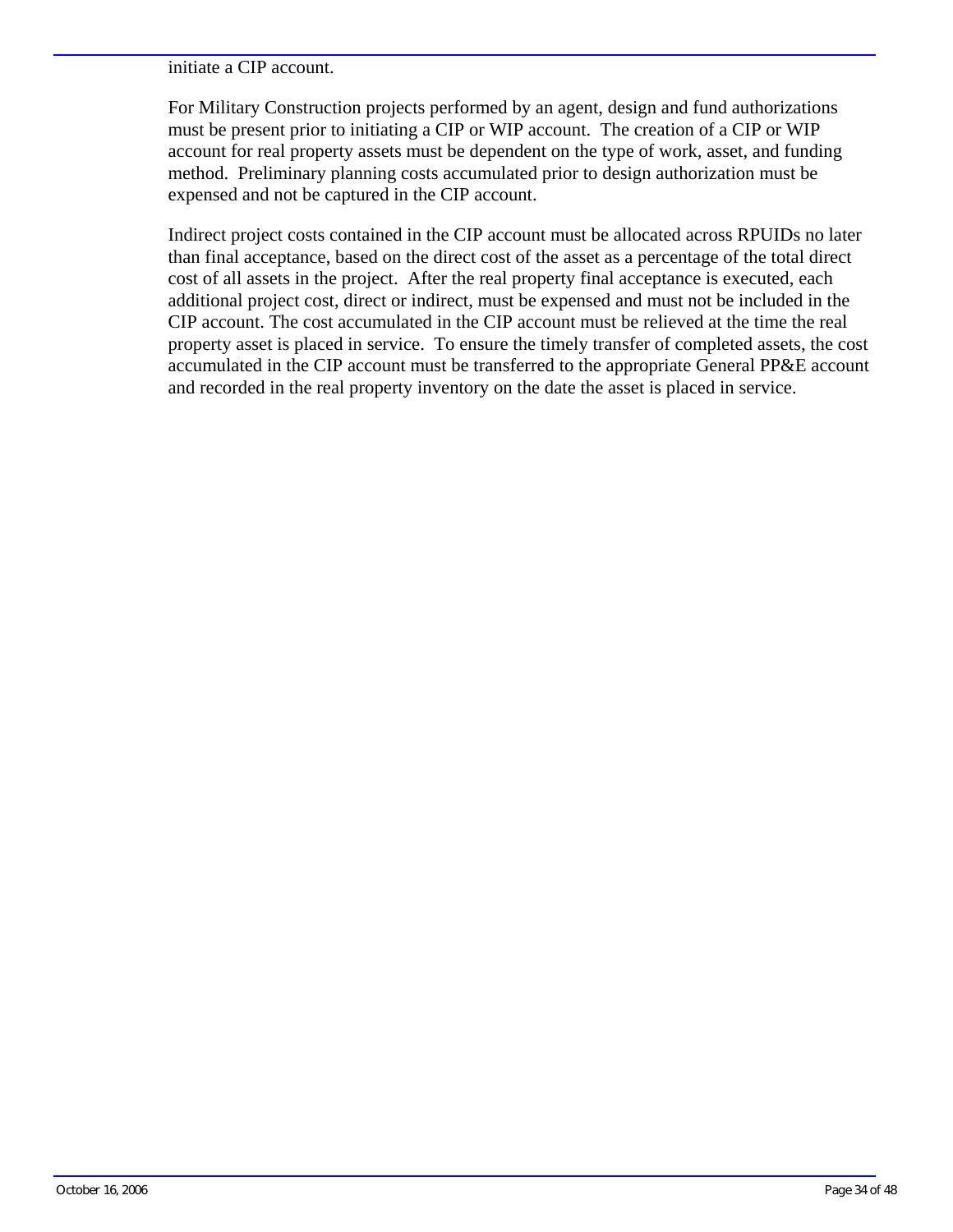#### **Business Rules**

The BPR working group mapped relevant business rules CIP processes, as depicted in the table below, to enable visibility and accountability to full asset and construction costs.

| <b>CIP Process Operational Business Rules</b>                                                                                                                                                                                                                                                                                                    | <b>Associated Process(s)</b>                                                                                                                                             |
|--------------------------------------------------------------------------------------------------------------------------------------------------------------------------------------------------------------------------------------------------------------------------------------------------------------------------------------------------|--------------------------------------------------------------------------------------------------------------------------------------------------------------------------|
| The cost of the asset placed in service must equal the sum of all construction and design costs.                                                                                                                                                                                                                                                 | Relieve CIP and or WIP Account<br>Update CIP and or WIP Account                                                                                                          |
| The terms and conditions of a contract must include a provision, where applicable, that requires<br>the supplier to provide estimated costs by Real Property Unique Identifier(s) on invoices. A<br>reasonable allocation methodology of costs will be determined after contract award for<br>auditability.                                      | Develop or Modify Contract or<br>Order                                                                                                                                   |
| Indirect project cost must be allocated across construction in progress (CIP) accounts no later than<br>final acceptance based on the direct cost of the asset as a percentage of the total direct cost of all<br>assets in the project.                                                                                                         | Update CIP and or WIP Account                                                                                                                                            |
| When a DoD entity is constructing a real property asset to be transferred to another DoD entity<br>on a direct cite basis, the constructing entity must accumulate cost in a construction in progress<br>(CIP) account for the benefit of the fund owner.                                                                                        | Create CIP and or WIP Account                                                                                                                                            |
| When a DoD entity is constructing a real property asset to be transferred to another DoD entity<br>on a cost reimbursable basis, the constructing entity must accumulate cost in a work in progress<br>(WIP) account.                                                                                                                            | Create CIP and or WIP Account                                                                                                                                            |
| For each cost-shared project between Federal and Non-federal entities, a construction in progress<br>(CIP) account must only be created if the asset is federally owned.                                                                                                                                                                         | Create CIP and or WIP Account                                                                                                                                            |
| For each cost-shared project between Federal and Non-federal entities where the Federal<br>Government is the construction agent, a work in progress (WIP) account must be created if the<br>asset is not federally owned.                                                                                                                        | Create CIP and or WIP Account                                                                                                                                            |
| For each cost-shared project between Federal and Non-federal entities where the asset's final<br>ownership was not determined at project design, project design cost must be relieved from the<br>construction in progress (CIP) account and expensed to the general ledger when it is determined<br>that the asset will not be federally owned. | Relieve CIP and or WIP Account<br>Update CIP and or WIP Account                                                                                                          |
| Only the Federal share of construction costs for real property being constructed on federal<br>property in conjunction with a non-federal project (e.g. state or other entity) should be captured in<br>a construction in progress (CIP) account.                                                                                                | Create CIP and or WIP Account<br>Update CIP and or WIP Account                                                                                                           |
| For each cost-shared project between Federal and Non-federal entities when the asset is<br>constructed on a federal property, the asset is recorded at its full value in the appropriate general<br>PP&E account of the accountable Component.                                                                                                   | Relieve CIP and or WIP Account                                                                                                                                           |
| Only the DoD share of construction costs for real property being constructed on DoD property in<br>conjunction with another federal agency (e.g. Department of State) should be captured in a<br>construction in progress (CIP) account on DoD's financial statements.                                                                           | Create CIP and or WIP Account<br>Update CIP and or WIP Account                                                                                                           |
| For each cost-shared project between Federal and Non-federal entities where the Federal<br>Government is not the construction agent and the asset is not federally owned, the Federal<br>Government share of construction cost must be expensed, as incurred.                                                                                    | Update CIP and or WIP Account                                                                                                                                            |
| For a construction project, the same project number must be used for all phases.                                                                                                                                                                                                                                                                 | <b>Conduct Architectural Design</b><br><b>Perform Construction Restoration</b><br>Modernization<br>Request Design Approval Per<br>Milestone<br>Review and Inspect Design |
| Each military construction project performed by construction agents must have planning and<br>design and fund authorizations prior to initiating construction in progress (CIP) or work in<br>progress (WIP).                                                                                                                                    | Create CIP and or WIP Account                                                                                                                                            |
| An authorized work order for an in house minor construction project must be present to initiate<br>construction in progress (CIP) account.                                                                                                                                                                                                       | Create CIP and or WIP Account<br>Develop and Update Work Order                                                                                                           |
| Each authorized work order for an in house minor construction project must have authorized<br>funding prior to performance of work.                                                                                                                                                                                                              | Develop and Update Work Order                                                                                                                                            |
| Preliminary planning cost accumulated prior to design authorization must be expensed and not be<br>captured in the construction in progress (CIP) account.                                                                                                                                                                                       | Create CIP and or WIP Account                                                                                                                                            |
| At least one Real Property Unique Identifier must be established at the creation of the<br>construction in progress account.                                                                                                                                                                                                                     | Create Initial Asset Record                                                                                                                                              |
| Construction in progress (CIP) must be tracked by the project number and associated with the<br>Real Property Unique Identifier(s).                                                                                                                                                                                                              | Create Initial Asset Record                                                                                                                                              |
| Each DoD Agency must obtain a Real Property Unique Identifier from the real property<br>accountable Component upon receiving the official authorization to perform work on a real                                                                                                                                                                | Create Initial Asset Record                                                                                                                                              |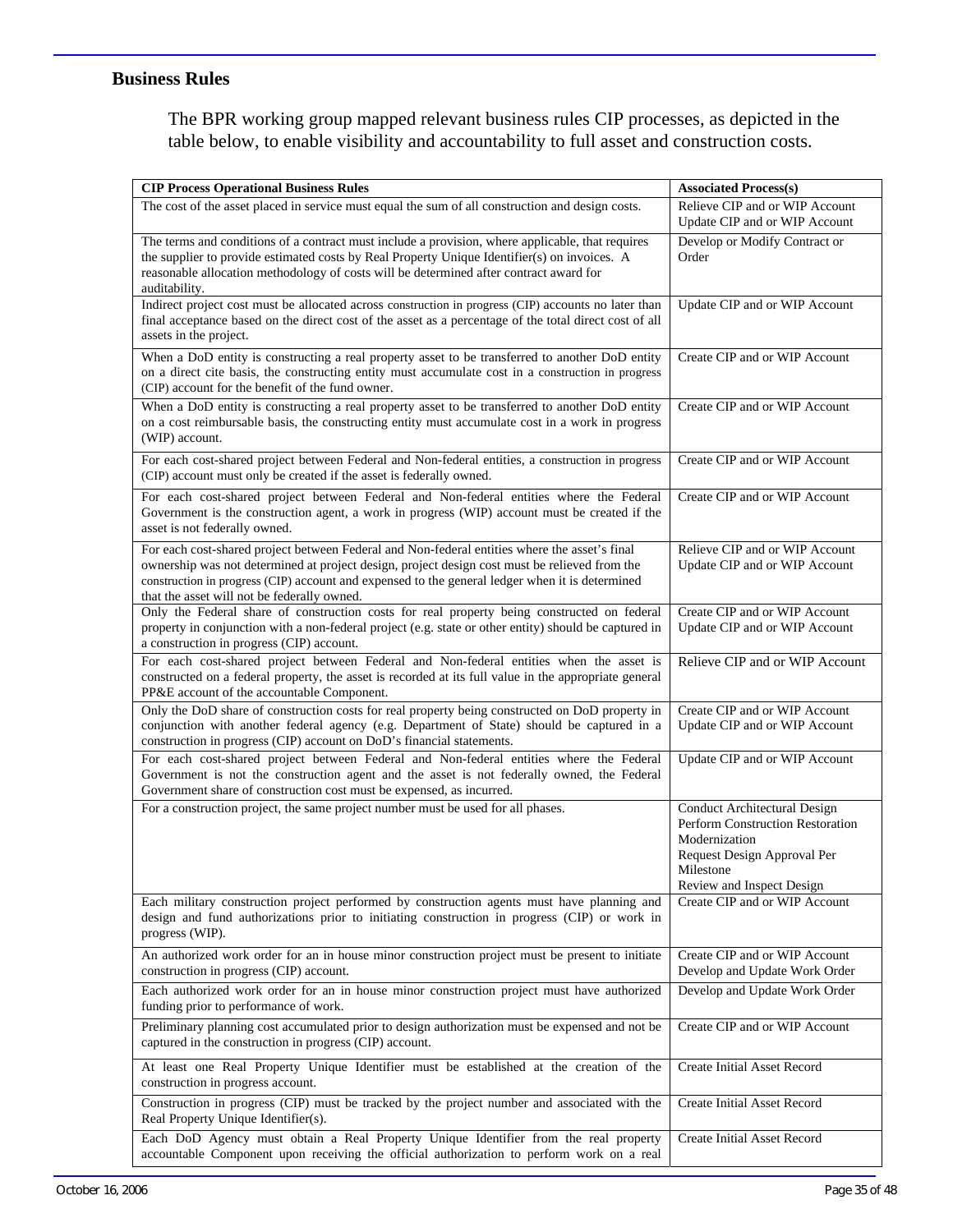| <b>CIP Process Operational Business Rules</b>                                                                                                                                                                                                                                                                                                | <b>Associated Process(s)</b>                                                                 |
|----------------------------------------------------------------------------------------------------------------------------------------------------------------------------------------------------------------------------------------------------------------------------------------------------------------------------------------------|----------------------------------------------------------------------------------------------|
| property construction project.                                                                                                                                                                                                                                                                                                               |                                                                                              |
| The sponsoring entity of a real property construction project must ensure that all costs incurred by<br>the sponsoring entity are provided to the construction agent on a formal document for inclusion in<br>the full cost of the asset prior to acceptance by real property accountable Component.                                         | <b>Execute Acceptance Transactions</b>                                                       |
| Each supplier must provide invoices at the level of detail defined in the terms and conditions of<br>the contract or order.                                                                                                                                                                                                                  | Accept Goods and Services<br><b>Monitor Contract</b><br>Receive Goods and Services           |
| The creation of a work in progress (WIP) and or construction in progress (CIP) account for real<br>property assets must be dependent on the type of work, asset, and funding method.                                                                                                                                                         | Create CIP and or WIP Account                                                                |
| Prior to performance of work, the scope of the work order must be approved.                                                                                                                                                                                                                                                                  | Develop and Update Work Order                                                                |
| For a real property construction project, all costs for improvements that increase the useful life,<br>efficiency, capacity, or size of an existing asset, or modifies the functionality or use of an asset<br>shall be capitalized.                                                                                                         | Update CIP and or WIP Account<br>Relieve CIP and or WIP Account                              |
| The portions of construction in progress (CIP) reported by the construction agent and sponsoring<br>entity must reconcile to the total amount of construction in progress (CIP) reported for the<br>project.                                                                                                                                 | Update CIP and or WIP Account                                                                |
| The minimum information associated with the construction in progress (CIP) amount reported for<br>financial statement preparation purposes must include the Customer Project Number, Project<br>Detail Fund Code(s), Project Detail Cost, Project Detail Organization Code(s), Programmed<br>Amount, and Real Property Unique Identifier(s). | Create CIP and or WIP Account<br>Update CIP and or WIP Account<br><b>Update Asset Record</b> |
| Sponsoring entities shall continue to report construction in progress (CIP) on its financial<br>statements until the real property asset is accepted by the real property accountable Component.                                                                                                                                             | Update CIP and or WIP Account                                                                |
| The title for real property assets and improvements constructed on federal property, without<br>regard to construction agent or fund source, will be held by the Federal Government.                                                                                                                                                         | <b>Update Asset Record</b><br>Update CIP and or WIP Account                                  |
| After the Real Property final acceptance is executed, each additional project cost, direct or<br>indirect, must be expensed and must not be included in the construction in progress (CIP)<br>account.                                                                                                                                       | Update CIP and or WIP Account                                                                |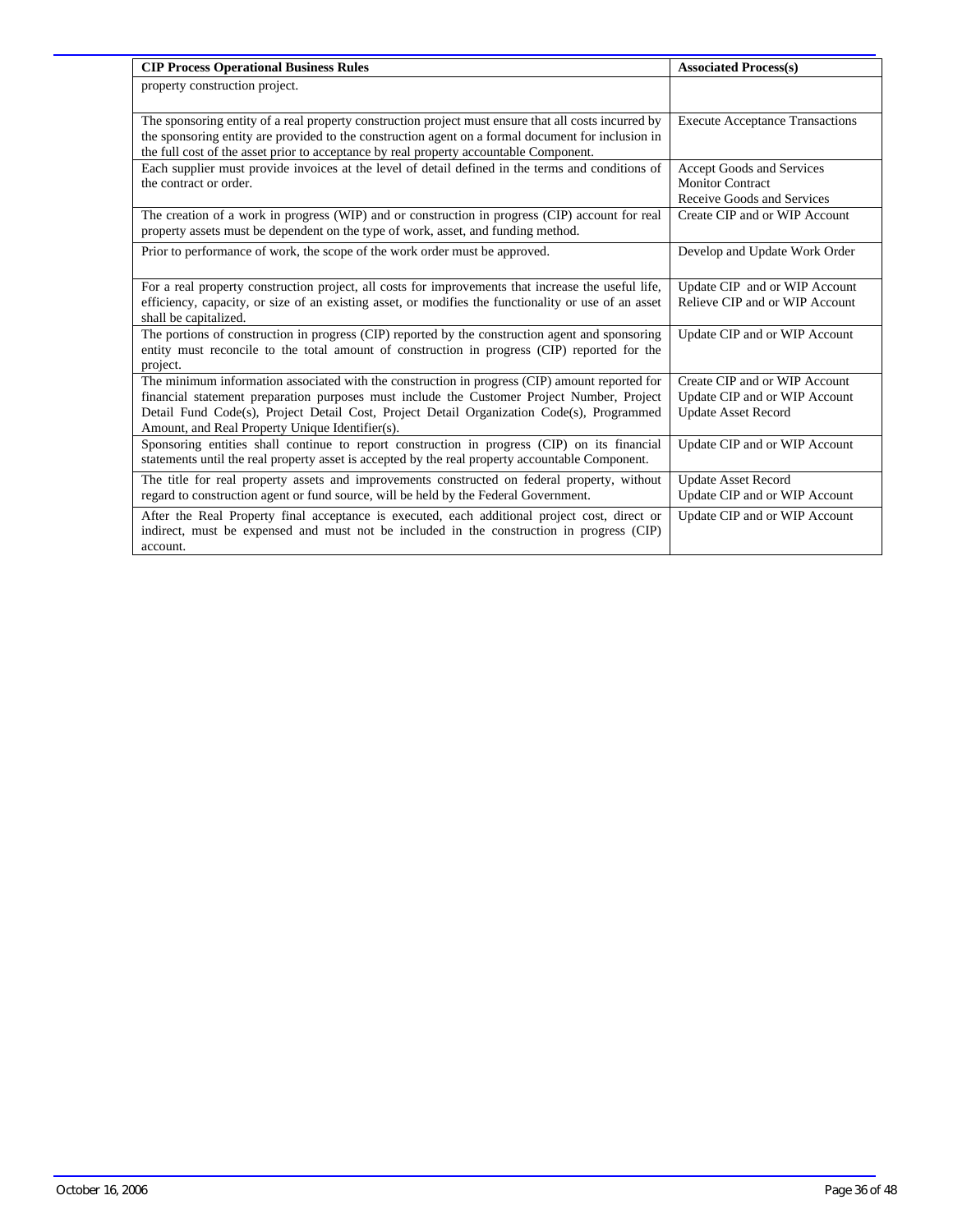<span id="page-38-0"></span>The BPR working group developed the following cost matrix to illustrate the types of construction costs that should be accumulated in the CIP account to comply with the federal financial requirements listed in *Statement of Federal Financial Accounting Standard 6 (SFFAS-6)*. The cost of a new construction or a capital improvement to an existing asset will be accumulated in the CIP account and will include all costs<sup>[16](#page-38-0)</sup> incurred to bring the asset to a form and location suitable for its intended use. These costs may include but are not limited to those listed in Table 2. Any of the cost types below should be captured at the auditable source. In the "To Be" environment, these costs will be captured and electronically transmitted by authoritative sources to update the appropriate CIP accounts.

#### **Table 2: Construction in Progress Cost Matrix**

| <b>Cost Type A</b>    | <b>Description</b>                                                                                                                                                                                                                                                                                                                                                                                                                                                                                                                                                                                                                                                             |
|-----------------------|--------------------------------------------------------------------------------------------------------------------------------------------------------------------------------------------------------------------------------------------------------------------------------------------------------------------------------------------------------------------------------------------------------------------------------------------------------------------------------------------------------------------------------------------------------------------------------------------------------------------------------------------------------------------------------|
| Cost of contract work | Amounts paid for work performed under contract, to include items below if performed under<br>contract, as well as any incentive fees paid to contractors to reward performance goals.<br>Examples: direct cost of labor, direct cost of materials and supplies, Supervision, Inspection, and<br>Overhead (SIOH), cost of transportation, cost of handling and storage, cost of injuries and damages,<br>cost of legal and recording fees, cost of architecture and engineering studies, cost of facility and site<br>preparation, cost of installed equipment, cost of installing government furnished equipment or<br>material (GFE, GFM), cost of installing donated assets. |

<sup>16</sup> Direct and indirect costs are defined in Appendix F.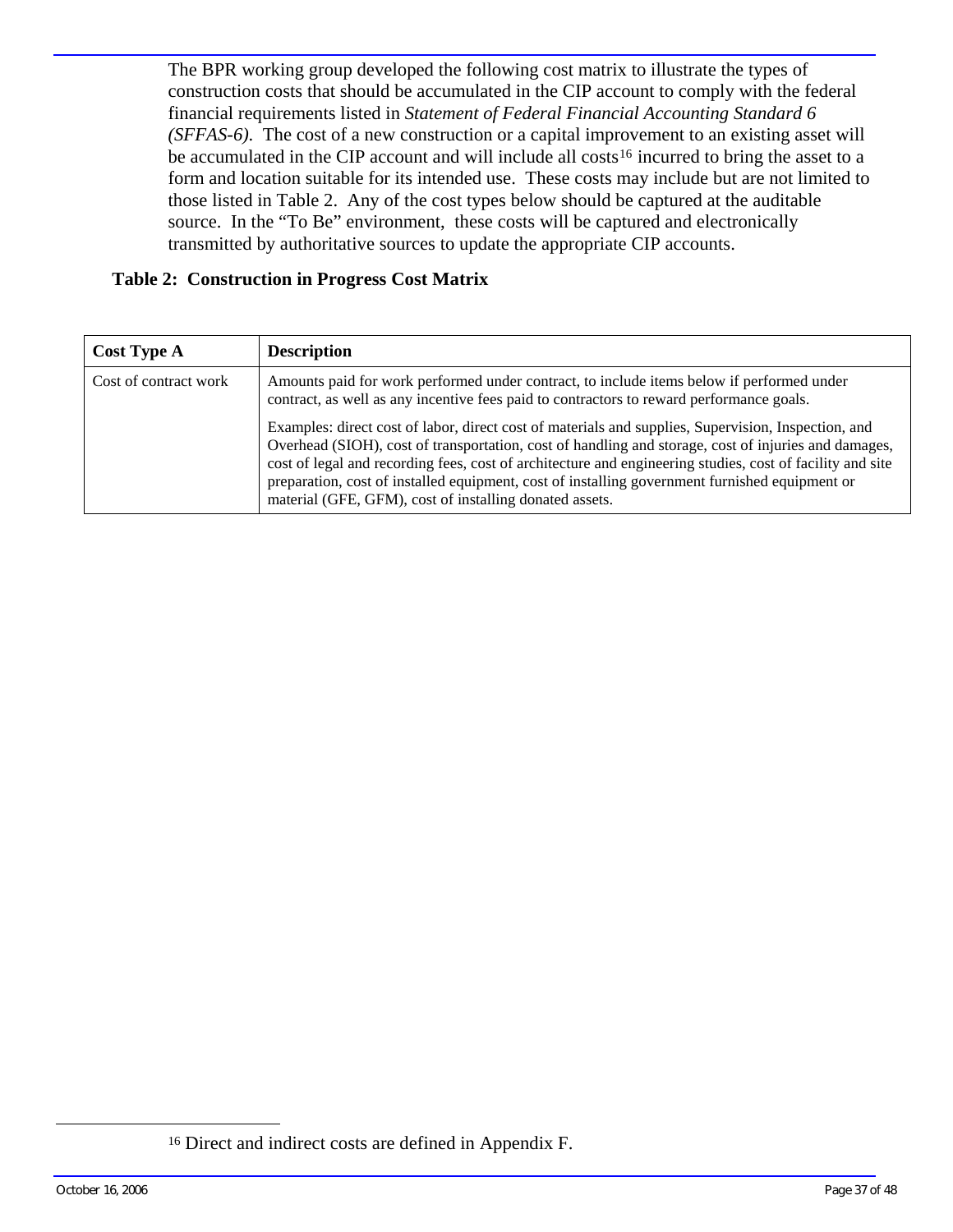<span id="page-39-0"></span>

| <b>Cost Type B</b>                                                    | <b>Description</b>                                                                                                                                                                                                                                                                                                                                                                                                                           |
|-----------------------------------------------------------------------|----------------------------------------------------------------------------------------------------------------------------------------------------------------------------------------------------------------------------------------------------------------------------------------------------------------------------------------------------------------------------------------------------------------------------------------------|
| <b>Total Labor Cost</b>                                               | The total costs of government burdened labor directly associated with the construction project.<br>Includes both military and civilian labor costs, in accordance with current published DoD<br>Comptroller annual reimbursable rates.                                                                                                                                                                                                       |
| Direct cost of materials                                              | The purchase price, the cost of inspection, and loading assumed by the carrier.                                                                                                                                                                                                                                                                                                                                                              |
| and supplies                                                          | Example: Purchase material for a self-help project. The Government Representative inspects and<br>accepts the material. A shipper loads on truck [transportation not included].                                                                                                                                                                                                                                                              |
| Cost of Supervision,<br>Inspection, and<br>Overhead (SIOH)            | Supervision, Inspection, and Overhead (SIOH) is a fee applied to the cost of a construction<br>contract to recover direct and indirect expenses for a project's construction management services.                                                                                                                                                                                                                                            |
|                                                                       | Examples of Supervision, Inspection, and Overhead may include but are not limited to the<br>following: administration of social programs, claims analysis, constructability review,<br>contract/project administration, cost estimation, cost management, labor rates, materials testing,<br>post construction activities, procurement of materials, equipment, project management, quality<br>assurance, scheduling, and value engineering. |
| Cost of transportation                                                | Amounts paid for transportation of workers, materials, and supplies in connection with the<br>construction project.                                                                                                                                                                                                                                                                                                                          |
| Cost of handling and<br>storage                                       | Amount paid for packaging and storing the materials, supplies, and equipment used in the<br>construction project.                                                                                                                                                                                                                                                                                                                            |
| Cost of injuries and<br>damages                                       | Costs incurred as a result of injuries to people or damage to property incurred directly as a result of<br>the construction project.                                                                                                                                                                                                                                                                                                         |
| Cost of legal and<br>recording fees                                   | Legal fees incurred to bring the asset to its intended use (e.g., title or recording fees).                                                                                                                                                                                                                                                                                                                                                  |
| Cost of architecture and<br>engineering studies                       | Amounts paid for engineering, architectural, and other outside services for designs, plans,<br>specifications, and surveys. May include design reviews, environmental impact studies, and soil<br>testing for the new construction projects.                                                                                                                                                                                                 |
| Cost of site and asset<br>preparation                                 | Amounts paid to prepare the site for new construction, such as soil removal, grading, and infill.                                                                                                                                                                                                                                                                                                                                            |
|                                                                       | Includes amount paid to prepare the asset for its intended use, such as installation of utilities into<br>an asset.                                                                                                                                                                                                                                                                                                                          |
| Cost of installed<br>equipment                                        | Fixed equipment and related installation costs required for a complete and usable asset.                                                                                                                                                                                                                                                                                                                                                     |
|                                                                       | The term, Installed Equipment, refers to equipment that has been affixed and built into a facility<br>(real property) as an integral part of the facility. An example of this would be an HVAC system.<br>Installed Equipment is a part of the "construction" and will be funded as a construction cost.                                                                                                                                     |
| <b>Usage Cost of</b><br>government furnished<br>equipment or material | The usage cost of the government furnished equipment, material, and facilities used in<br>construction work.                                                                                                                                                                                                                                                                                                                                 |
| (GFE, GFM)                                                            | Example: Use of a government owned grader for site preparation billed at the assigned hourly rate.                                                                                                                                                                                                                                                                                                                                           |
| Cost of donated assets                                                | The fair market value of real property and installed equipment donated to the government.                                                                                                                                                                                                                                                                                                                                                    |

#### **E.2. Internal Controls**

#### **E.2.1 Statement of Deficiency**

Internal controls are currently not adequate to ensure that completed real property project costs were transferred from the CIP account to the real property account promptly and in the proper amount.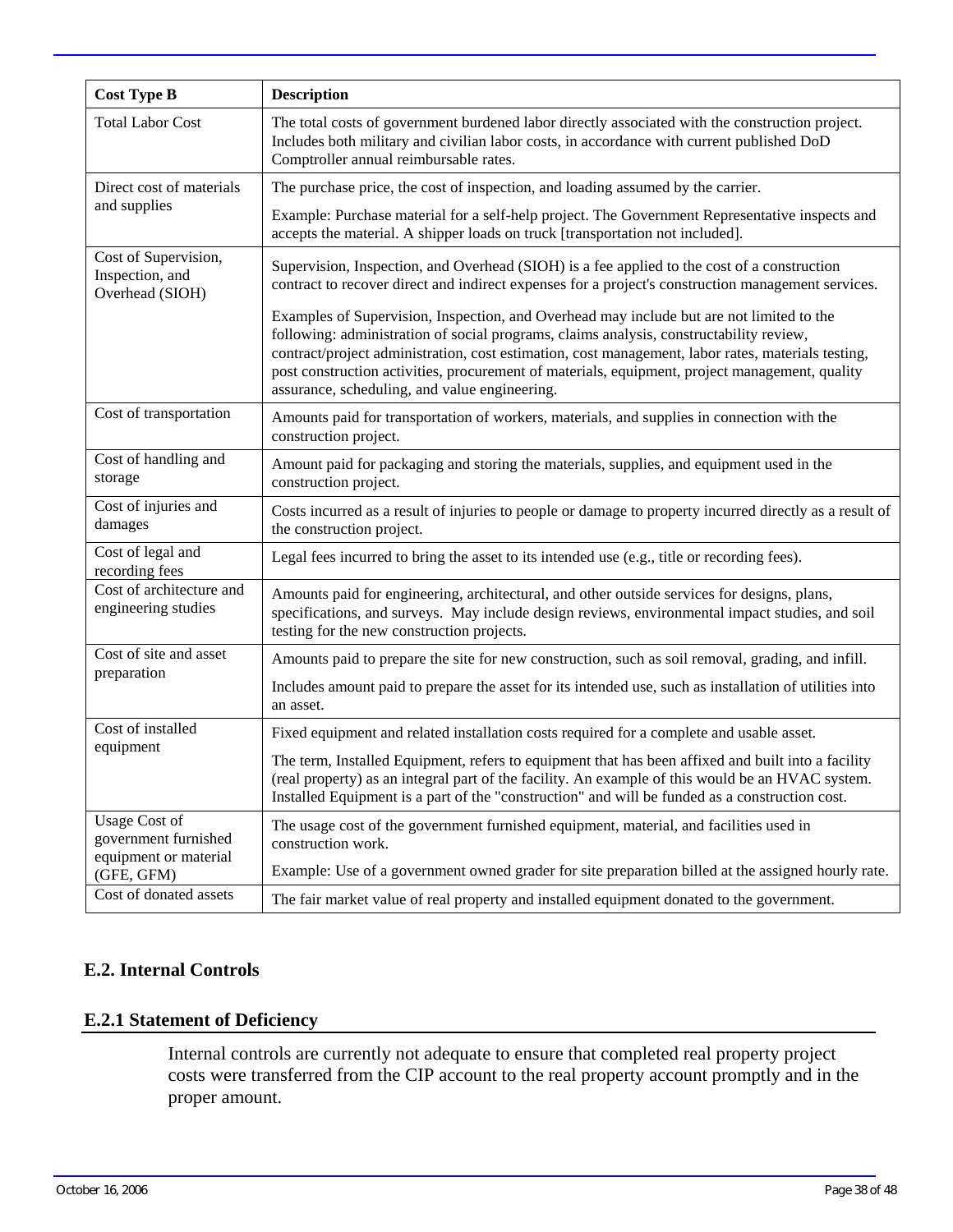#### <span id="page-40-0"></span>**E.2.2 Proposed Solution**

The internal control activity is a fundamental element of an organization's management structure. It provides reasonable assurance of effectiveness and efficiency of operations, reliability of financial reporting, and compliance with applicable laws and regulations. The concept of internal control refers to a series of ongoing actions and activities that occur throughout an entity's operations to facilitate the efficient continuity of operations. Internal control should be recognized as an essential component of each system that management uses to regulate and guide its operations, rather than as a separate process, within an organization.

| <b>CIP</b> Process <sup>17</sup>                             | <b>Financial Statement</b><br><b>Assertion</b> | <b>Internal Control</b>                                                                                                                                                                                                                                                                                 |  |  |
|--------------------------------------------------------------|------------------------------------------------|---------------------------------------------------------------------------------------------------------------------------------------------------------------------------------------------------------------------------------------------------------------------------------------------------------|--|--|
|                                                              | Existence or Occurrence,<br>Completeness       | For a construction project, the same project number must be used<br>for all phases.                                                                                                                                                                                                                     |  |  |
| Perform Build and Make<br>and Maintenance and<br>Sustainment | Existence or Occurrence,<br>Completeness       | Each project deferred for more than two years must be reviewed for<br>continuance or cancellation during the review cycle.                                                                                                                                                                              |  |  |
|                                                              | Existence or Occurrence,<br>Completeness       | Each construction in progress (CIP) account in an abeyance status<br>must be reviewed for continuance or cancellation during the review<br>cycle.                                                                                                                                                       |  |  |
| Develop or Modify<br><b>Contract or Order</b>                | Existence or Occurrence,<br>Completeness       | An authorized work order for an in house minor construction<br>project must be present to initiate construction in progress (CIP).                                                                                                                                                                      |  |  |
|                                                              | Existence or Occurrence,<br>Completeness       | The creation of a work in progress (WIP) <sup>18</sup> or construction in<br>progress (CIP) account for real property assets must be dependent<br>on the type of work, asset, and funding method.                                                                                                       |  |  |
| Create CIP and or WIP<br>Account                             | Existence or Occurrence,<br>Completeness       | Each military construction project performed by construction agents<br>must have both planning and design and fund authorizations prior<br>to initiating construction in progress (CIP) or work in progress<br>(WIP).                                                                                   |  |  |
|                                                              | Existence or Occurrence,<br>Completeness       | An authorized work order for an in house minor construction<br>project must be present to initiate construction in progress (CIP)<br>account.                                                                                                                                                           |  |  |
|                                                              | Presentation & Disclosure                      | The construction in progress information submitted for financial<br>reporting must include at least the CIP amount, Customer Project<br>Number, Project Detail Fund Code(s), Project Detail Cost, Project<br>Detail Organization Code(s), Programmed Amount, and Real<br>Property Unique Identifier(s). |  |  |

The table below demonstrates recommended internal control activities specific to CIP:

 B. For each cost-shared project between Federal and Non-federal entities where the Federal Government is the construction agent, a Work In Progress (WIP) account must be created if the asset is not federally owned.

<sup>17</sup> As defined by the DoD Business Enterprise Architecture

<sup>&</sup>lt;sup>18</sup> A. When a DoD entity is constructing a real property asset to be transferred to another DoD entity on a cost reimbursable basis, the constructing entity must accumulate cost in a Work in Progress (WIP) account.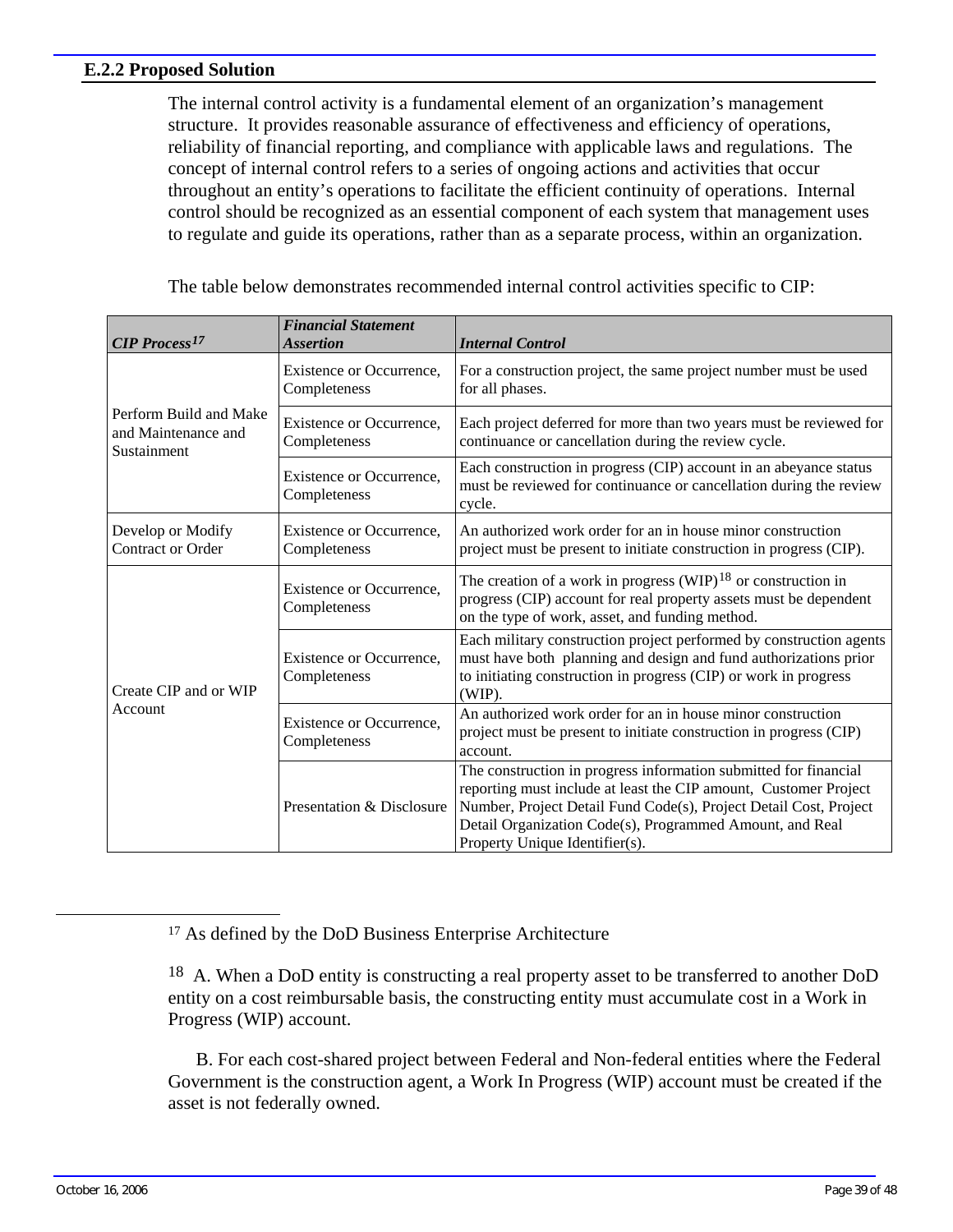| <b>CIP Process</b>               | <b>Financial Statement</b><br><b>Assertion</b>      | <b>Internal Control</b>                                                                                                                                                                                                                                                                                                       |  |  |  |
|----------------------------------|-----------------------------------------------------|-------------------------------------------------------------------------------------------------------------------------------------------------------------------------------------------------------------------------------------------------------------------------------------------------------------------------------|--|--|--|
| Create CIP and or WIP            | Existence or Occurrence,<br>Completeness            | An authorized work order for an in house minor construction<br>project must be present to initiate construction in progress (CIP)<br>account.                                                                                                                                                                                 |  |  |  |
| Account                          | Presentation &<br>Disclosure                        | The construction in progress information submitted for financial<br>reporting must include at least the CIP amount, Customer<br>Project Number, Project Detail Fund Code(s), Project Detail<br>Cost, Project Detail Organization Code(s), Programmed Amount,<br>and Real Property Unique Identifier(s).                       |  |  |  |
|                                  | Existence or Occurrence,<br>Completeness            | Each construction in progress (CIP) account in an abeyance<br>status must be reviewed for continuance or cancellation during<br>the review cycle.                                                                                                                                                                             |  |  |  |
|                                  | Existence or Occurrence,<br>Completeness            | When a portion of a project is cancelled or decreased in scope,<br>the cost directly associated with that portion of the project and an<br>allocated portion of the common cost in the construction in<br>progress (CIP) must be expensed.                                                                                    |  |  |  |
|                                  | <b>Existence or Occurrence</b>                      | For a specified project and for the purpose of an audit trail of the<br>construction in progress (CIP) account, the government's project<br>construction agent and the sponsoring entity must retain the<br>supporting documentation for their respective portion of the<br>project that they have fiscal accountability for. |  |  |  |
|                                  | Existence or Occurrence,<br>Valuation or Allocation | For financial reporting purposes, the portions of construction in<br>progress (CIP) reported by the construction agent and sponsoring<br>entity must reconcile to the total amount of construction in<br>progress (CIP) reported for the project.                                                                             |  |  |  |
| Update CIP and or WIP<br>Account | Presentation &<br>Disclosure                        | The construction in progress information submitted for financial<br>reporting must include at least the CIP amount, Customer Project<br>Number, Project Detail Fund Code(s), Project Detail Cost,<br>Project Detail Organization Code(s), Programmed Amount, and<br>Real Property Unique Identifier(s).                       |  |  |  |
|                                  | Presentation &<br>Disclosure                        | The sponsoring entity shall continue to report construction in<br>progress (CIP) on its financial statements until the real property<br>asset is accepted by the real property accountable Component.                                                                                                                         |  |  |  |
|                                  | Existence or Occurrence,<br>Completeness            | At the time the real property asset or an improvement to an asset<br>is placed in service, the cost accumulated in the construction in<br>progress (CIP) account must be relieved.                                                                                                                                            |  |  |  |
|                                  | Existence or Occurrence,<br>Completeness            | When a project is cancelled, each cost accumulated in<br>construction in progress (CIP) accounts must be expensed.                                                                                                                                                                                                            |  |  |  |
|                                  | Existence or Occurrence,<br>Completeness            | All costs that extend the useful life of an existing asset, or<br>enlarge or increase its capacity, shall be capitalized                                                                                                                                                                                                      |  |  |  |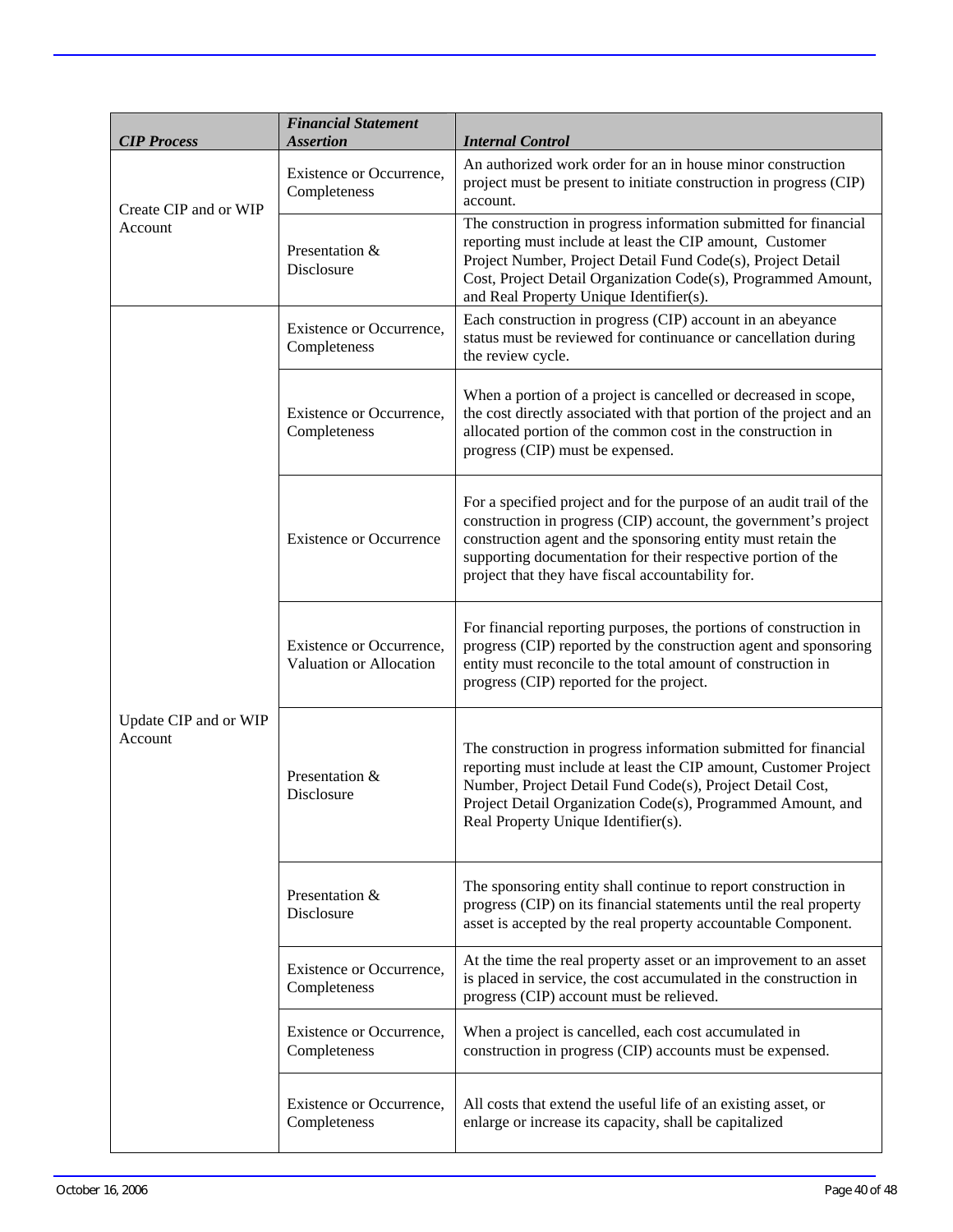| <b>CIP Process<sup>4</sup></b>    | <b>Financial Statement</b><br><b>Assertion</b> | <b>Internal Control</b>                                                                                                                                                                                                                                                            |  |  |
|-----------------------------------|------------------------------------------------|------------------------------------------------------------------------------------------------------------------------------------------------------------------------------------------------------------------------------------------------------------------------------------|--|--|
| Relieve CIP and or WIP<br>Account | Existence or<br>Occurrence,<br>Completeness    | For a real property construction project, all costs for improvements<br>that increase the useful life, efficiency, capacity, or size of an<br>existing asset, or modifies the functionality or use of an asset shall<br>be capitalized.                                            |  |  |
|                                   | Existence or<br>Occurrence,<br>Completeness    | When a project is cancelled, each cost accumulated in construction<br>in progress (CIP) accounts must be expensed.                                                                                                                                                                 |  |  |
|                                   | Existence or<br>Occurrence.<br>Completeness    | When a portion of a project is cancelled or decreased in scope, the<br>cost directly associated with that portion of the project and an<br>allocated portion of the common cost in the construction in<br>progress (CIP) must be expensed.                                         |  |  |
|                                   | Existence or<br>Occurrence,<br>Completeness    | At the time the real property asset or an improvement to an asset is<br>placed in service, the cost accumulated in the construction in<br>progress (CIP) account must be relieved.                                                                                                 |  |  |
|                                   | Existence or<br>Occurrence,<br>Completeness    | All additional project costs incurred following the placed in<br>service date shall be transferred from the construction in progress<br>(CIP) account to the real property asset account by RPUID with<br>the final Transfer and Acceptance of Military Real Property<br>document. |  |  |
|                                   | Existence or<br>Occurrence,<br>Completeness    | For construction projects that are completed in multiple phases, the<br>cost of each phase is transferred from the construction in progress<br>(CIP) account to the real property asset account at the time the<br>phase is placed in service.                                     |  |  |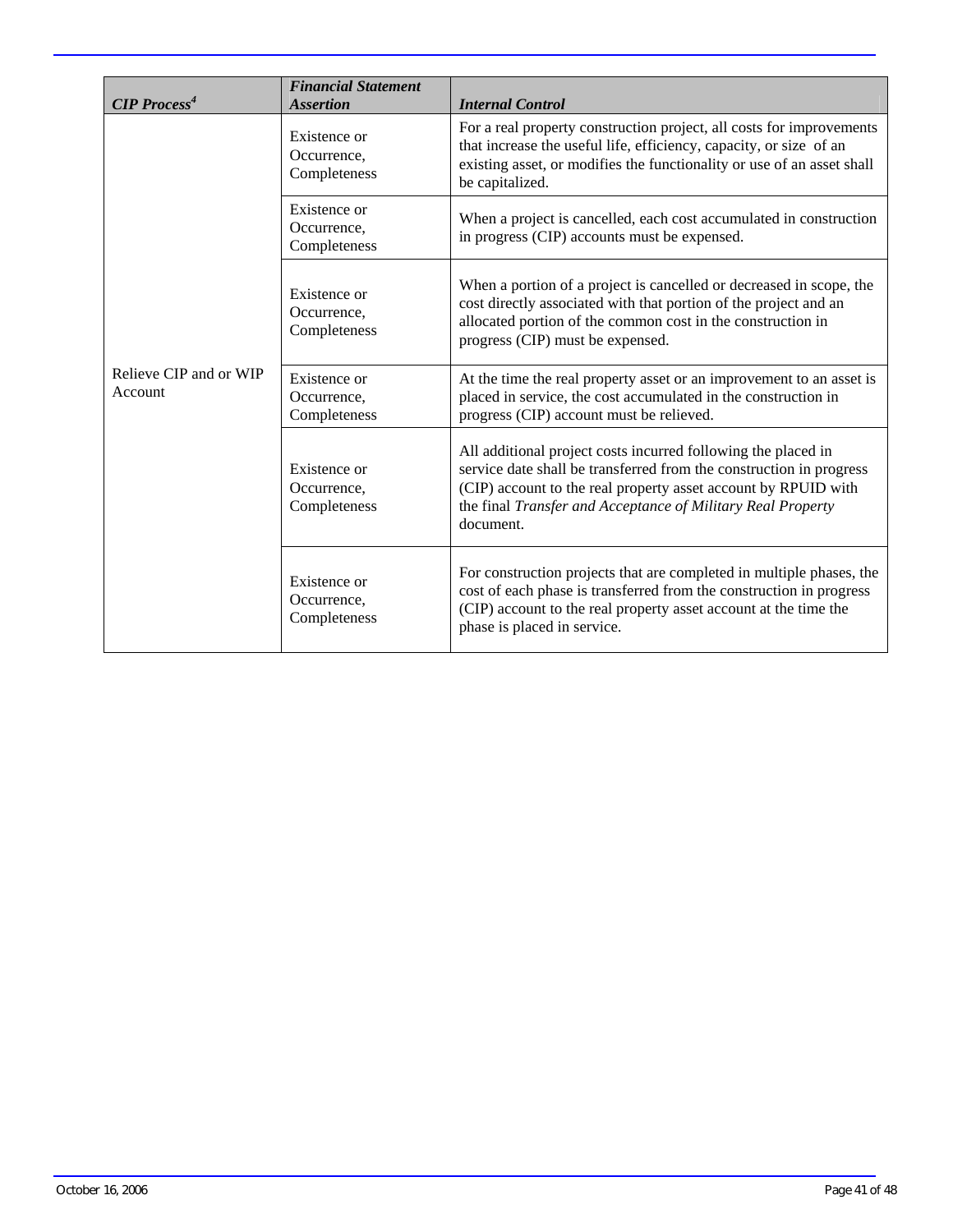The table below illustrates the roles and responsibilities for maintaining, recording, reporting, and relieving CIP accounts from project initiation to acceptance of the real property asset:

#### **TABLE 1: Roles and Responsibilities**

| <b>Sustainable</b><br><b>Business Process</b>                 | <b>Organizational</b><br><b>Structure</b>                                                                                                                                                                             | <b>Funding Type</b>                    | <b>Construction Type</b><br>(New.<br><i><b>Improvement</b></i> | <b>RPUID</b><br><b>Assignment</b>                 | Who plans and<br>programs for<br>the project | <b>Who did</b><br><b>Congress</b><br>appropriate/au<br>thorize the<br>funds to | <b>Who maintains CIP</b>                                                                                                                                                                   | On whose balance<br>sheet will CIP be<br>reported?                | <b>Who prepares</b><br>acceptance<br>transactions | Who accepts the<br>facility <sub>2</sub>     | Who reports the facility on<br>the balance sheet upon<br><b>being Placed In Service</b>                                    |
|---------------------------------------------------------------|-----------------------------------------------------------------------------------------------------------------------------------------------------------------------------------------------------------------------|----------------------------------------|----------------------------------------------------------------|---------------------------------------------------|----------------------------------------------|--------------------------------------------------------------------------------|--------------------------------------------------------------------------------------------------------------------------------------------------------------------------------------------|-------------------------------------------------------------------|---------------------------------------------------|----------------------------------------------|----------------------------------------------------------------------------------------------------------------------------|
| 1 Single use facility on General Fund (GF),<br>a single site. | Norking Capital Fund<br>(WCF)/Revolving Fund                                                                                                                                                                          | MILCON, O&M, WCF,<br>Other (e.g., NAF) | New or Improvement                                             | <b>Real Property</b><br>Accountable<br>Component. | The Sponsoring<br>Entity(s)                  | The Sponsoning<br>Entity(s)                                                    | 1) Direct Cite Basis To Construction Agent.<br>Construction Agent<br>2) Reimbursable Basis To Construction Agent<br>The Sponsonna Entity(s)<br>3) Local Contract The Sponsoring Entity(s)  | The Sponsoring Entity(s)                                          | The Construction Agent Real Property              | Accountable Component                        | he preponderant user (if Defense<br>Agency or WCF activity), otherwise the<br>real property accountable component.         |
| single site                                                   | 2 Joint use facility on a Multiple General Fund<br>(GF) organizations.                                                                                                                                                | MILCON                                 | New or Improvement                                             | Real Property<br>Accountable<br>Component         | The Sponsonna<br>Entity(s)                   | The Sponsoring<br>Entity(s)                                                    | 1) Direct Cite Basis To Construction Agent.<br>Construction Agent<br>2) Reimbursable Basis To Construction Agent:<br>The Sponsonna Entity(s)<br>3) Local Contract The Sponsoring Entity(s) | The Sponsoring Entity(s)                                          | The Construction Agent Real Property              | Accountable Component                        | he preponderant user if the GF org is<br>a defense agency or real property<br>accountable component if Military<br>Service |
| single site                                                   | 3 Joint use facility on a Working Capital Fund MILCON<br>(WCF)/Revolving Fund<br>and General Fund (GF)<br>organizations. Working<br>Capital Fund<br>WCF)/Revolving Fund<br>organization is the<br>preponderant user   |                                        | New                                                            | Real Property<br>Accountable<br>Component         | The Sponsoring<br>Entity(s)                  | The Sponsoring<br>Entity(s)                                                    | 1) Direct Cite Basis To Construction Agent<br>Construction Agent<br>2) Reimbursable Basis To Construction Agent<br>The Sponsoring Entity(s)<br>3) Local Contract The Sponsoring Entity(s)  | The Spensoning Entity(s)                                          | The Construction Agent Real Property              |                                              | The preponderant user. In this case,<br>Accountable Component   the WCF/Revolving tenant                                   |
| 4 Joint use facility on a Multiple Working<br>single site     | Capital Fund<br>WCF)/Revolving Fund<br>proanizations                                                                                                                                                                  | MILCON                                 | New                                                            | Real Property<br>Accountable<br>Component         | The Sponsoring<br>Entity(s)                  | The Sponsoring<br>Entity(s)                                                    | 1) Direct Cite Basis To Construction Agent<br>Construction Agent<br>2) Reimbursable Basis To Construction Agent:<br>The Sponsonng Entity(s)<br>3) Local Contract The Sponsoring Entity(s)  | The Sponsoring Entity(s)                                          | The Construction Agent                            | Real Property<br>Accountable Component       | Each WCF/Revolving entity has to<br>account for its portion of investment.                                                 |
| single site                                                   | 5 Joint use facility on a Working Capital Fund MILCON<br>WCFVRevolving Fund<br>and General Fund (GF)<br>organizations. Working<br>Capital Fund<br>WCF)/Revolving Fund<br>organization is NOT the<br>preponderant user |                                        | New                                                            | Real Property<br>Accountable<br>Component         | The Sponsoring                               | The Sponsoning<br>Entity(s)                                                    | 1) Direct Cite Basis To Construction Agent.<br>Construction Agent<br>2) Reimbursable Basis To Construction Agent<br>The Sponsoning Entity(s)<br>Local Contract The Sponsoring Entity(s)    | The Sponsoring Entity(s)                                          | The Construction Agent Real Property              | Accountable Component                        | WCF/Revolving and GF will report their<br>portion of investment                                                            |
| 6 Joint use facility on a Multiple Working<br>single site     | apital Fund<br>(WCF)/Revolving Fund<br>organizations                                                                                                                                                                  | WCF                                    | Improvement                                                    | Real Property<br>Accountable<br>Component         | The Sponsoring<br>Entity(s)                  | The Sportsbang<br>Entity(s)                                                    | Reimbursable Basis To Construction Agent<br>he Sponsonng Entities<br>2) Local Contract The Sponsoring Entity(s)                                                                            | The Sponsoring Entities<br>(proportionate to their<br>investment) | The Construction Agent Real Property              | Accountable Component                        | Each WCF/Revolving entity has to<br>account for its portion of investment.                                                 |
| 7 Joint use facility on a Multiple Working<br>single site     | Capital Fund<br>WCF1/Revolving Fund<br>& General Fund (GF)<br>organizations. Working<br>Capital Fund<br>WCF)/Revolving Fund<br>is the preponderant<br>user.                                                           | Joint WCF and O&M                      | mprovement                                                     | Real Property<br>Accountable<br>Component         | The Sponsoring<br>Entity(s)                  | The Sponsoring<br>Entity(s)                                                    | 1) Reimbursable Basis To Construction Agent<br>The Sponsoning Entities<br>2) Local Contract: The Sponsoring Entity(s)                                                                      | The Sponsoring Entities<br>(proportionate to their<br>investment) | he Construction Agent Real Property               | Accountable Component                        | The preponderant user. In this case,<br>the WCF/Revolving tenant                                                           |
| 8 Joint use facility on a Multiple Working<br>single site     | Capital Fund<br>(WCF)/Revolving Fund<br>& General Fund (GF)<br>brganizations. Working<br>Capital Fund<br>(WCF)/Revolving Fund<br>is NOT the<br>preponderant user                                                      | Joint WCF and O&M                      | mprovement                                                     | Real Property<br>Accountable<br>Component         | The Sponsoring<br>Entity(s)                  | The Sponsoring<br>Entity(s)                                                    | 1) Reimbursable Basis To Construction Agent<br>The Sponsonna Entities<br>2) Local Contract: The Sponsoring Entity(s)                                                                       | The Sponsoring Entities<br>(proportionate to their<br>(treatment) | The Construction Agent Real Property              | Accountable Component portion of investment. | WCF/Revolving and GF will report their                                                                                     |
| 9 Cost shared<br>(DoD) governments Other                      | General Fund (GF).<br>construction between Working Capital Fund<br>non-federal & federal (WCF)/Revolving Fund,                                                                                                        | MILCON, Other                          | New or improvement                                             | Real Property<br>Accountable<br>Component         | The Sponsoring<br>Entity(s)                  | The Sponsoring<br>Entity(s)                                                    | The Sponsoning Entity(s)                                                                                                                                                                   | The Sponsoring Entities<br>(proportionate to their<br>investment) | The Construction Agent Real Property              | Accountable Component if on DoD land         | Real property accountable component                                                                                        |

1 - RPUIDs will be requested through the assigned RPAO of the accountable component

2 - Although some sponsoring entities are not authorized to hold real property, the sponsoring entities should be present at the acceptance

3 - Revolving Funds include organizations such as NAFI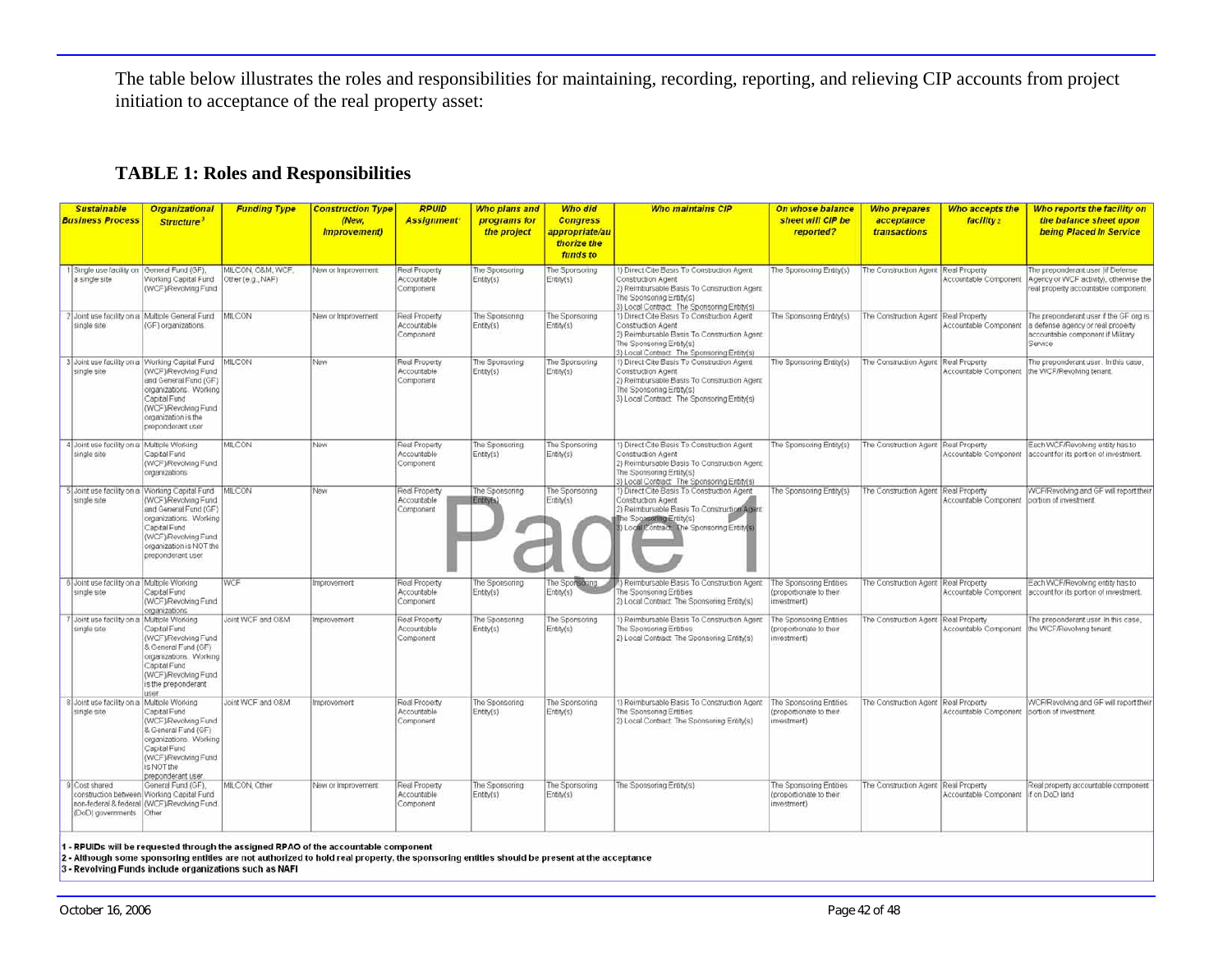#### <span id="page-44-0"></span>**E.3 Supporting Documentation**

#### **E.3.1 Statement of Deficiency**

CIP values reported on financial statements could not be reconciled with ongoing projects because of inadequate or missing supporting documentation.

#### **E.3.2. Proposed Solution**

The BPR working group identified the list of auditable supporting documentation that must be maintained to provide a complete audit trail for an accepted real property asset. The location of this information must be provided to the real property accountable officer (RPAO), by the government's project construction agent or the sponsoring entity. In addition, for a specified project, the government's project construction agent and the sponsoring entity must retain all supporting documentation for their respective portions of the project for which they have fiscal accountability.

| List of supporting documentation to be retained                 |                                                                                                                                                                                                                                                                                                                                     |  |  |
|-----------------------------------------------------------------|-------------------------------------------------------------------------------------------------------------------------------------------------------------------------------------------------------------------------------------------------------------------------------------------------------------------------------------|--|--|
| <b>Evidence of Project Approval</b>                             | Such as, but not limited to:                                                                                                                                                                                                                                                                                                        |  |  |
|                                                                 | 1) Work Order                                                                                                                                                                                                                                                                                                                       |  |  |
| <b>Evidence of Obligation on Behalf of</b><br>the Government    | Such as, but not limited to:<br>1) For Contracts and Contract modifications, the following information is<br>utilized:<br>Statement of Work,<br>Dollar Amount of Contract,<br>Location,<br>Source of Funds,<br>Parties to the Contract, and<br>Signature Page [Signature of All Parties].                                           |  |  |
|                                                                 | 2) Documentation of troop labor hours                                                                                                                                                                                                                                                                                               |  |  |
|                                                                 | 3) Approved Work Order                                                                                                                                                                                                                                                                                                              |  |  |
| <b>Evidence of Payment Submitted</b>                            | Such as, but not limited to:                                                                                                                                                                                                                                                                                                        |  |  |
|                                                                 | 1) Approved last invoice reflecting the total amount submitted for<br>payment and received to date.                                                                                                                                                                                                                                 |  |  |
|                                                                 | 2) Evidence of in-house construction costs, including labor                                                                                                                                                                                                                                                                         |  |  |
| <b>Evidence of Facility Acceptance and</b><br><b>CIP Relief</b> | Such as, but not limited to:<br>1) Interim or final DD Form 1354 with associated source documentation<br>retained by the responsible party. Note: All cost information transferred<br>from the CIP account to the real property asset account at the time the<br>asset is placed in service, will be supported by the DD Form 1354. |  |  |
| <b>Evidence of Project Closeout</b>                             | Such as, but not limited to:<br>1) Final DD Form 1354 with associated source documentation retained<br>by the responsible party.                                                                                                                                                                                                    |  |  |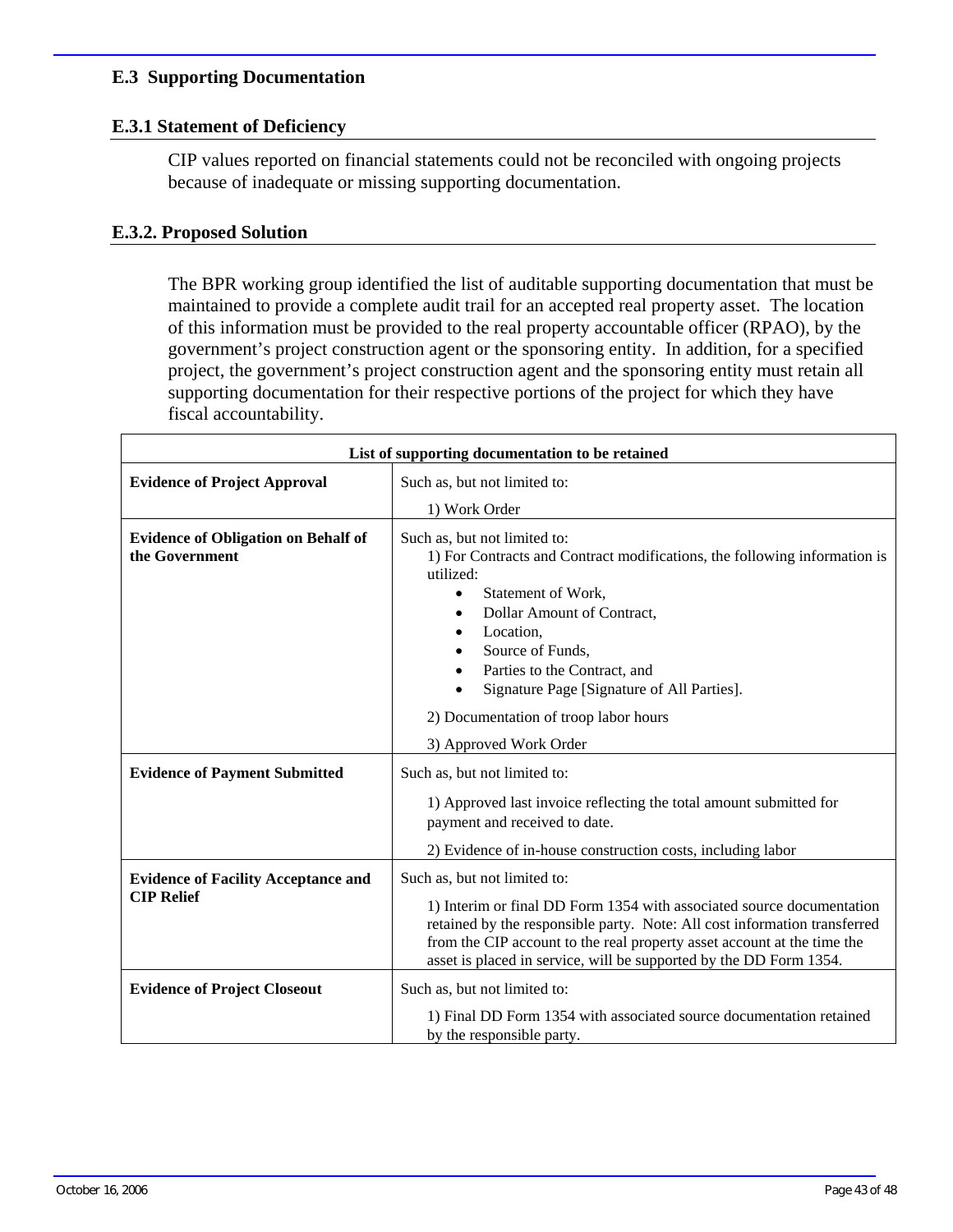## <span id="page-45-0"></span>**Appendix F: Definitions**

| <b>Term</b>                                                           | <b>Definition</b>                                                                                                                                                                                                                                                                                                                                                                                                                                                                                                                                                                                                                                                                                                                                                                                      |
|-----------------------------------------------------------------------|--------------------------------------------------------------------------------------------------------------------------------------------------------------------------------------------------------------------------------------------------------------------------------------------------------------------------------------------------------------------------------------------------------------------------------------------------------------------------------------------------------------------------------------------------------------------------------------------------------------------------------------------------------------------------------------------------------------------------------------------------------------------------------------------------------|
| Architecture &<br>Engineering (A&E)<br><b>Agent</b>                   | An Architecture & Engineering $(A \& E)$ Agent represents both a firm that does only design work,<br>and a firm that can do design and construction. In the case of the latter, the combination is usually<br>a construction contractor that sub-contracts a design firm to assist in the Design Build acquisition<br>strategy.                                                                                                                                                                                                                                                                                                                                                                                                                                                                        |
| Capital<br>Improvement                                                | The term capital improvement includes any improvement that increases the useful life, efficiency,<br>capacity, size of an existing asset or modifies the functionality or use of the asset, regardless of the<br>source of funding or capitalization threshold.                                                                                                                                                                                                                                                                                                                                                                                                                                                                                                                                        |
| Capital<br><b>Improvement Placed</b><br>In Service Date <sup>19</sup> | The calendar date the improvement to a real property facility is available for use by DoD. The date<br>on which a leasehold improvement (capital improvement) is made to a leased facility. On this date,<br>the government assumes liability and the warranties begin for the capital improvement to which<br>they have received title. Also includes date of leaseholds.                                                                                                                                                                                                                                                                                                                                                                                                                             |
| <b>Completeness</b>                                                   | Financial statement assertions regarding management's completeness address whether all<br>transactions and accounts that should be presented in the financial statements are so included.<br>When conducting tests to verify the completeness assertion, auditors search for understatements.<br>Testing begins with the supporting source documents and progresses toward the accounting<br>records.                                                                                                                                                                                                                                                                                                                                                                                                  |
| <b>Construction in</b><br>Progress (CIP)                              | In the context of real property construction, this represents the accumulation of costs of<br>construction for or by the sponsoring entity since project inception.                                                                                                                                                                                                                                                                                                                                                                                                                                                                                                                                                                                                                                    |
| <b>Design Build</b>                                                   | A design build contract or order indicates that both the design and construction of a real property<br>asset is awarded and executed by the same Architecture & Engineering (A&E) agent (s) as part of<br>one contract or order. I.e. the same A&E agent(s) conducts the design of a required real property<br>asset and also executes the construction of the design upon completion. For the Army this would<br>include an adapt build contract or order that indicates that the construction agent (USACE) will<br>adapt an existing standard design (representing approximately 85% design complete) to meet local<br>design criteria and the space available on the site. The final USACE design will be a 100%<br>complete design. A construction contract will be awarded to build the project. |
| <b>Design Bid Build</b>                                               | A design bid build contract or order indicates that design and construction of a required real<br>property asset is executed by the two or more different Architecture & Engineering (A&E) agents.<br>The design contract is initially awarded to a design agent (s) and once the design is completed, the<br>construction agent(s) required to execute the construction of the completed design is sourced<br>through a competitive bid process                                                                                                                                                                                                                                                                                                                                                       |
| <b>Direct Cite</b>                                                    | When funds are provided on a Direct Cite basis, the executing contracting agent will use the<br>accounting codes (Line of Accounting) provided by the Sponsor (Funding Activity). All<br>accounting relevant actions will be reported to the Funding Activity - Commitments, Obligations,<br>Accrued Cost/Payables, and Disbursements/Expenditures for their Financial Reports.                                                                                                                                                                                                                                                                                                                                                                                                                        |
| <b>Direct Costs</b>                                                   | Direct costs are costs that can be specifically identified with an output. All direct costs should be<br>included in the full cost of outputs. Typical direct costs in the production of an output include:<br>(a) Salaries and other benefits for employees who work directly on the output;<br>(b) Materials and supplies used in the work;<br>(c) Various costs associated with office space, equipment, facilities, and utilities that are used<br>exclusively to produce the output; and                                                                                                                                                                                                                                                                                                          |

<sup>19</sup> For additional detail see table for "Placed in Service Date for Improvement Methods" refer to the Real Property Acceptance Requirements document, August 2006 at http:/www.acq.osd.mil/ie/bei/library.htm.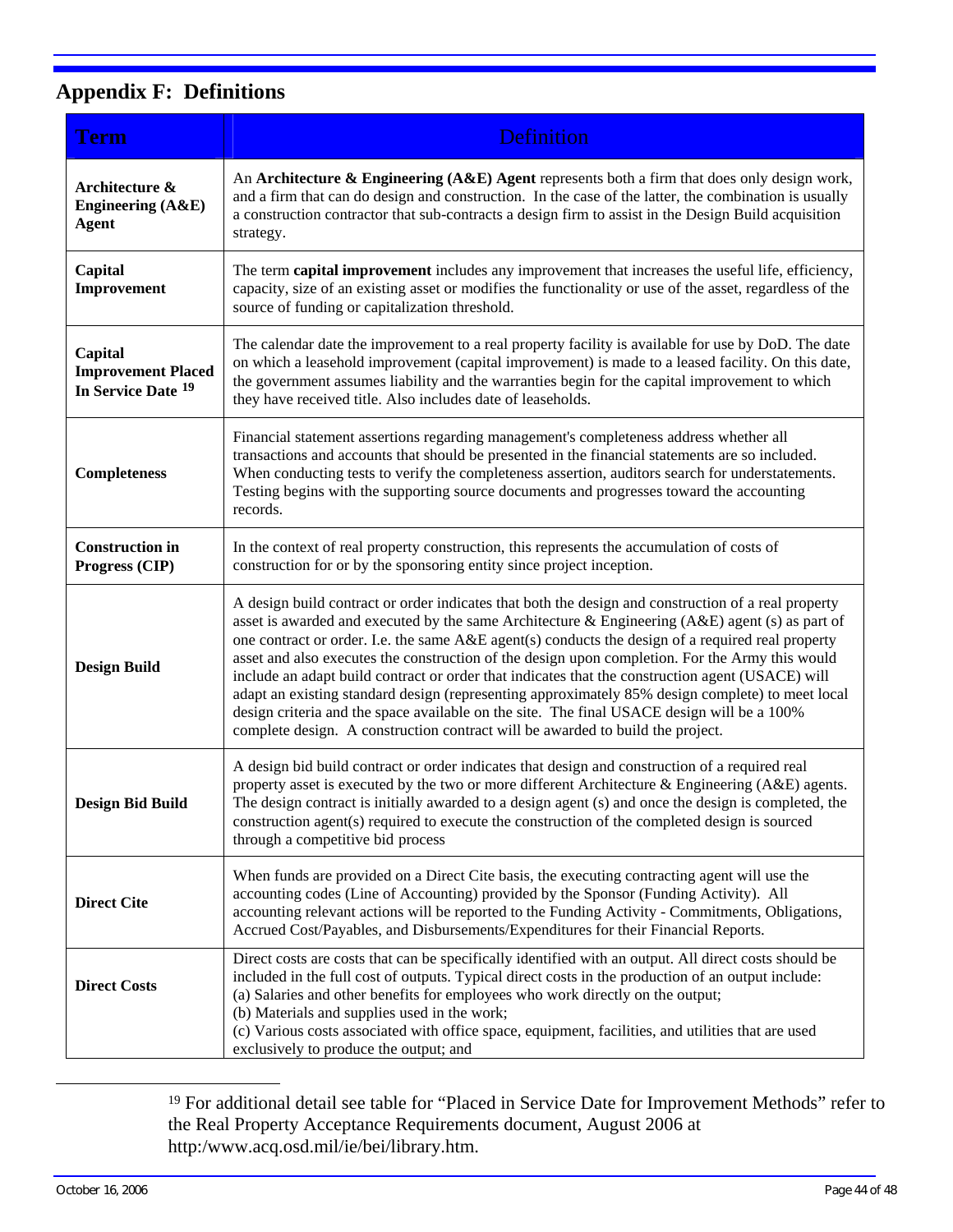<span id="page-46-0"></span>

| Term                                                                    | <b>Definition</b>                                                                                                                                                                                                                                                                                                                                                                                                                                                                                 |
|-------------------------------------------------------------------------|---------------------------------------------------------------------------------------------------------------------------------------------------------------------------------------------------------------------------------------------------------------------------------------------------------------------------------------------------------------------------------------------------------------------------------------------------------------------------------------------------|
|                                                                         | (d) Costs of goods or services received from other segments or entities that are used<br>to produce the output (See discussions and explanations in the next section on<br>"Inter-Entity Costs").                                                                                                                                                                                                                                                                                                 |
| <b>DoD</b> Construction<br><b>Agent</b>                                 | In accordance with DoDD 4270.5, the U.S. Army Corps of Engineers, the Naval Facilities<br>Engineering Command, or such other approved DoD activity assigned the design or construction<br>execution responsibilities associated with the military construction program.                                                                                                                                                                                                                           |
| <b>Existence or</b><br>Occurrence                                       | Financial statement assertions regarding existence or occurrence address whether assets and<br>liabilities exist at a given date and whether recorded transactions occurred during a given period.<br>When testing existence or occurrence assertions, auditors search for overstatements. Existence or<br>occurrence testing should begin with the accounting records and progress toward the supporting<br>evidence.                                                                            |
| <b>Indirect Costs</b>                                                   | Indirect costs are costs of resources that are jointly or commonly used to produce two or more<br>types of outputs but are not specifically identifiable with any of the outputs. Typical examples of<br>indirect costs include costs of general administrative services, general research and technical<br>support, security, rent, employee health and recreation facilities, and operating and maintenance<br>costs for buildings, equipment, and utilities.                                   |
| <b>Logical Data Model</b><br>$(OV-7)$                                   | The OV-7 provides an integrated view of the data pertinent to DoD Business Mission Areas.                                                                                                                                                                                                                                                                                                                                                                                                         |
| <b>Military</b><br>Construction                                         | The term military construction as used in 10 USC §2801 includes any construction, development,<br>conversion, or extension of any kind carried out with respect to a military installation. A military<br>construction project includes all military construction work necessary to produce a complete and<br>usable facility or a complete and usable improvement to an existing facility.                                                                                                       |
| <b>Military Department</b>                                              | In accordance with DODD 5110.4, for purposes of the Pentagon Reservation, Washington<br>Headquarters Services shall be considered a Military Department and its Director the secretary<br>thereof.                                                                                                                                                                                                                                                                                                |
| <b>Operational Event-</b><br><b>Trace Description</b><br>$(OV-6c)^{20}$ | These high-level views are useful for representing key performance parameters, thresholds, and<br>objectives, and for building conceptual operational threads throughout the model. Operationally<br>significant data objects and the information they contain form the information building blocks that<br>are used to describe significant operational flows through the use cases. The OTS provides a way<br>to represent the CONOPS and thread the pieces of the model productively $2^1$ .   |
| <b>Operational Rules</b><br><b>Model (Business)</b><br>Rules) $(OV-6a)$ | The OV-6a captures business rules that constrain an enterprise, mission, operation, business, or<br>architecture. The business rules describe what the business can and cannot do.                                                                                                                                                                                                                                                                                                                |
| <b>Operational Views</b><br>(OV)                                        | The OV is a description of the tasks, activities, operational elements, and information exchanges<br>required to accomplish DoD missions. DoD missions include both warfighting missions and<br>supporting business processes. The OV contains graphical and textual products that identify the<br>operational nodes and elements, assigned tasks and activities, and information flows required<br>between nodes. It defines the types of information exchanged, the frequency of the exchanges, |

20 Depiction of objects with explanation are located at end of this section

<sup>&</sup>lt;sup>21</sup> DoD Architecture Framework Version 1.0, Deskbook, DoD Architecture Framework Working Group, 15 August 2004, p. 2-63.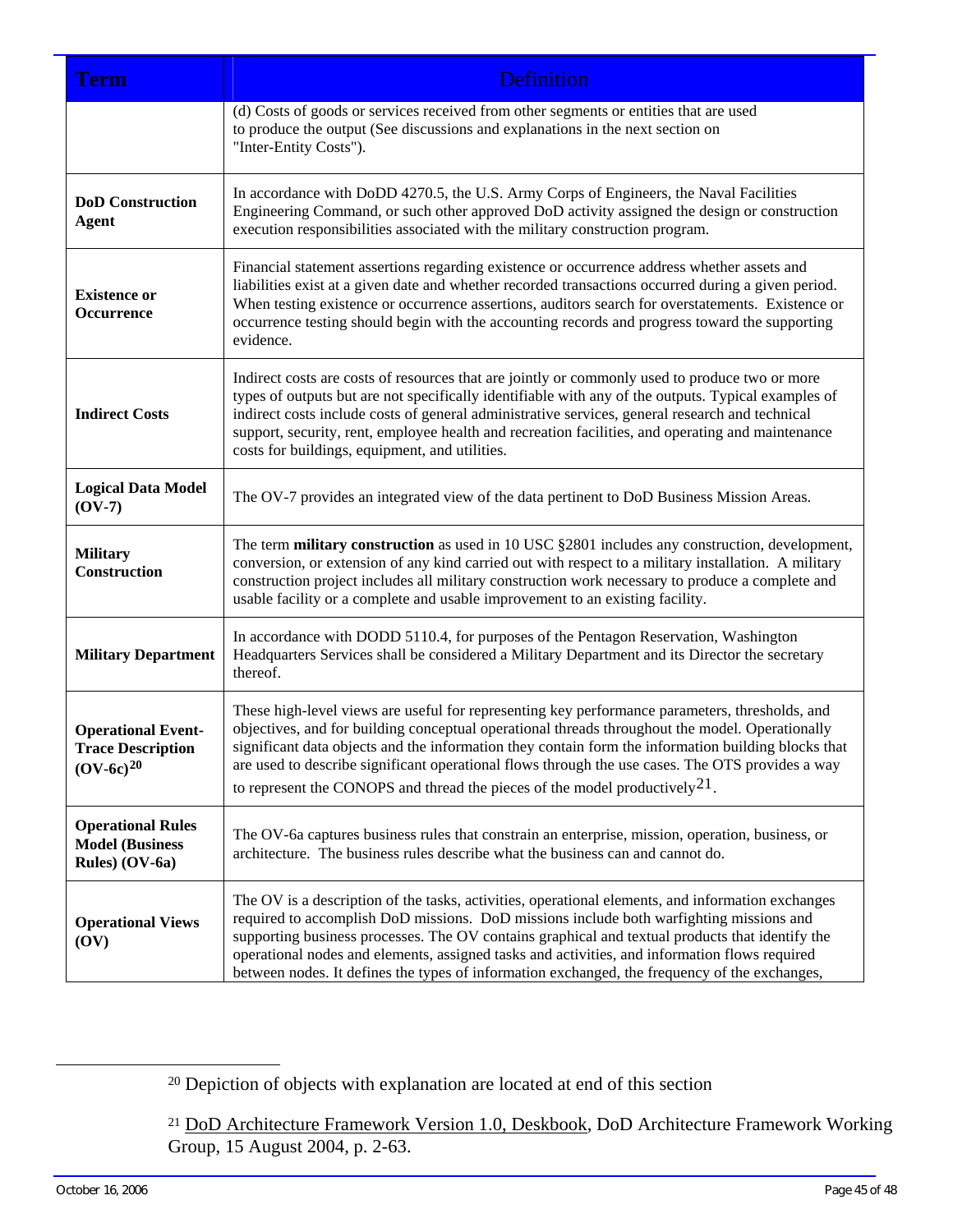<span id="page-47-0"></span>

| <b>Term</b>                                                       | Definition                                                                                                                                                                                                                                                                                                                                                                                                                                                                                                                                                                                       |
|-------------------------------------------------------------------|--------------------------------------------------------------------------------------------------------------------------------------------------------------------------------------------------------------------------------------------------------------------------------------------------------------------------------------------------------------------------------------------------------------------------------------------------------------------------------------------------------------------------------------------------------------------------------------------------|
|                                                                   | which tasks and activities are supported by the information exchanges, and the nature of<br>information exchanges $^{22}$ .                                                                                                                                                                                                                                                                                                                                                                                                                                                                      |
| <b>Preponderant User</b>                                          | The DoD Component whose activities comprise the predominant use of a facility, as measured by<br>using the largest quantity or unit of measured space. When determining which DoD Component<br>must recognize a General PP&E asset for accounting and financial statement reporting purposes,<br>refer to DoD FMR Volume 4, Chapter 6, 060105B.                                                                                                                                                                                                                                                  |
| <b>Presentation and</b><br><b>Disclosure</b>                      | Financial statement assertions regarding presentation and disclosure address whether transactions<br>are recorded in the proper accounts and whether particular components of the financial statements<br>are accurately classified, described, and disclosed.                                                                                                                                                                                                                                                                                                                                   |
| <b>Real Property</b><br>Accountable<br>Component                  | The Military Department authorized under Title 10 to hold real property. In accordance with<br>DODD 5110.4, for the purposes of the Pentagon Reservation, Washington Headquarters Services<br>shall be considered a Military Department.                                                                                                                                                                                                                                                                                                                                                         |
| <b>Real Property Asset</b><br><b>Placed In Service</b><br>Date 23 | The calendar date the real property asset is available for use by DoD. On this date, an interim<br>Transfer and Acceptance of Military Real Property document (DD Form 1354) is signed, title for<br>assets listed on the acceptance form is transferred, and the punch list of additional work and<br>certificate of occupancy by local authorities are attached to the acceptance form. On this date, the<br>government assumes liability and the warranties begin for the asset to which DoD has received<br>title.                                                                           |
| <b>Real Property</b><br><b>Unique Identifier</b><br>(RPUID)       | As defined in the RPIR, the real property unique identifier (RPUID) is a non-intelligent code used<br>to permanently and uniquely identify a real property asset. Each real property asset in which the<br>DoD has a legal interest must be assigned a Real Property Unique Identifier (RPUID).                                                                                                                                                                                                                                                                                                  |
| Repair                                                            | The term repair project as used in 10 USC §2811 means a project to restore a real property<br>facility, system, or component to such a condition that it may effectively be used for its designated<br>functional purpose.                                                                                                                                                                                                                                                                                                                                                                       |
| <b>Rights and</b><br><b>Obligations</b>                           | Financial statement assertions regarding management's rights and obligations focus on whether<br>assets and liabilities constitute the rights and liabilities of the entity on a given date. Audit<br>procedures designed to test rights and obligations assertions often involve reading documents such<br>as deeds, contracts, and vendor invoices to determine whether the organization has satisfactory title<br>to its assets and whether the entity is obligated to pay the liabilities.                                                                                                   |
| <b>Sponsoring Entity</b>                                          | The military department, DoD agency or combatant command that sponsors the construction<br>project. DoD agencies and combatant commands are not authorized to own real property and as<br>such these assets are owned by and held in the real property inventory of real property accountable<br>Component for the site where the asset is located.                                                                                                                                                                                                                                              |
| Supervision,<br>Inspection, and<br>Overhead                       | Supervision, Inspection, and Overhead (SIOH) is a fee applied to the cost of a construction<br>contract to recover direct and indirect expenses for a project's construction management services.<br>Examples of Supervision, Inspection, and Overhead may include but are not limited to the<br>following: administration of social programs, claims analysis, constructability review,<br>contract/project administration, cost estimation, cost management, labor rates, materials testing,<br>post construction activities, procurement of materials, equipment, project management, quality |

22 DoD Architecture Framework Version 1.0, Volume I: Definitions and Guidelines, DoD Architecture Framework Working Group, 15 August 2004, p. 1-2.

<sup>23</sup> For additional detail see table for "Placed in Service Date for Acquisition Methods" refer to the Real Property Acceptance Requirements document, August 2006 at http:/www.acq.osd.mil/ie/bei/library.htm.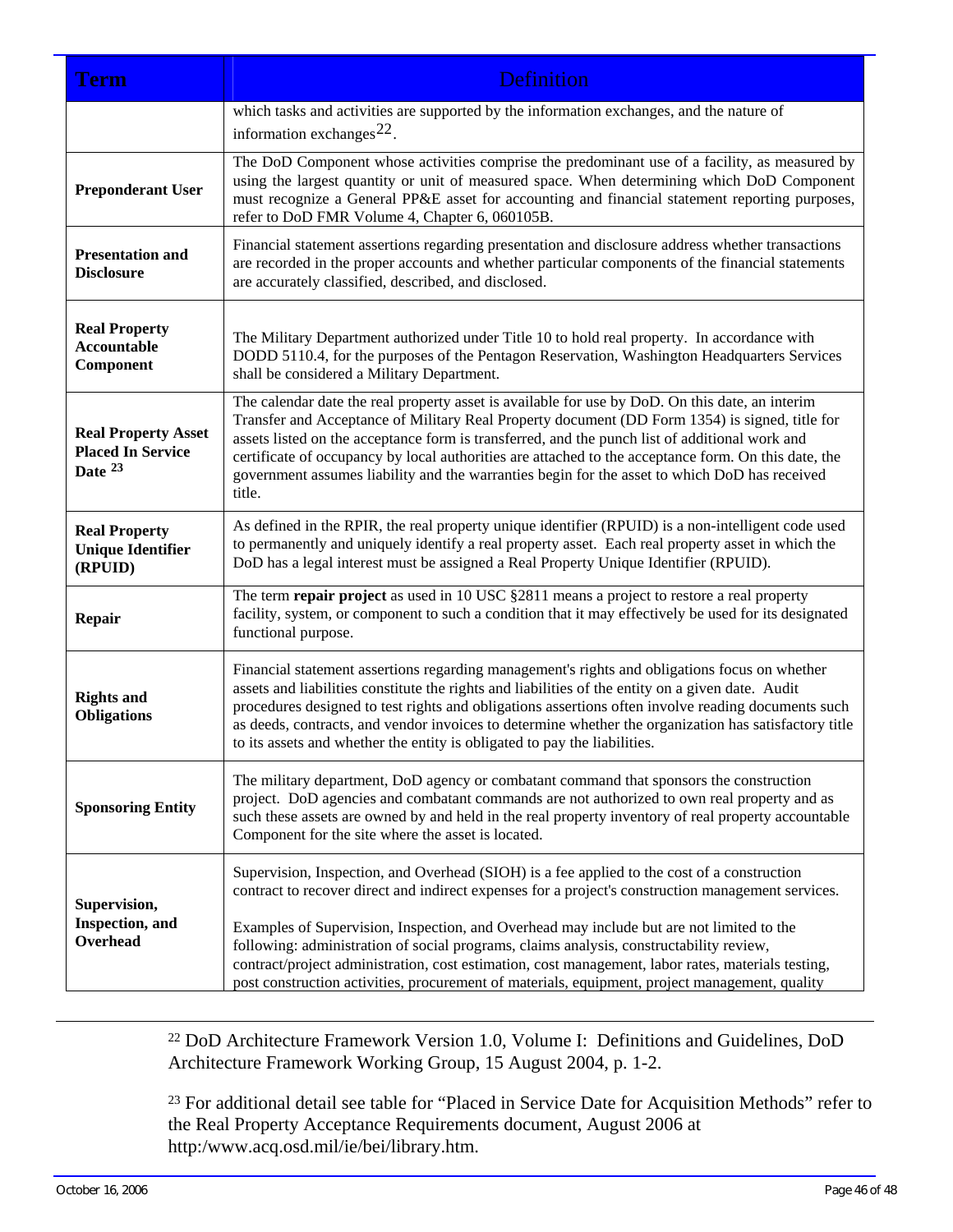| Term                                     | <b>Definition</b>                                                                                                                                                                                                                                                                                                    |  |  |
|------------------------------------------|----------------------------------------------------------------------------------------------------------------------------------------------------------------------------------------------------------------------------------------------------------------------------------------------------------------------|--|--|
|                                          | assurance, scheduling, and value engineering.                                                                                                                                                                                                                                                                        |  |  |
| <b>Valuation or</b><br><b>Allocation</b> | Financial statement assertions regarding valuation or allocation address whether assets and<br>liabilities are valued properly and whether costs are allocated reasonably among assets and time<br>periods.                                                                                                          |  |  |
| <b>Work in Progress</b><br>(WIP)         | In the context of real property construction, this represents the accumulation of costs by the<br>construction agent that will be billed to the sponsoring entity since project inception. The billed<br>costs are recorded in the corresponding construction in progress (CIP) account by the sponsoring<br>entity. |  |  |